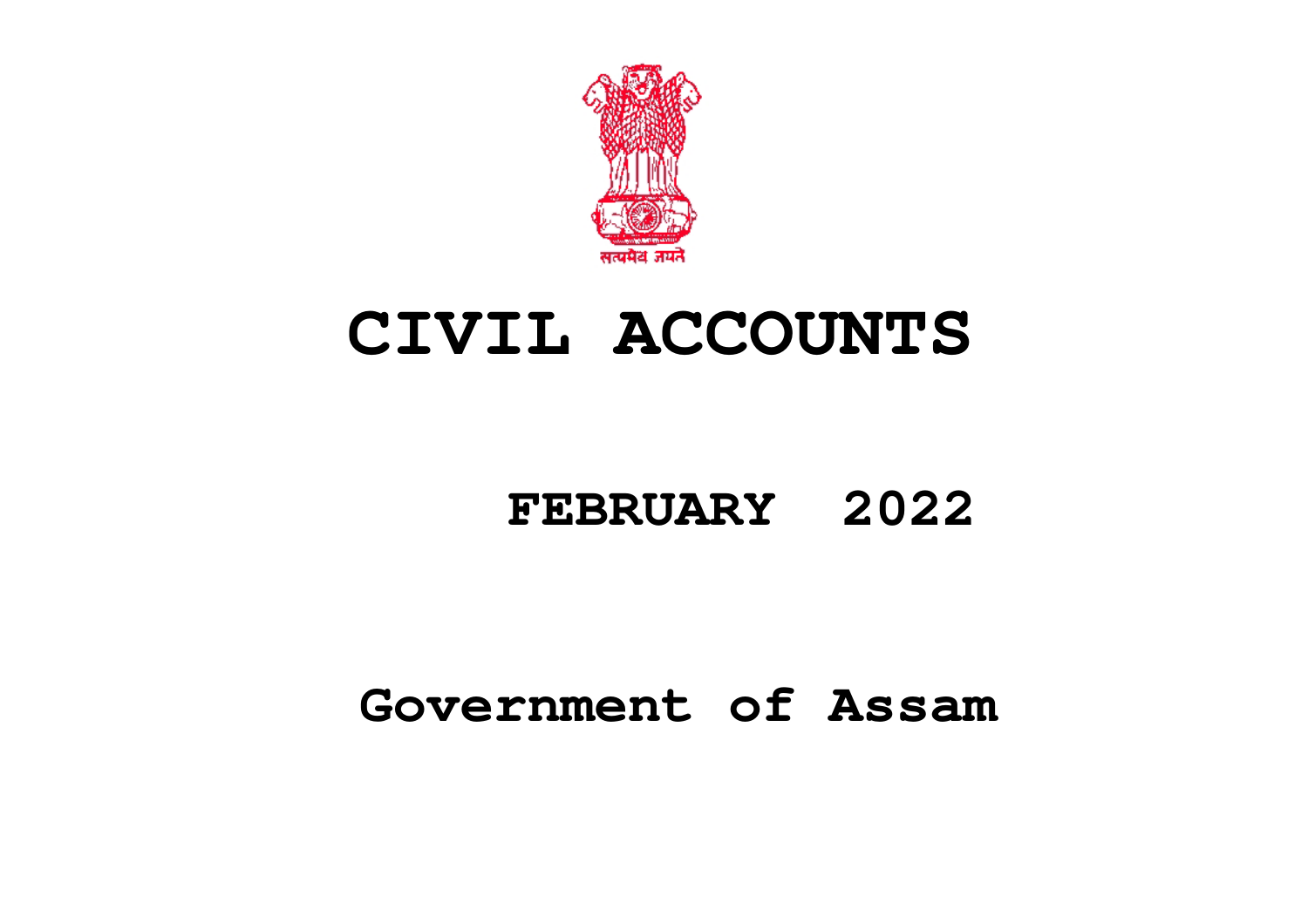

### **CIVIL ACCOUNTS**

**OF**

**THE STATE OF ASSAM**

**FOR**

**FEBRUARY 2022**

#### **GENERAL STATEMENT OF ACCOUNTS**

| <b>Head Of Account</b>                                                          | <b>Current Month</b> | <b>Progressive</b> | <b>Budget/Revised</b><br><b>Estimate</b> | <b>Progressive Last Year</b> |
|---------------------------------------------------------------------------------|----------------------|--------------------|------------------------------------------|------------------------------|
| <b>Part I - Consolidated Fund</b>                                               |                      |                    |                                          |                              |
| <b>Total - Revenue Receipts</b>                                                 | 1,07,83,30,15,999    | 6,02,17,45,83,579  | 8,89,79,40,26,000                        | 5,28,30,62,79,065            |
| <b>Total - Expenditure met from</b><br><b>Revenue</b>                           | 69,25,54,07,527      | 6,17,76,71,80,909  | 9,92,56,83,48,000                        | 5,25,38,79,90,704            |
| <b>Total - Capital Account Outside the</b><br><b>Revenue Account</b>            | 12,57,72,23,979      | 1,03,90,21,00,378  | 3,29,58,28,52,000                        | 85,22,00,43,432              |
| <b>Net Public Debt and Loans and</b><br><b>Advances by the State Government</b> | 24, 22, 44, 23, 192  | 1,19,84,91,20,738  | 1,46,73,01,11,000                        | 1,41,96,70,91,373            |
| Inter State Settlement Account                                                  | 0                    | 0                  |                                          | $\Omega$                     |
| <b>Appropriation to Contingency Fund</b>                                        |                      |                    |                                          | 0                            |
| <b>Net Part I - Consolidated Fund</b>                                           | 50,22,48,07,685      | 35,44,23,030       | $\Omega$                                 | 59,66,53,36,302              |
| <b>Net Part II - Contingency Fund</b>                                           |                      |                    | $\Omega$                                 |                              |
| <b>Net Part III - Public Account</b>                                            | -56,75,40,93,728     | -18,56,32,39,933   | 6,42,33,21,000                           | -45,50,81,22,320             |
| <b>Total - Transaction</b>                                                      | $-6,52,92,86,043$    | $-18,20,88,16,903$ | 6,42,33,21,000                           | 14, 15, 72, 13, 982          |
| <b>Opening Balance</b>                                                          | 25,28,80,38,814      | 36,96,75,69,672    | $-9,69,78,00,000$                        | 29,80,19,62,240              |
| <b>Closing Balance</b>                                                          | 18,75,87,52,770      | 18,75,87,52,769    | $-3,27,44,79,000$                        | 43,95,91,76,222              |

**Run Date: 25/04/2022**

**Form No.** 

**A 125**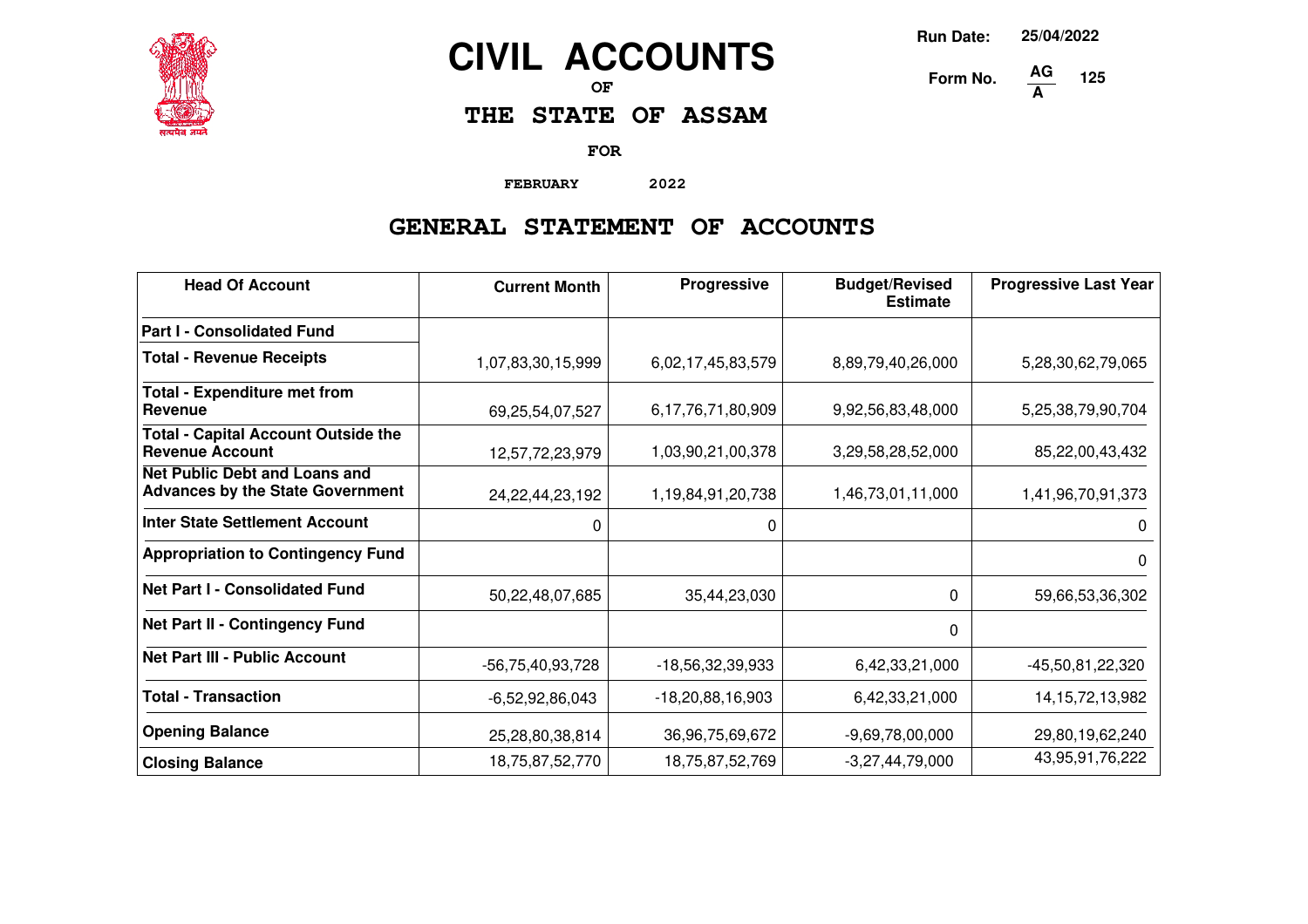

| <b>Heads of Accounts</b>                                                                        | <b>Current</b>  | <b>Progressive</b> | <b>Budget Estimate/</b><br><b>Revised Estimate</b> | Progressive<br><b>Last Year</b> |
|-------------------------------------------------------------------------------------------------|-----------------|--------------------|----------------------------------------------------|---------------------------------|
| Part I-Consolidated Fund-                                                                       |                 |                    |                                                    |                                 |
| Receipt Heads (Revenue Account)                                                                 |                 |                    |                                                    |                                 |
| A. TAX REVENUE                                                                                  |                 |                    |                                                    |                                 |
| (a) Goods and Services Tax                                                                      |                 |                    |                                                    |                                 |
| 0005 Central Goods and Services Tax<br>(CGST)                                                   | 11,68,71,00,000 | 69,34,47,00,000    | 67,26,70,00,000                                    | 44,01,28,00,000                 |
| 0006 State Goods and Services Tax<br>(SGST)<br>0008 Integrated Goods and Services<br>Tax (IGST) | 4,92,40,30,274  | 82,58,70,26,961    | 1,11,79,74,54,000                                  | 74,85,47,37,222                 |
| Total (a) Goods and Services Tax :                                                              | 16,61,11,30,274 | 1,51,93,17,26,961  | 1,79,06,44,54,000                                  | 1,18,86,75,37,222               |
| (b) Taxes on Income and Expenditure                                                             |                 |                    |                                                    |                                 |
| 0020 Corporation Tax                                                                            | 26,30,77,00,000 | 74,33,29,00,000    | 60,57,18,00,000                                    | 40,33,93,00,000                 |
| 0021 Taxes on Income other than<br><b>Corporation Tax</b>                                       | 25,12,96,00,000 | 73,93,18,00,000    | 61,55,23,00,000                                    | 40,41,84,00,000                 |
| 0022 Taxes on Agricultural Income<br>0023 Hotel Receipts Tax                                    | $-7,43,193$     | $-1, 19, 95, 745$  | 8,77,71,000                                        | $-36,69,28,414$                 |
| 0028 Other Taxes On Income and<br>Expenditure                                                   | 8,19,20,233     | 1,50,01,17,191     | 2,42,50,79,000                                     | 1,66,77,56,486                  |
| Total (b) Taxes on Income and<br>Expenditure :                                                  | 51,51,84,77,040 | 1,49,75,28,21,446  | 1,24,63,69,50,000                                  | 82,05,85,28,072                 |
| (c) Taxes on Property, Capital and Other<br>Transactions                                        |                 |                    |                                                    |                                 |
| 0029 Land Revenue                                                                               | 6,57,32,406     | 72,20,13,867       | 1,20,23,69,000                                     | 1,04,20,91,670                  |
| 0030 Stamps and Registration Fees                                                               | 11,73,27,652    | 1,60,62,99,340     | 3,73,68,12,000                                     | 2,39,66,73,731                  |
| 0032 Taxes on Wealth                                                                            | 2,05,00,000     | 2,05,00,000        | $-26,00,000$                                       |                                 |
| 0035 Taxes on Immovable Property<br>other than Agricultural Land                                |                 |                    |                                                    |                                 |
| Total (c) Taxes on Property, Capital<br>and Other Transactions :                                | 20,35,60,058    | 2,34,88,13,207     | 4,93,65,81,000                                     | 3,43,87,65,401                  |
| (d) Taxes on Commodities and Services<br>other than Goods and Services Tax                      |                 |                    |                                                    |                                 |
| 0037 Customs                                                                                    | 8,15,30,00,000  | 18,93,50,00,000    | 12,57,96,00,000                                    | 8,62,31,51,710                  |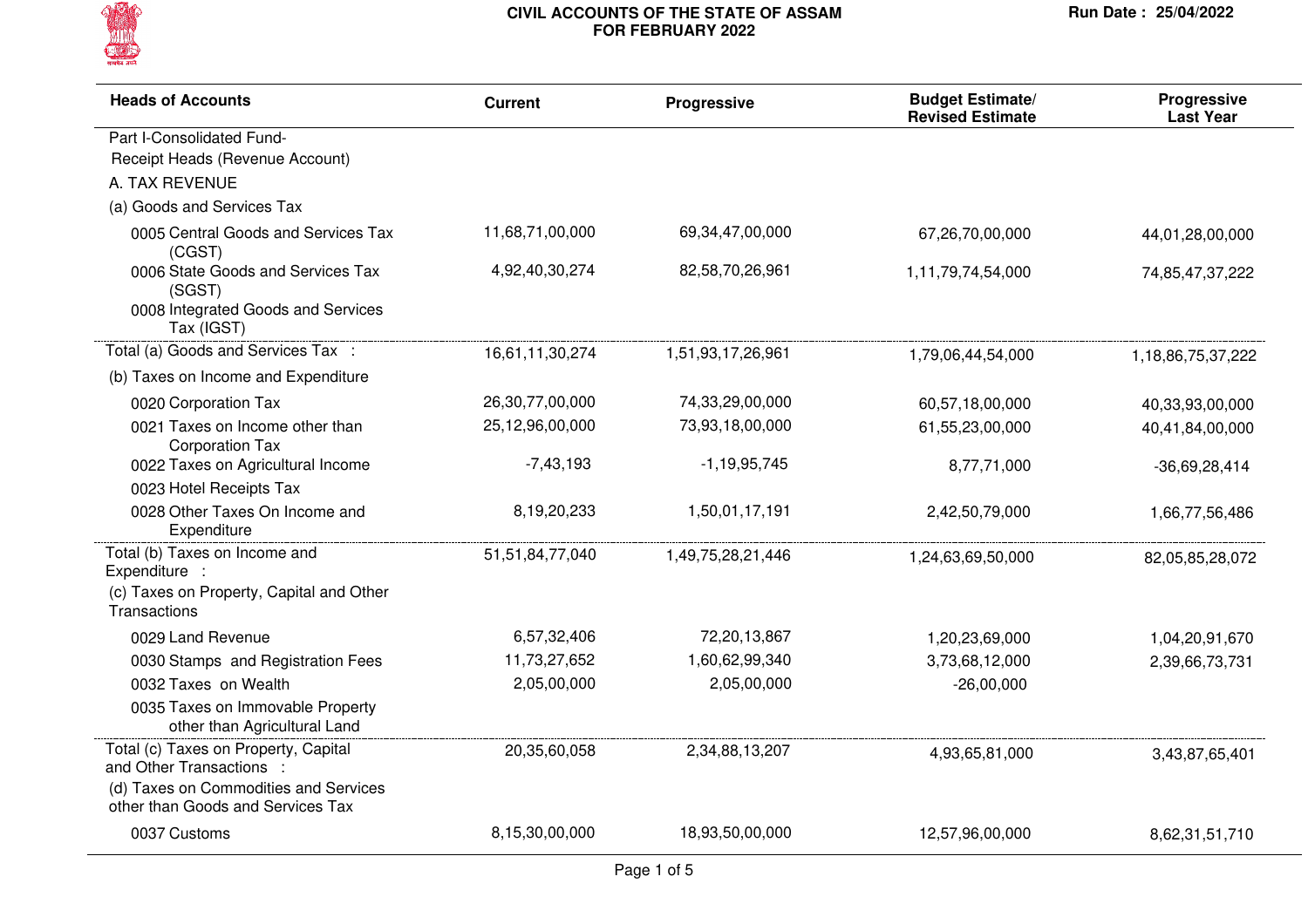

| <b>Heads of Accounts</b>                                                              | <b>Current</b>  | <b>Progressive</b> | <b>Budget Estimate/</b><br><b>Revised Estimate</b> | Progressive<br><b>Last Year</b> |
|---------------------------------------------------------------------------------------|-----------------|--------------------|----------------------------------------------------|---------------------------------|
|                                                                                       |                 |                    |                                                    |                                 |
| A. TAX REVENUE                                                                        |                 |                    |                                                    |                                 |
| (d) Taxes on Commodities and Services<br>other than Goods and Services Tax            |                 |                    |                                                    |                                 |
| 0038 Union Excise Duties                                                              | 5,46,96,00,000  | 10,69,08,00,000    | 6,09,18,00,000                                     | 5,35,05,00,000                  |
| 0039 State Excise                                                                     | 2,00,70,187     | 11,32,45,91,163    | 21,06,92,48,000                                    | 18,11,24,95,027                 |
| 0040 Taxes on Sales, Trade etc.                                                       | 28,19,177       | 31,14,62,23,334    | 57,21,73,27,000                                    | 42,83,42,23,593                 |
| 0041 Taxes on Vehicles                                                                | 5,26,58,398     | 5,41,77,90,622     | 10,41,71,92,000                                    | 6,26,19,38,754                  |
| 0042 Taxes on Goods and Passengers                                                    | $-1,79,969$     | 57,54,359          | 60,61,67,000                                       | 2,85,02,461                     |
| 0043 Taxes and Duties on Electricity                                                  | 10,23,318       | 40,76,47,424       | 3,20,37,73,000                                     | 65,93,54,256                    |
| 0044 Service Tax                                                                      | 4,11,37,00,000  | 4,22,41,00,000     | 12,83,00,000                                       | 28,39,00,000                    |
| 0045 Other Taxes and Duties on<br>commodities and Services                            | 28,35,06,418    | 26,85,90,775       | 1,22,74,000                                        | 3,79,54,683                     |
| Total (d) Taxes on Commodities and<br>Services other than Goods and<br>Services Tax : | 18,09,61,97,529 | 82,42,04,97,677    | 1,11,32,56,81,000                                  | 82,19,20,20,484                 |
| Total A. TAX REVENUE :                                                                | 86,42,93,64,901 | 3,86,45,38,59,291  | 4,19,96,36,66,000                                  | 2,86,55,68,51,179               |
| <b>B. NON-TAX REVENUE</b>                                                             |                 |                    |                                                    |                                 |
| (a) Fiscal Services                                                                   |                 |                    |                                                    |                                 |
| 0047 Other Fiscal Services                                                            |                 |                    |                                                    |                                 |
| Total (a) Fiscal Services :                                                           |                 |                    |                                                    |                                 |
| (b) Interest Recipts, Dividends and<br>Profits                                        |                 |                    |                                                    |                                 |
| 0049 Interest Receipts                                                                | 10,85,23,363    | 1,52,89,90,485     | 8,51,51,63,000                                     | 2,07,41,89,338                  |
| 0050 Dividends and Profits                                                            | 1,08,780        | 1,13,64,44,392     | 39,12,36,000                                       | 2,63,91,71,274                  |
| Total (b) Interest Recipts, Dividends<br>and Profits :                                | 10,86,32,143    | 2,66,54,34,877     | 8,90,63,99,000                                     | 4,71,33,60,612                  |
| (c) Other Non-Tax Revenue                                                             |                 |                    |                                                    |                                 |
| (i) General Services                                                                  |                 |                    |                                                    |                                 |
| 0051 Public Service commission                                                        |                 | 44,94,397          | 1,20,71,000                                        | 1,91,20,354                     |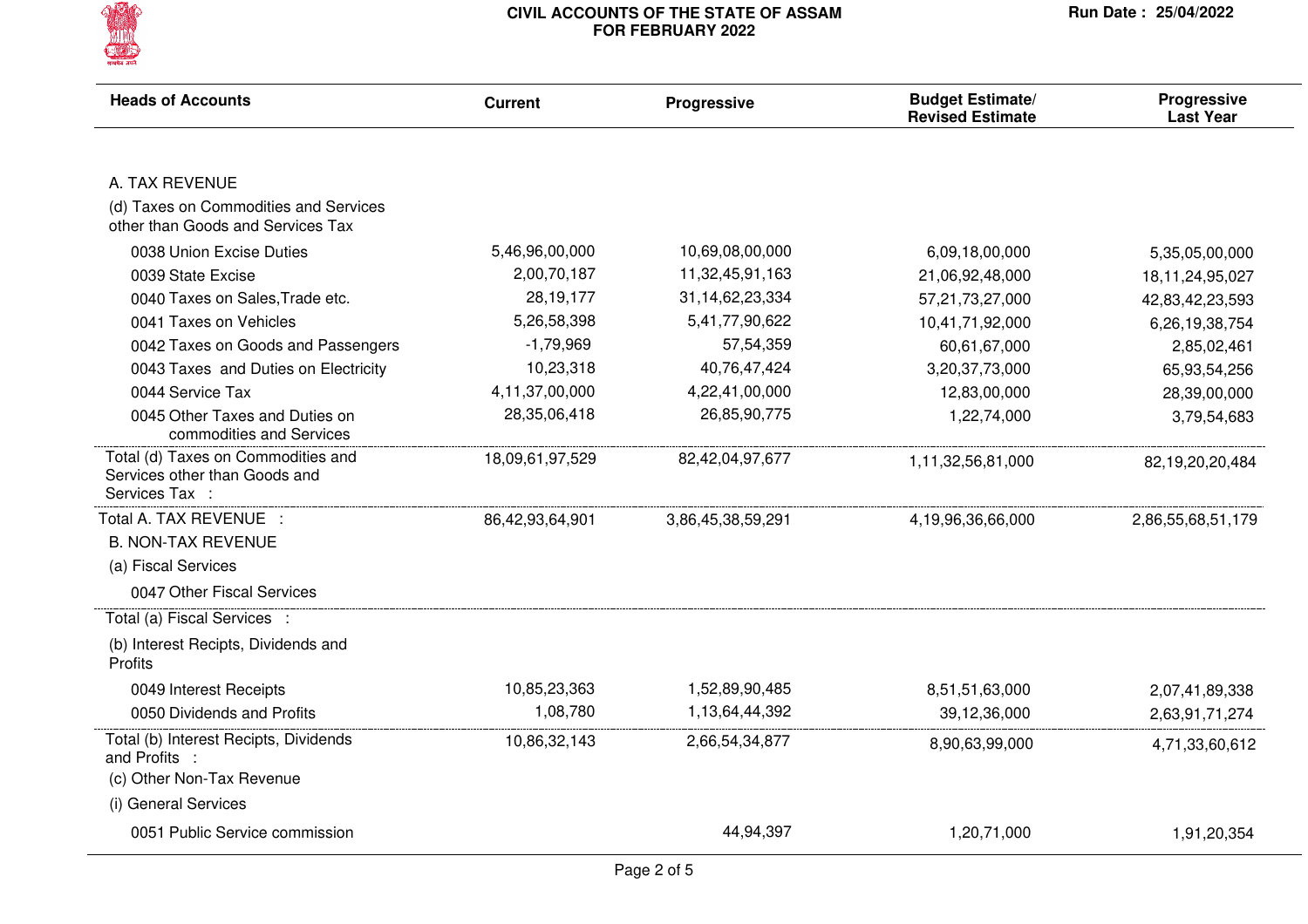

| <b>B. NON-TAX REVENUE</b><br>(c) Other Non-Tax Revenue<br>(i) General Services<br>2,80,31,129<br>0055 Police<br>58,07,31,287<br>1,09,06,73,000<br>7,988<br>0056 Jails<br>2,91,776<br>9,14,000<br>1,47,000<br>6,59,253<br>0058 Stationery and Printing<br>21,42,000<br>94,920<br>3,05,05,725<br>0059 Public Works<br>2,16,72,000<br>1,20,28,037<br>68,57,95,974<br>0070 Other Administrative Services<br>1,41,37,14,000<br>1,00,33,361<br>0071 Contributions and Recoveries<br>13,67,19,956<br>14,22,47,000<br>towards Pension and Other<br><b>Retirement Benefits</b><br>$-1,16,900$<br>1,72,98,095<br>0075 Miscellaneous General Services<br>1,06,85,000<br>Total(i) General Services :<br>5,02,25,535<br>1,45,64,96,463<br>2,69,41,18,000<br>(ii) Social Services<br>2,99,45,606<br>0202 Education, Sports, Art and Culture<br>59,45,708<br>74,92,66,000<br>0210 Medical and Public Health<br>14,95,847<br>11,72,27,989<br>27,29,09,000<br>60,680<br>0211 Family Welfare<br>1,61,000<br>4,28,495<br>39,34,223<br>0215 Water Supply and Sanitation<br>98,15,000<br>42,10,208<br>5,62,20,450<br>0216 Housing<br>8,54,01,000<br>1,10,000<br>1,58,20,857<br>0217 Urban Development<br>2,19,41,000<br>11,500<br>1,13,450<br>0220 Information and Publicity<br>2,32,000<br>61,28,253<br>7,87,54,393<br>0230 Labour and Employment<br>17,07,30,000<br>21,88,976<br>0235 Social Security and Welfare<br>21,79,364<br>2,41,000<br>0250 Other Social Services<br>Total(ii) Social Services :<br>2,05,09,375<br>30,42,66,624<br>1,31,06,96,000<br>(iii) Economic Services<br>1,05,83,779<br>0401 Crop Husbandry<br>2,40,600<br>1,06,46,000 | <b>Heads of Accounts</b> | <b>Current</b> | <b>Progressive</b> | <b>Budget Estimate/</b><br><b>Revised Estimate</b> | <b>Progressive</b><br><b>Last Year</b> |
|-----------------------------------------------------------------------------------------------------------------------------------------------------------------------------------------------------------------------------------------------------------------------------------------------------------------------------------------------------------------------------------------------------------------------------------------------------------------------------------------------------------------------------------------------------------------------------------------------------------------------------------------------------------------------------------------------------------------------------------------------------------------------------------------------------------------------------------------------------------------------------------------------------------------------------------------------------------------------------------------------------------------------------------------------------------------------------------------------------------------------------------------------------------------------------------------------------------------------------------------------------------------------------------------------------------------------------------------------------------------------------------------------------------------------------------------------------------------------------------------------------------------------------------------------------------------------------------------------------------------------------------|--------------------------|----------------|--------------------|----------------------------------------------------|----------------------------------------|
|                                                                                                                                                                                                                                                                                                                                                                                                                                                                                                                                                                                                                                                                                                                                                                                                                                                                                                                                                                                                                                                                                                                                                                                                                                                                                                                                                                                                                                                                                                                                                                                                                                   |                          |                |                    |                                                    |                                        |
|                                                                                                                                                                                                                                                                                                                                                                                                                                                                                                                                                                                                                                                                                                                                                                                                                                                                                                                                                                                                                                                                                                                                                                                                                                                                                                                                                                                                                                                                                                                                                                                                                                   |                          |                |                    |                                                    |                                        |
|                                                                                                                                                                                                                                                                                                                                                                                                                                                                                                                                                                                                                                                                                                                                                                                                                                                                                                                                                                                                                                                                                                                                                                                                                                                                                                                                                                                                                                                                                                                                                                                                                                   |                          |                |                    |                                                    |                                        |
|                                                                                                                                                                                                                                                                                                                                                                                                                                                                                                                                                                                                                                                                                                                                                                                                                                                                                                                                                                                                                                                                                                                                                                                                                                                                                                                                                                                                                                                                                                                                                                                                                                   |                          |                |                    |                                                    |                                        |
|                                                                                                                                                                                                                                                                                                                                                                                                                                                                                                                                                                                                                                                                                                                                                                                                                                                                                                                                                                                                                                                                                                                                                                                                                                                                                                                                                                                                                                                                                                                                                                                                                                   |                          |                |                    |                                                    | 70,29,55,681                           |
|                                                                                                                                                                                                                                                                                                                                                                                                                                                                                                                                                                                                                                                                                                                                                                                                                                                                                                                                                                                                                                                                                                                                                                                                                                                                                                                                                                                                                                                                                                                                                                                                                                   |                          |                |                    |                                                    | 3,46,564                               |
|                                                                                                                                                                                                                                                                                                                                                                                                                                                                                                                                                                                                                                                                                                                                                                                                                                                                                                                                                                                                                                                                                                                                                                                                                                                                                                                                                                                                                                                                                                                                                                                                                                   |                          |                |                    |                                                    | 3,20,569                               |
|                                                                                                                                                                                                                                                                                                                                                                                                                                                                                                                                                                                                                                                                                                                                                                                                                                                                                                                                                                                                                                                                                                                                                                                                                                                                                                                                                                                                                                                                                                                                                                                                                                   |                          |                |                    |                                                    | 99,76,027                              |
|                                                                                                                                                                                                                                                                                                                                                                                                                                                                                                                                                                                                                                                                                                                                                                                                                                                                                                                                                                                                                                                                                                                                                                                                                                                                                                                                                                                                                                                                                                                                                                                                                                   |                          |                |                    |                                                    | 82,62,65,498                           |
|                                                                                                                                                                                                                                                                                                                                                                                                                                                                                                                                                                                                                                                                                                                                                                                                                                                                                                                                                                                                                                                                                                                                                                                                                                                                                                                                                                                                                                                                                                                                                                                                                                   |                          |                |                    |                                                    | 11,18,98,213                           |
|                                                                                                                                                                                                                                                                                                                                                                                                                                                                                                                                                                                                                                                                                                                                                                                                                                                                                                                                                                                                                                                                                                                                                                                                                                                                                                                                                                                                                                                                                                                                                                                                                                   |                          |                |                    |                                                    | 2,70,73,653                            |
|                                                                                                                                                                                                                                                                                                                                                                                                                                                                                                                                                                                                                                                                                                                                                                                                                                                                                                                                                                                                                                                                                                                                                                                                                                                                                                                                                                                                                                                                                                                                                                                                                                   |                          |                |                    |                                                    | 1,69,79,56,559                         |
|                                                                                                                                                                                                                                                                                                                                                                                                                                                                                                                                                                                                                                                                                                                                                                                                                                                                                                                                                                                                                                                                                                                                                                                                                                                                                                                                                                                                                                                                                                                                                                                                                                   |                          |                |                    |                                                    |                                        |
|                                                                                                                                                                                                                                                                                                                                                                                                                                                                                                                                                                                                                                                                                                                                                                                                                                                                                                                                                                                                                                                                                                                                                                                                                                                                                                                                                                                                                                                                                                                                                                                                                                   |                          |                |                    |                                                    | 5,22,49,639                            |
|                                                                                                                                                                                                                                                                                                                                                                                                                                                                                                                                                                                                                                                                                                                                                                                                                                                                                                                                                                                                                                                                                                                                                                                                                                                                                                                                                                                                                                                                                                                                                                                                                                   |                          |                |                    |                                                    | 10,30,94,865                           |
|                                                                                                                                                                                                                                                                                                                                                                                                                                                                                                                                                                                                                                                                                                                                                                                                                                                                                                                                                                                                                                                                                                                                                                                                                                                                                                                                                                                                                                                                                                                                                                                                                                   |                          |                |                    |                                                    | 8,810                                  |
|                                                                                                                                                                                                                                                                                                                                                                                                                                                                                                                                                                                                                                                                                                                                                                                                                                                                                                                                                                                                                                                                                                                                                                                                                                                                                                                                                                                                                                                                                                                                                                                                                                   |                          |                |                    |                                                    | 60,07,481                              |
|                                                                                                                                                                                                                                                                                                                                                                                                                                                                                                                                                                                                                                                                                                                                                                                                                                                                                                                                                                                                                                                                                                                                                                                                                                                                                                                                                                                                                                                                                                                                                                                                                                   |                          |                |                    |                                                    | 5,75,46,930                            |
|                                                                                                                                                                                                                                                                                                                                                                                                                                                                                                                                                                                                                                                                                                                                                                                                                                                                                                                                                                                                                                                                                                                                                                                                                                                                                                                                                                                                                                                                                                                                                                                                                                   |                          |                |                    |                                                    | 11,21,328                              |
|                                                                                                                                                                                                                                                                                                                                                                                                                                                                                                                                                                                                                                                                                                                                                                                                                                                                                                                                                                                                                                                                                                                                                                                                                                                                                                                                                                                                                                                                                                                                                                                                                                   |                          |                |                    |                                                    | 83,055                                 |
|                                                                                                                                                                                                                                                                                                                                                                                                                                                                                                                                                                                                                                                                                                                                                                                                                                                                                                                                                                                                                                                                                                                                                                                                                                                                                                                                                                                                                                                                                                                                                                                                                                   |                          |                |                    |                                                    | 12,25,48,454                           |
|                                                                                                                                                                                                                                                                                                                                                                                                                                                                                                                                                                                                                                                                                                                                                                                                                                                                                                                                                                                                                                                                                                                                                                                                                                                                                                                                                                                                                                                                                                                                                                                                                                   |                          |                |                    |                                                    | 1,29,158                               |
|                                                                                                                                                                                                                                                                                                                                                                                                                                                                                                                                                                                                                                                                                                                                                                                                                                                                                                                                                                                                                                                                                                                                                                                                                                                                                                                                                                                                                                                                                                                                                                                                                                   |                          |                |                    |                                                    |                                        |
|                                                                                                                                                                                                                                                                                                                                                                                                                                                                                                                                                                                                                                                                                                                                                                                                                                                                                                                                                                                                                                                                                                                                                                                                                                                                                                                                                                                                                                                                                                                                                                                                                                   |                          |                |                    |                                                    | 34,27,89,720                           |
|                                                                                                                                                                                                                                                                                                                                                                                                                                                                                                                                                                                                                                                                                                                                                                                                                                                                                                                                                                                                                                                                                                                                                                                                                                                                                                                                                                                                                                                                                                                                                                                                                                   |                          |                |                    |                                                    |                                        |
|                                                                                                                                                                                                                                                                                                                                                                                                                                                                                                                                                                                                                                                                                                                                                                                                                                                                                                                                                                                                                                                                                                                                                                                                                                                                                                                                                                                                                                                                                                                                                                                                                                   |                          |                |                    |                                                    | 1,25,66,139                            |
|                                                                                                                                                                                                                                                                                                                                                                                                                                                                                                                                                                                                                                                                                                                                                                                                                                                                                                                                                                                                                                                                                                                                                                                                                                                                                                                                                                                                                                                                                                                                                                                                                                   | 0403 Animal Husbandry    | 5,04,544       | 82,71,693          | 1,27,75,000                                        | 94,13,703                              |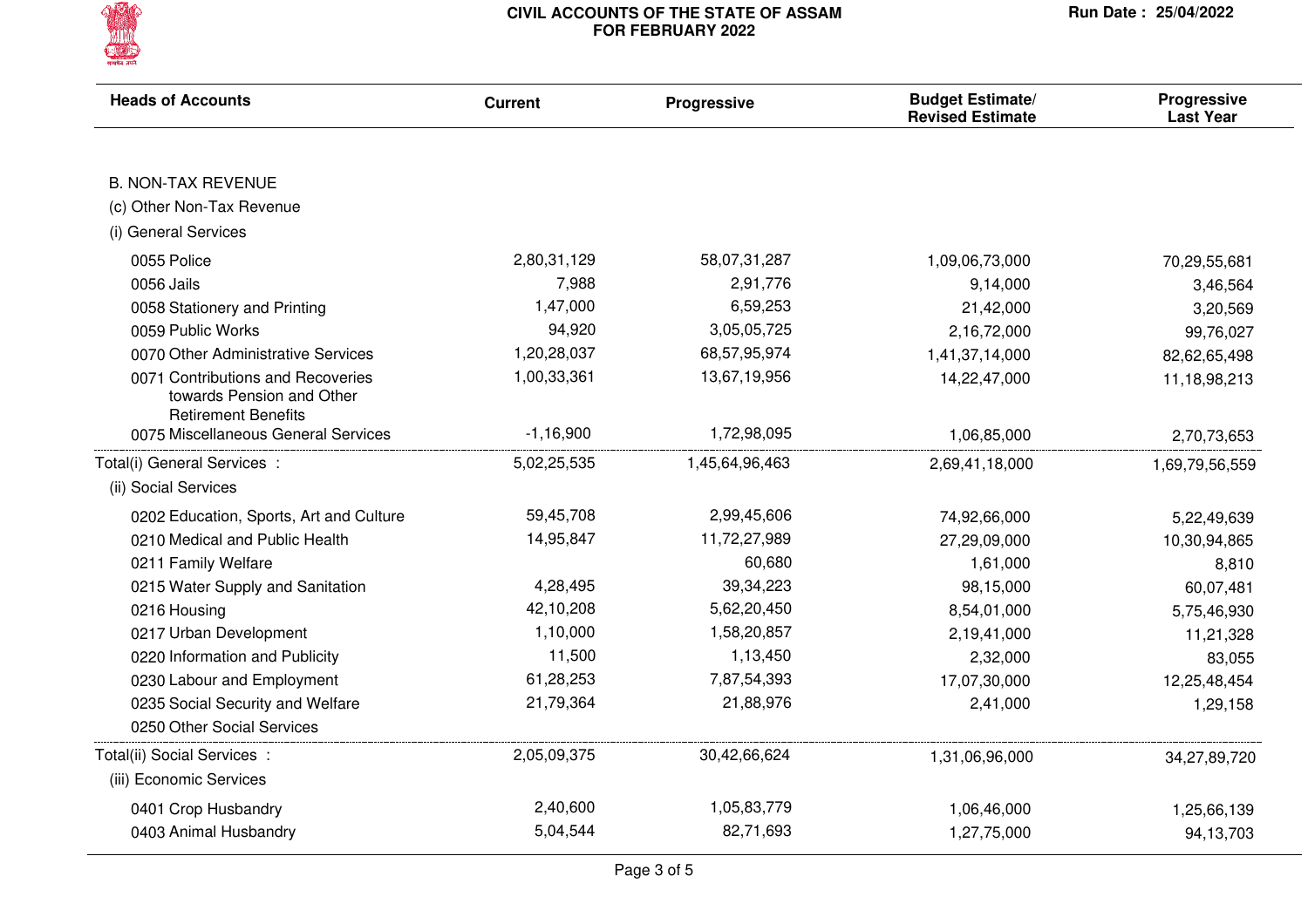

| <b>Heads of Accounts</b>                                | <b>Current</b>  | <b>Progressive</b> | <b>Budget Estimate/</b><br><b>Revised Estimate</b> | Progressive<br><b>Last Year</b> |
|---------------------------------------------------------|-----------------|--------------------|----------------------------------------------------|---------------------------------|
|                                                         |                 |                    |                                                    |                                 |
| <b>B. NON-TAX REVENUE</b>                               |                 |                    |                                                    |                                 |
| (c) Other Non-Tax Revenue                               |                 |                    |                                                    |                                 |
| (iii) Economic Services                                 |                 |                    |                                                    |                                 |
| 0404 Dairy Development                                  | 9,907           | 7,84,743           | 9,96,000                                           | 22,97,880                       |
| 0405 Fisheries                                          | 30,90,216       | 3,40,48,674        | 4,95,38,000                                        | 3,33,08,472                     |
| 0406 Forestry and Wild Life                             | 21, 24, 24, 375 | 2,47,32,82,346     | 5,31,26,42,000                                     | 2,71,70,74,252                  |
| 0407 Plantations                                        |                 |                    |                                                    |                                 |
| 0408 Food Storage and Warehousing                       | 53,680          | 62,49,164          | 50,17,000                                          | 22,54,666                       |
| 0425 Co-operation                                       | 2,52,178        | 46,87,674          | 2,66,71,000                                        | 63,81,390                       |
| 0435 Other Agricultural Programmes                      | 35,287          | 6,22,969           | 23,63,000                                          | 8,06,287                        |
| 0506 Land Reforms                                       |                 |                    |                                                    |                                 |
| 0515 Other Rural Development<br>Programmes              | 27,32,783       | 1,75,49,798        | 45,93,000                                          | 19,38,411                       |
| 0552 North Eastern Areas                                | 23,21,95,000    | 1,06,55,72,000     | 2,59,95,33,000                                     | 57,74,87,000                    |
| 0575 Other Special Areas Programmes                     |                 |                    |                                                    |                                 |
| 0701 Medium Irrigation                                  | 91,750          | 12,07,602          | 85,69,000                                          | 55,30,456                       |
| 0702 Minor Irrigation                                   | 1,03,361        | 11,91,815          | 41,26,000                                          | 1,92,08,190                     |
| 0801 Power                                              |                 |                    |                                                    |                                 |
| 0802 Petroleum                                          | 20,154          | 13,74,57,99,069    | 38,72,51,01,000                                    | 13,11,48,90,400                 |
| 0803 Coal and Lignite                                   |                 | 3,71,44,452        | 49,61,06,000                                       | 16,03,82,326                    |
| 0810 Non Conventional Sources of<br>Energy              |                 |                    |                                                    |                                 |
| 0851 Village and Small Industries                       | 4,20,131        | 43,59,980          | 80,54,000                                          | 39,99,347                       |
| 0852 Industries                                         | 2,250           | 1,59,79,041        | 2,73,59,000                                        | 13,247                          |
| 0853 Non-ferrous Mining and<br>Metallurgical industries |                 | 4,66,80,273        | 9,56,94,000                                        | 5,69,50,948                     |
| 1051 Ports and Light Houses                             |                 |                    |                                                    |                                 |
| 1053 Civil Aviation                                     |                 |                    |                                                    |                                 |
| 1054 Roads and Bridges                                  | 89,87,616       | 16,26,39,358       | 50,55,46,000                                       | 13,65,44,168                    |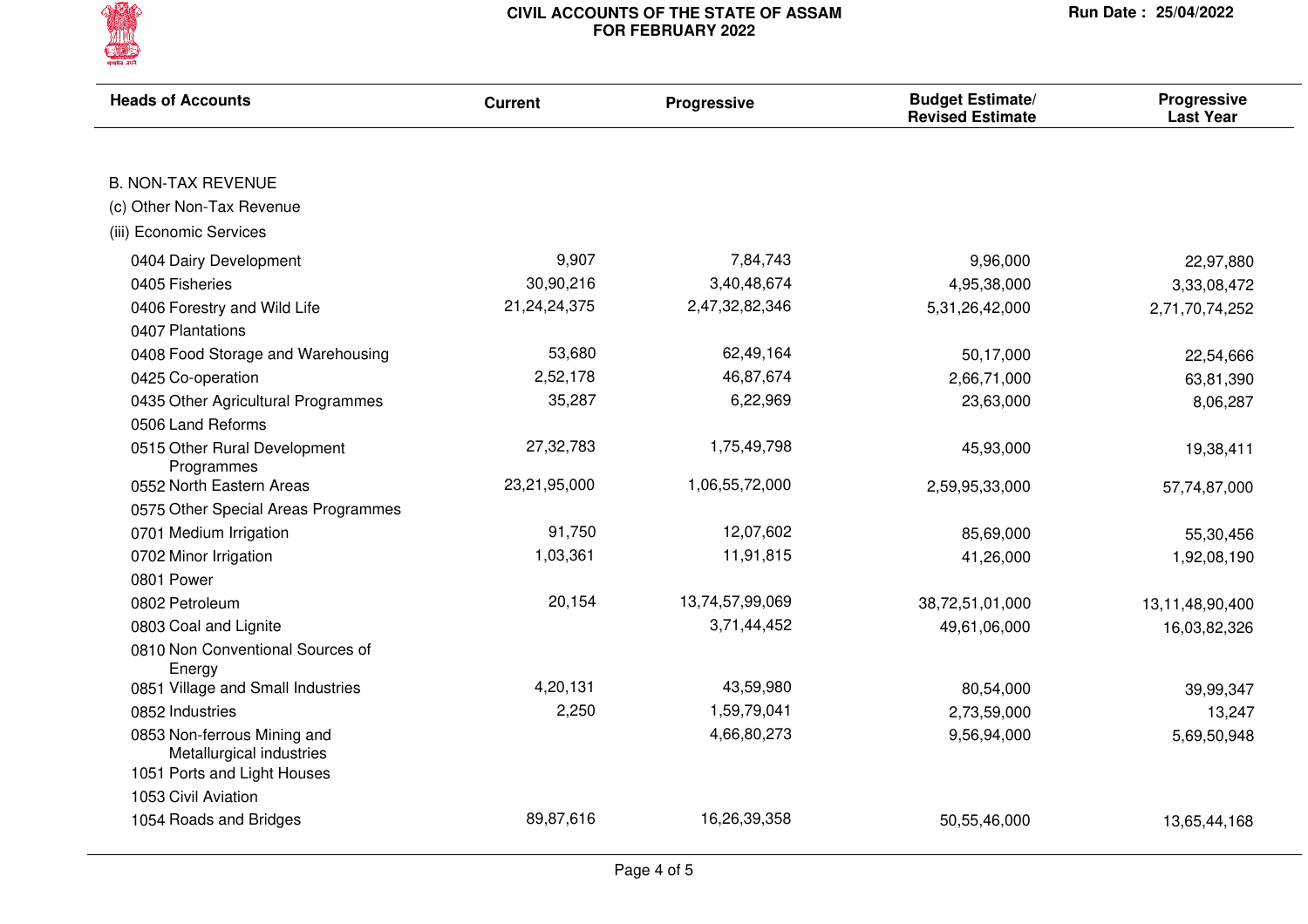

| <b>Heads of Accounts</b>                      | <b>Current</b>    | Progressive         | <b>Budget Estimate/</b><br><b>Revised Estimate</b> | <b>Progressive</b><br><b>Last Year</b> |
|-----------------------------------------------|-------------------|---------------------|----------------------------------------------------|----------------------------------------|
|                                               |                   |                     |                                                    |                                        |
| <b>B. NON-TAX REVENUE</b>                     |                   |                     |                                                    |                                        |
| (c) Other Non-Tax Revenue                     |                   |                     |                                                    |                                        |
| (iii) Economic Services                       |                   |                     |                                                    |                                        |
| 1055 Road Transport                           |                   |                     |                                                    |                                        |
| 1056 Inland Water Transport                   | 9,96,031          | 2,73,82,669         | 6,65,60,000                                        | 3,97,69,876                            |
| 1075 Other Transport Services                 |                   |                     |                                                    |                                        |
| 1425 Other Scientific Research                |                   | 87,590              | 37,44,000                                          | 5,28,770                               |
| 1452 Tourism                                  | 1,56,268          | 13,64,192           | 2,71,95,000                                        | 59,75,833                              |
| 1456 Civil Supplies                           | 2,365             | 3,32,789            | 6,13,000                                           | 2,29,806                               |
| 1475 Other General Economic Services          | 40,21,049         | 4,72,29,629         | 7,13,37,000                                        | 4,55,56,912                            |
| Total(iii) Economic Services :                | 46,63,39,545      | 17,71,30,51,299     | 48,06,47,78,000                                    | 16,95,31,08,479                        |
| Total (c) Other Non-Tax Revenue :             | 53,70,74,455      | 19,47,38,14,386     | 52,06,95,92,000                                    | 18,99,38,54,758                        |
| Total B. NON-TAX REVENUE :                    | 64,57,06,598      | 22, 13, 92, 49, 263 | 60,97,59,91,000                                    | 23,70,72,15,369                        |
| C. GRANTS-IN-AID AND<br><b>CONTRIBUTIONS</b>  |                   |                     |                                                    |                                        |
| 1601 Grants-in-aid from Central<br>Government | 20,75,79,44,500   | 1,93,58,14,75,027   | 4,08,85,43,69,000                                  | 2,18,04,22,12,516                      |
| Total                                         | 20,75,79,44,500   | 1,93,58,14,75,027   | 4,08,85,43,69,000                                  | 2,18,04,22,12,516                      |
| Total C. GRANTS-IN-AID AND CONTRIBUTIONS      | 20,75,79,44,500   | 1,93,58,14,75,027   | 4,08,85,43,69,000                                  | 2,18,04,22,12,516                      |
| Total - Revenue Heads (Revenue Account)       | 1,07,83,30,15,999 | 6,02,17,45,83,579   | 8,89,79,40,26,000                                  | 5,28,30,62,79,065                      |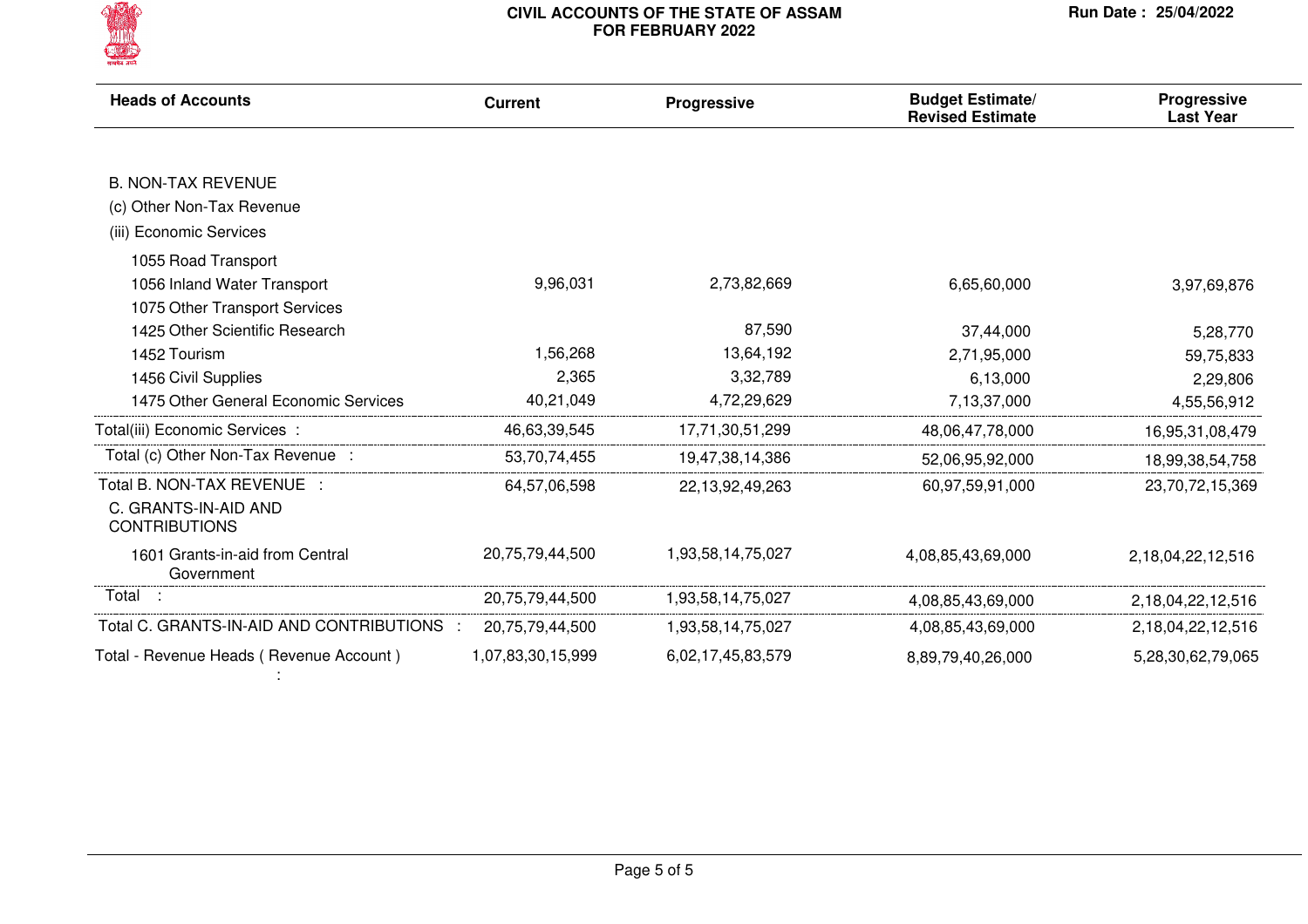

| <b>Heads of Account</b>   |                                                                                      | Current         | Progressive        | Budget Estimate/<br><b>Revised Estimate</b> | Progressive Last Year |
|---------------------------|--------------------------------------------------------------------------------------|-----------------|--------------------|---------------------------------------------|-----------------------|
|                           |                                                                                      | Amount          | Amount             | Amount                                      | Amount                |
|                           | Expenditure Heads (Revenue Account)                                                  |                 |                    |                                             |                       |
| A. GENERAL SERVICES       |                                                                                      |                 |                    |                                             |                       |
| (a) Organs of State       |                                                                                      |                 |                    |                                             |                       |
| 2011                      | Parliament/State/Union<br><b>Territory Legislatures</b>                              | 6,59,75,529     | 68,29,16,300       | 76,11,58,000<br>85,16,58,000                | 50,83,07,408          |
| 2012                      | President, Vice President/<br>Governor, Administrator of<br><b>Union Territories</b> | 1,06,85,421     | 7,30,23,265        | 11,25,78,000<br>11,67,78,000                | 6,00,35,648           |
| 2013                      | <b>Council of Ministers</b>                                                          | 50,85,917       | 8,06,05,765        | 17,84,35,000<br>17,84,35,000                | 4,63,62,678           |
| 2014                      | Administration of Justice                                                            | 17,84,30,409    | 2,31,56,49,908     | 5,07,66,12,000<br>5,26,20,36,000            | 2,99,42,96,252        |
| 2015                      | Elections                                                                            | $-42,85,52,903$ | $-21,28,10,430$    | 1,64,38,79,000<br>1,65,58,79,000            | 66, 10, 45, 518       |
| Total (a) Organs of State |                                                                                      | $-16,83,75,627$ | 2,93,93,84,808     | 7,77,26,62,000<br>8,06,47,86,000            | 4,27,00,47,504        |
| (b) Fiscal Services       |                                                                                      |                 |                    |                                             |                       |
|                           | (ii) Collection of Taxes on Property and Capital Transactions                        |                 |                    |                                             |                       |
| 2029                      | Land Revenue                                                                         | 74,01,32,598    | 3, 36, 33, 22, 448 | 4,00,35,69,000<br>4,60,81,52,000            | 2,54,54,52,750        |
| 2030                      | <b>Stamps and Registration</b>                                                       | 1,04,26,942     | 29, 55, 57, 363    | 99,55,25,000<br>99,55,25,000                | 46,63,59,670          |
|                           | Total(ii) Collection of Taxes on Property<br>and Capital Transactions                | 75,05,59,540    | 3,65,88,79,811     | 4,99,90,94,000<br>5,60,36,77,000            | 3,01,18,12,420        |
|                           | (iii) Collection of Taxes on Commodities and Services                                |                 |                    |                                             |                       |
| 2039                      | <b>State Excise</b>                                                                  | 3,24,82,929     | 41, 47, 31, 776    | 61,03,90,000<br>61.28.60.000                | 44,05,94,532          |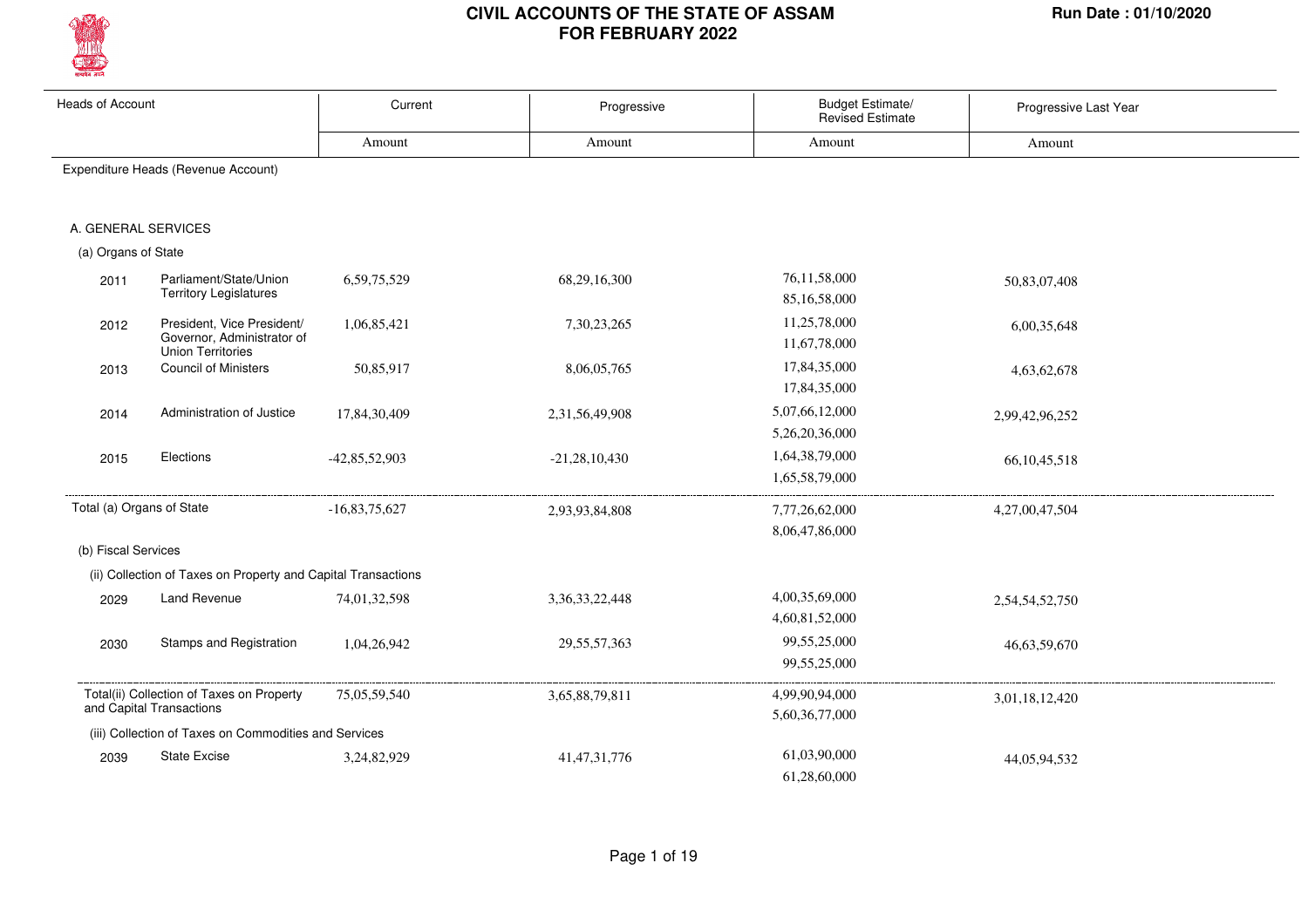

| <b>Heads of Account</b>                             |                                                              | Current            | Progressive         | Budget Estimate/<br>Revised Estimate | Progressive Last Year |
|-----------------------------------------------------|--------------------------------------------------------------|--------------------|---------------------|--------------------------------------|-----------------------|
|                                                     |                                                              | Amount             | Amount              | Amount                               | Amount                |
|                                                     |                                                              |                    |                     |                                      |                       |
| A. GENERAL SERVICES                                 |                                                              |                    |                     |                                      |                       |
| (b) Fiscal Services                                 |                                                              |                    |                     |                                      |                       |
|                                                     | (iii) Collection of Taxes on Commodities and Services        |                    |                     |                                      |                       |
| 2040                                                | Taxes on Sales, Trades etc.                                  | 39, 43, 67, 293    | 2,06,41,61,885      | 7,19,30,88,000<br>8, 20, 73, 14, 000 | 1,29,34,60,266        |
| 2041                                                | Taxes on Vehicles                                            | 3,57,80,717        | 43,77,62,640        | 66,08,23,000<br>67,85,23,000         | 42,01,85,930          |
| 2045                                                | Other Taxes and Duties on<br><b>Commodities and Services</b> | 35,36,066          | 3,84,88,065         | 5,83,07,000<br>5,83,07,000           | 4,07,60,175           |
| Commodities and Services                            | Total(iii) Collection of Taxes on                            | 46,61,67,005       | 2,95,51,44,366      | 8,52,26,08,000<br>9,55,70,04,000     | 2,19,50,00,903        |
| (iv) Other Fiscal Services                          |                                                              |                    |                     |                                      |                       |
| 2047                                                | <b>Other Fiscal Services</b>                                 | 17,53,709          | 1,81,07,404         | 2,62,06,000<br>2,62,34,000           | 1,56,96,879           |
|                                                     | Total(iv) Other Fiscal Services                              | 17,53,709          | 1,81,07,404         | 2,62,06,000<br>2,62,34,000           | 1.56.96.879           |
| Total (b) Fiscal Services                           |                                                              | 1,21,84,80,254     | 6,63,21,31,581      | 13,54,79,08,000<br>15,18,69,15,000   | 5,22,25,10,202        |
|                                                     | (c) Interest payment and servicing of Debt                   |                    |                     |                                      |                       |
| 2048                                                | Appropriation for reduction or<br>avoidance of Debt          | 75,00,00,000       | 3,70,89,17,000      | 4,45,89,17,000<br>4,45,89,17,000     | 1,00,00,00,000        |
| 2049                                                | <b>Interest Payments</b>                                     | 6,49,70,11,810     | 44,95,48,08,868     | 70,63,72,70,000<br>70,63,72,70,000   | 36,73,19,22,153       |
| Total (c) Interest payment and<br>servicing of Debt |                                                              | 7, 24, 70, 11, 810 | 48, 66, 37, 25, 868 | 75,09,61,87,000<br>75,09,61,87,000   | 37, 73, 19, 22, 153   |
| (d) Administrative Services                         |                                                              |                    |                     |                                      |                       |

Page 2 of 19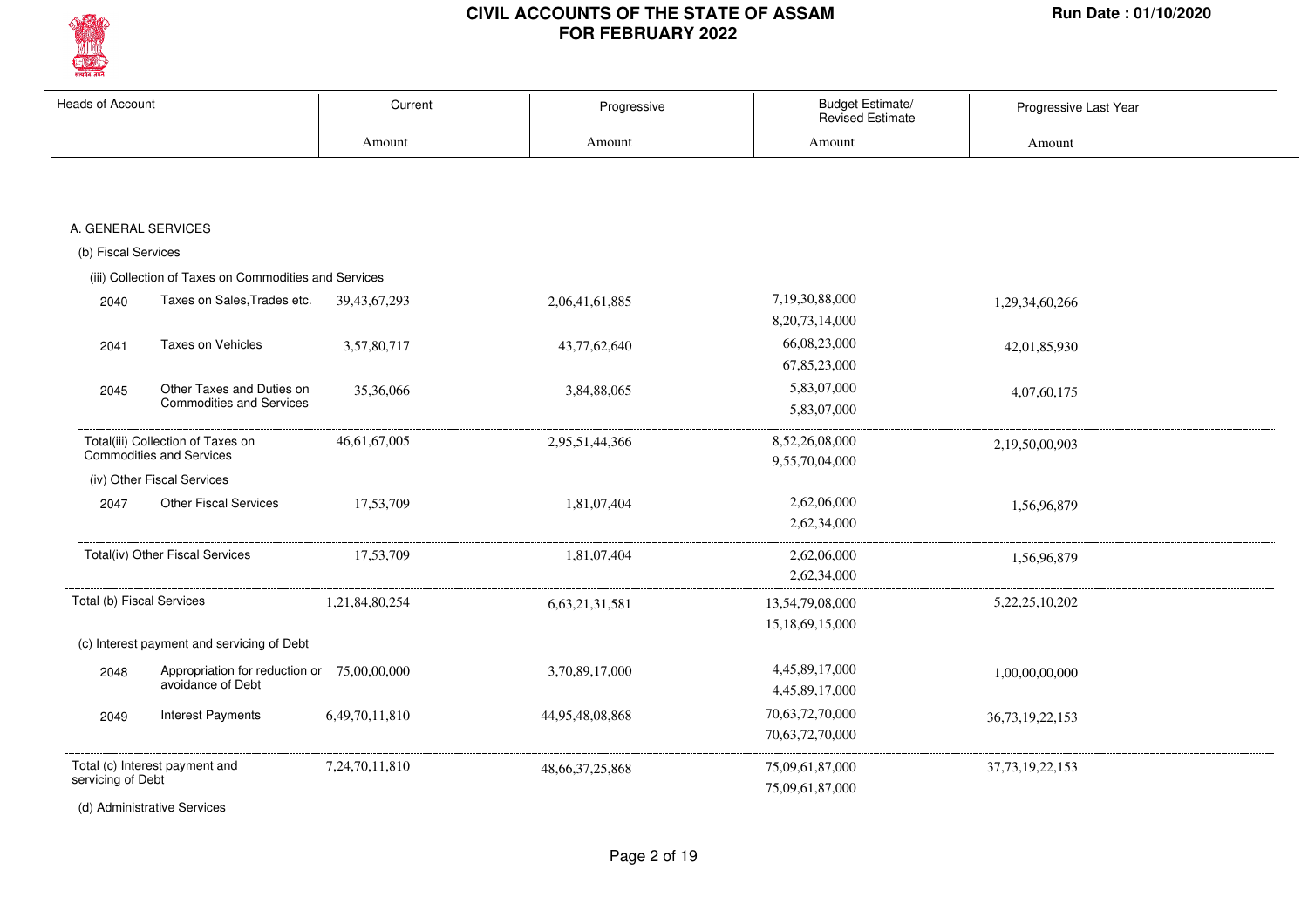

| Heads of Account    |                                                  | Current        | Progressive         | Budget Estimate/<br><b>Revised Estimate</b> | Progressive Last Year |
|---------------------|--------------------------------------------------|----------------|---------------------|---------------------------------------------|-----------------------|
|                     |                                                  | Amount         | Amount              | Amount                                      | Amount                |
|                     |                                                  |                |                     |                                             |                       |
| A. GENERAL SERVICES |                                                  |                |                     |                                             |                       |
|                     | (d) Administrative Services                      |                |                     |                                             |                       |
| 2051                | <b>Public Service Commission</b>                 | 1,67,22,812    | 13,91,46,788        | 21,69,59,000<br>23,94,59,000                | 11,84,01,271          |
| 2052                | Secretariat-General Services 3,98,72,10,321      |                | 36,80,95,94,558     | 35,68,35,62,000<br>64,73,94,71,000          | $-4,02,05,90,262$     |
| 2053                | <b>District Administration</b>                   | 12,46,12,130   | 1,76,18,96,220      | 2,78,75,10,000                              | 1,57,16,79,357        |
| 2054                | <b>Treasury and Accounts</b><br>Administration   | 6, 38, 79, 132 | 76, 21, 53, 649     | 2,91,57,72,000<br>1,06,39,95,000            | 73,62,94,345          |
| 2055                | Police                                           | 2,82,60,84,346 | 32, 20, 59, 12, 805 | 1,07,84,75,000<br>50,04,90,59,000           | 34, 42, 30, 10, 293   |
| 2056                | Jails                                            | 6,66,46,501    | 48,67,69,722        | 51, 55, 45, 82, 000<br>89,75,20,000         | 48,73,58,881          |
| 2058                | <b>Stationery and Printing</b>                   | 1,67,95,528    | 17,85,47,346        | 93,05,46,000<br>43, 32, 27, 000             | 21,42,38,038          |
| 2059                | Public Works                                     | 25,16,63,062   | 3,23,18,20,969      | 44, 32, 27, 000<br>5,18,92,64,000           | 2,73,00,21,556        |
| 2070                | Other Administrative Services 50,22,44,988       |                | 5,49,21,20,709      | 5,46,79,16,000<br>9,32,69,74,000            | 6,21,27,64,519        |
|                     |                                                  |                |                     | 9,99,35,71,000                              |                       |
|                     | Total (d) Administrative Services                | 7,85,58,58,820 | 81,06,79,62,766     | 1,05,64,80,70,000<br>1,37,36,30,19,000      | 42, 47, 31, 77, 998   |
|                     | (e) Pensions and Miscellaneous General Services  |                |                     |                                             |                       |
| 2071                | Pensions and Other<br><b>Retirement Benefits</b> | 8,86,23,36,788 | 1,22,27,35,24,970   | 86,96,63,13,000<br>96, 53, 43, 14, 000      | 91,87,07,30,690       |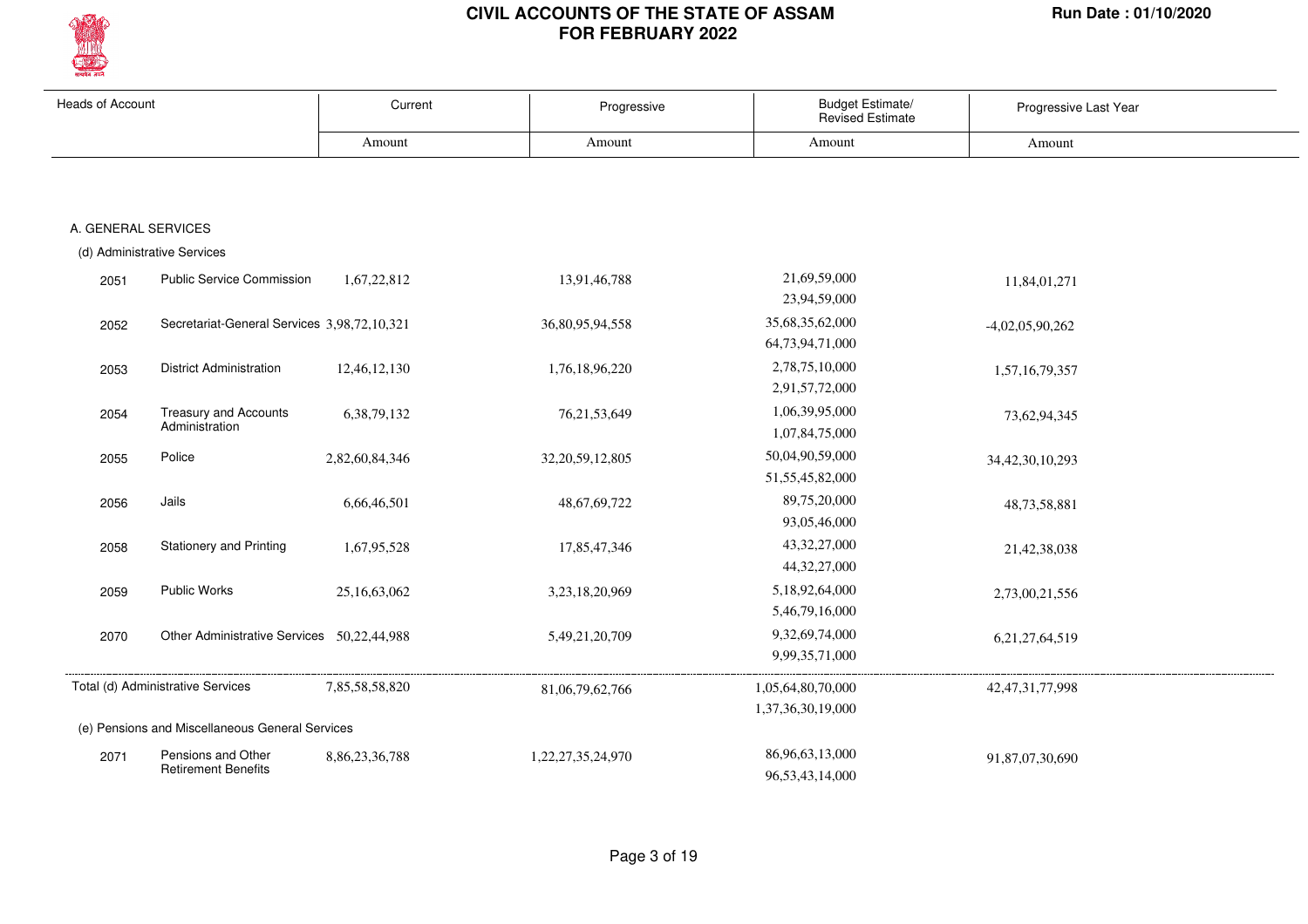

| <b>Heads of Account</b>   |                                                 | Current         | Progressive       | Budget Estimate/<br>Revised Estimate | Progressive Last Year |  |
|---------------------------|-------------------------------------------------|-----------------|-------------------|--------------------------------------|-----------------------|--|
|                           |                                                 | Amount          | Amount            | Amount                               | Amount                |  |
|                           |                                                 |                 |                   |                                      |                       |  |
|                           |                                                 |                 |                   |                                      |                       |  |
| A. GENERAL SERVICES       |                                                 |                 |                   |                                      |                       |  |
|                           | (e) Pensions and Miscellaneous General Services |                 |                   |                                      |                       |  |
| 2075                      | Miscellaneous General                           | 1,74,67,507     | 2,55,69,35,507    | 2,83,58,62,000                       | 16,71,20,752          |  |
|                           | Services                                        |                 |                   | 3,83,67,44,000                       |                       |  |
| Total (e) Pensions and    |                                                 | 8,87,98,04,295  | 1,24,83,04,60,477 | 89, 80, 21, 75, 000                  | 92,03,78,51,442       |  |
|                           | Miscellaneous General Services                  |                 |                   | 1,00,37,10,58,000                    |                       |  |
|                           | Total A. GENERAL SERVICES                       | 25,03,27,79,552 | 2,64,13,36,65,500 | 2,91,86,70,02,000                    | 1,81,73,55,09,299     |  |
|                           |                                                 |                 |                   | 3,36,08,19,65,000                    |                       |  |
| <b>B. SOCIAL SERVICES</b> |                                                 |                 |                   |                                      |                       |  |
|                           | (a) Education, Sports, Art and Culture          |                 |                   |                                      |                       |  |
| 2202                      | <b>General Education</b>                        | 11,28,94,47,146 | 1,39,05,18,19,811 | 1,87,65,19,33,000                    | 1,34,73,77,53,820     |  |
|                           |                                                 |                 |                   | 2,03,64,03,95,000                    |                       |  |
| 2203                      | <b>Technical Education</b>                      | 19,63,67,193    | 1,69,68,80,950    | 3,40,11,90,000                       | 1,54,20,38,325        |  |
|                           |                                                 |                 |                   | 3,41,41,40,000                       |                       |  |
| 2204                      | Sports and Youth Services                       | 12,66,72,545    | 59,05,66,662      | 1,12,16,11,000                       | 62,27,01,804          |  |
|                           |                                                 |                 |                   | 1,22,85,07,000                       |                       |  |
| 2205                      | Art and Culture                                 | 2,95,43,470     | 30,06,99,536      | 1,08,63,55,000                       | 66,97,61,693          |  |
|                           |                                                 |                 |                   | 2,34,32,52,000                       |                       |  |
|                           | Total (a) Education, Sports, Art and            | 11,64,20,30,354 | 1,41,63,99,66,959 | 1,93,26,10,89,000                    | 1,37,57,22,55,642     |  |
| Culture                   |                                                 |                 |                   | 2,10,62,62,94,000                    |                       |  |
|                           | (b) Health and Family Welfare                   |                 |                   |                                      |                       |  |
| 2210                      | Medical and Public Health                       | 6,64,72,10,479  | 47,06,11,42,245   | 61,80,70,77,000                      | 41,13,02,80,366       |  |
|                           |                                                 |                 |                   | 79,04,31,50,000                      |                       |  |
| 2211                      | Family Welfare                                  | 21,60,81,717    | 2,92,33,34,192    | 4,02,48,53,000                       | 2,94,22,07,440        |  |
|                           |                                                 |                 |                   | 4,84,41,57,000                       |                       |  |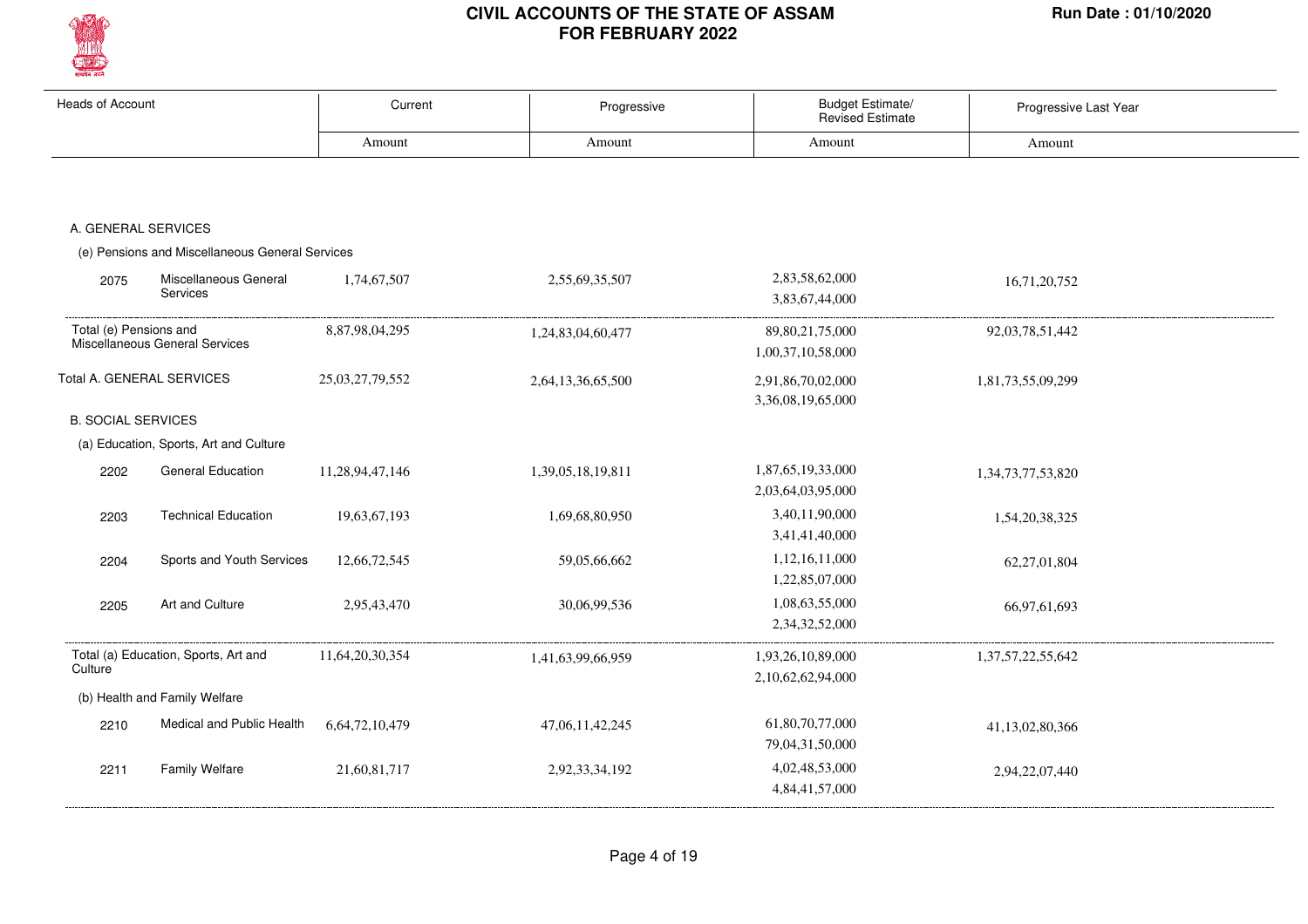

| <b>Heads of Account</b>   |                                                                              | Current                                                                    | Progressive        | Budget Estimate/<br><b>Revised Estimate</b> | Progressive Last Year |
|---------------------------|------------------------------------------------------------------------------|----------------------------------------------------------------------------|--------------------|---------------------------------------------|-----------------------|
|                           |                                                                              | Amount                                                                     | Amount             | Amount                                      | Amount                |
|                           |                                                                              |                                                                            |                    |                                             |                       |
|                           |                                                                              |                                                                            |                    |                                             |                       |
| <b>B. SOCIAL SERVICES</b> |                                                                              |                                                                            |                    |                                             |                       |
|                           | (b) Health and Family Welfare                                                |                                                                            |                    |                                             |                       |
|                           | Total (b) Health and Family Welfare                                          | 6,86,32,92,196                                                             | 49,98,44,76,437    | 65,83,19,30,000                             | 44,07,24,87,806       |
|                           |                                                                              |                                                                            |                    | 83, 88, 73, 07, 000                         |                       |
|                           | (c) Water Supply, Sanitation, Housing and Urban Development                  |                                                                            |                    |                                             |                       |
| 2215                      | Water Supply and Sanitation 45,05,54,140                                     |                                                                            | 4,10,09,51,934     | 7,16,95,07,000                              | 4,48,90,30,725        |
|                           |                                                                              |                                                                            |                    | 7,20,35,80,000                              |                       |
| 2216                      | Housing                                                                      | 8,32,84,27,608                                                             | 20,78,42,13,912    | 28,70,57,03,000                             | 16,71,27,01,151       |
|                           |                                                                              |                                                                            |                    | 56, 23, 17, 03, 000                         |                       |
| 2217                      | Urban Development                                                            | 1,76,21,83,738                                                             | 10,82,08,92,893    | 23,70,56,12,000                             | 7,93,63,10,068        |
|                           |                                                                              |                                                                            |                    | 31,63,04,48,000                             |                       |
|                           | Total (c) Water Supply, Sanitation,                                          | 10,54,11,65,486                                                            | 35,70,60,58,739    | 59,58,08,22,000                             | 29, 13, 80, 41, 944   |
|                           | Housing and Urban Development                                                |                                                                            |                    | 95,06,57,31,000                             |                       |
|                           | (d) Information and Broadcasting                                             |                                                                            |                    |                                             |                       |
| 2220                      | Information and Publicity                                                    | 11,75,91,784                                                               | 79, 30, 32, 597    | 1,29,67,81,000                              | 54,94,70,306          |
|                           |                                                                              |                                                                            |                    | 1,42,72,83,000                              |                       |
| Total (d) Information and |                                                                              | 11,75,91,784                                                               | 79, 30, 32, 597    | 1,29,67,81,000                              | 54,94,70,306          |
| Broadcasting              |                                                                              |                                                                            |                    | 1,42,72,83,000                              |                       |
|                           |                                                                              | (e) Welfare of Schedule Castes, Schedule Tribes and Other Backward Classes |                    |                                             |                       |
| 2225                      | Welfare of Scheduled                                                         | 21, 27, 73, 227                                                            | 5, 19, 65, 34, 787 | 17,85,48,61,000                             | 2,69,85,26,537        |
|                           | Castes, Scheduled Tribes,<br>Other Backward Classes and<br><b>Minorities</b> |                                                                            |                    | 21,24,50,58,000                             |                       |
|                           | Total (e) Welfare of Schedule                                                | 21, 27, 73, 227                                                            | 5, 19, 65, 34, 787 | 17,85,48,61,000                             | 2,69,85,26,537        |
| <b>Backward Classes</b>   | Castes, Schedule Tribes and Other<br>(f) Labour and Labour Welfare           |                                                                            |                    | 21,24,50,58,000                             |                       |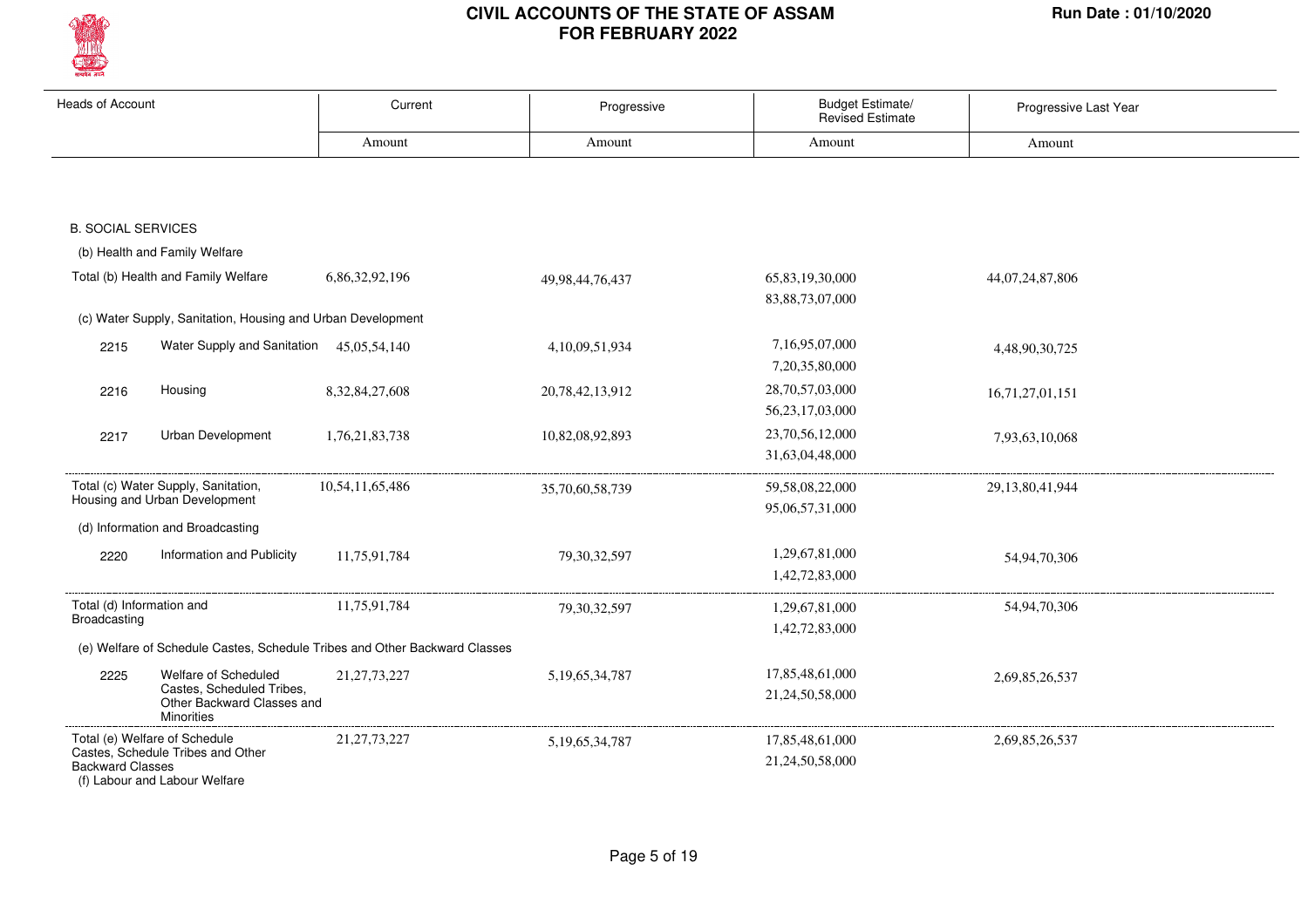

| <b>Heads of Account</b>   |                                             | Current         | Progressive       | Budget Estimate/<br><b>Revised Estimate</b> | Progressive Last Year |
|---------------------------|---------------------------------------------|-----------------|-------------------|---------------------------------------------|-----------------------|
|                           |                                             | Amount          | Amount            | Amount                                      | Amount                |
|                           |                                             |                 |                   |                                             |                       |
| <b>B. SOCIAL SERVICES</b> |                                             |                 |                   |                                             |                       |
|                           | (f) Labour and Labour Welfare               |                 |                   |                                             |                       |
| 2230                      | Labour, Employment and Skill<br>Development | 6,54,48,183     | 82,72,75,401      | 2,01,71,35,000<br>2,26,68,59,000            | 91,82,11,243          |
|                           | Total (f) Labour and Labour Welfare         | 6,54,48,183     | 82,72,75,401      | 2,01,71,35,000<br>2,26,68,59,000            | 91,82,11,243          |
|                           | (g) Social Welfare and Nutrition            |                 |                   |                                             |                       |
| 2235                      | Social Security and Welfare 1,24,56,74,664  |                 | 13,52,10,17,357   | 15,75,47,08,000<br>22,47,96,80,000          | 11,98,88,08,115       |
| 2236                      | Nutrition                                   | 9,04,013        | 4,95,34,30,613    | 5,75,56,22,000<br>7,35,96,05,000            | 4,95,78,78,452        |
| 2245                      | Relief on Account of Natural<br>Calamities  | 2,94,26,473     | 8,12,99,94,185    | 23,28,40,90,000<br>25,57,75,15,000          | 8,89,43,35,014        |
|                           | Total (g) Social Welfare and Nutrition      | 1,27,60,05,150  | 26,60,44,42,155   | 44,79,44,20,000<br>55,41,68,00,000          | 25,84,10,21,581       |
| (h) Others                |                                             |                 |                   |                                             |                       |
| 2250                      | <b>Other Social Services</b>                | 72,90,000       | 85,77,000         | 2,44,83,000<br>2,47,18,000                  | 1,11,90,000           |
| Total (h) Others          |                                             | 72,90,000       | 85,77,000         | 2,44,83,000<br>2,47,18,000                  | 1,11,90,000           |
|                           | Total B. SOCIAL SERVICES                    | 30,72,55,96,380 | 2,60,76,03,64,074 | 3,84,66,15,21,000<br>4,69,96,00,50,000      | 2,40,80,12,05,059     |

C. ECONOMIC SERVICES

(a) Agriculture and Allied Activities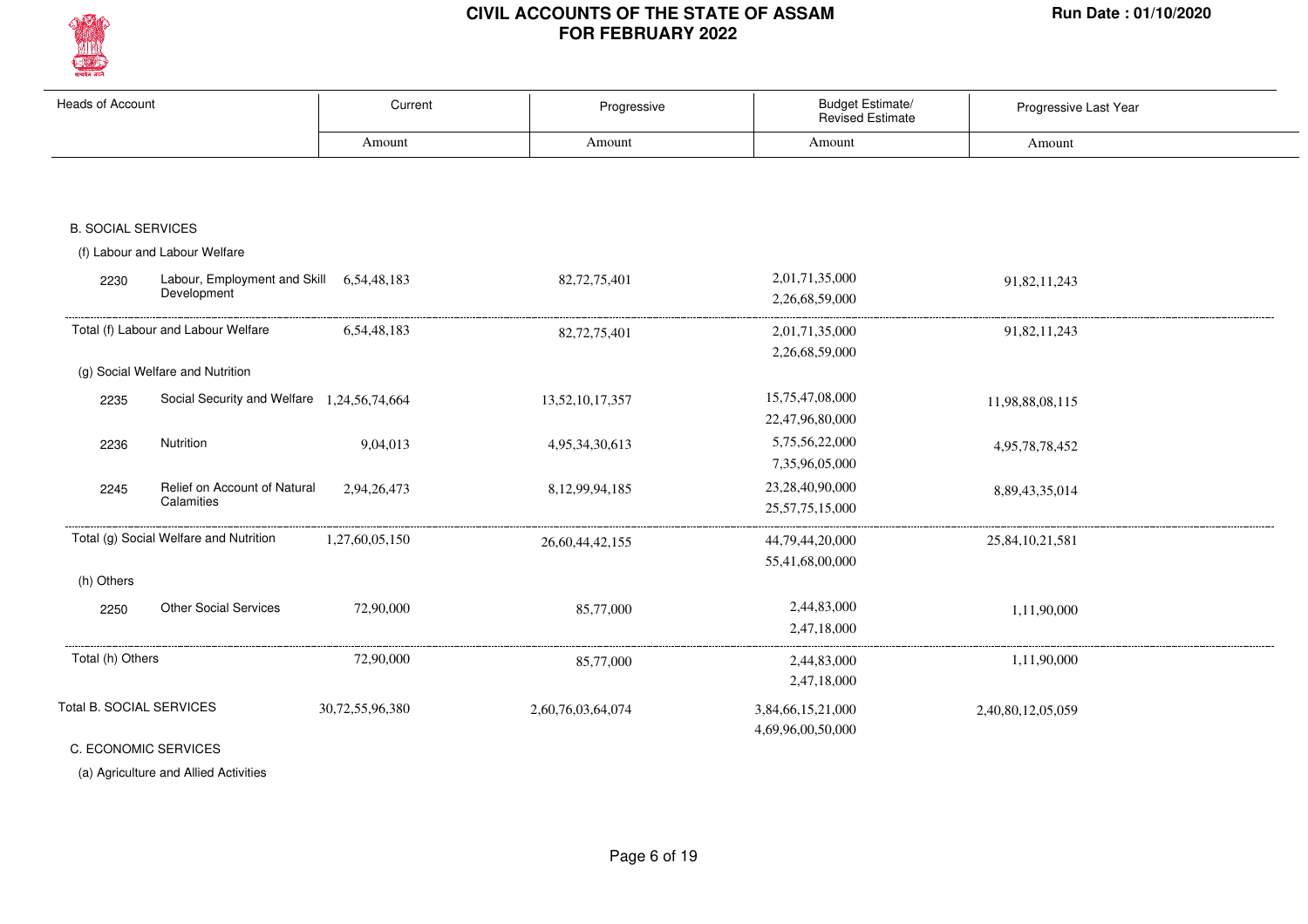

| Heads of Account |                                        | Current         | Progressive     | Budget Estimate/<br>Revised Estimate  | Progressive Last Year |
|------------------|----------------------------------------|-----------------|-----------------|---------------------------------------|-----------------------|
|                  |                                        | Amount          | Amount          | Amount                                | Amount                |
|                  |                                        |                 |                 |                                       |                       |
|                  | C. ECONOMIC SERVICES                   |                 |                 |                                       |                       |
|                  | (a) Agriculture and Allied Activities  |                 |                 |                                       |                       |
| 2401             | Crop Husbandry                         | 3,42,56,57,032  | 9,39,95,98,676  | 17,73,83,57,000<br>20,96,50,10,000    | 7,88,79,75,529        |
| 2402             | Soil and Water Conservation            | 25,13,90,659    | 86, 34, 84, 942 | 2,31,87,93,000<br>2,36,34,79,000      | 2,39,59,34,410        |
| 2403             | Animal Husbandry                       | 18,47,81,661    | 2,35,92,69,991  | 5,43,26,68,000<br>5,45,47,16,000      | 2,77,28,25,964        |
| 2404             | Dairy Development                      | 1,90,69,042     | 21,63,71,593    | 89,79,26,000<br>90,29,33,000          | 20,78,39,021          |
| 2405             | Fisheries                              | 3,71,46,744     | 47,04,02,865    | 1,26,79,43,000<br>1,35,55,97,000      | 62, 43, 35, 866       |
| 2406             | Forestry and Wild Life                 | 38, 18, 44, 000 | 4,95,04,50,394  | 8,79,41,15,000<br>9,19,66,40,000      | 5,62,53,07,538        |
| 2408             | Food Storage and<br>Warehousing        | 49,53,92,647    | 7,08,42,11,970  | 8,99,56,70,000<br>14, 12, 91, 14, 000 | 4,18,49,50,828        |
| 2415             | Agricultural Research and<br>Education | 77,12,536       | 2,32,72,76,792  | 4, 35, 55, 36, 000<br>4,45,92,31,000  | 3,27,38,65,053        |
| 2425             | Co-operation                           | 7,54,19,619     | 93,81,14,349    | 1,41,79,87,000<br>1,47,51,79,000      | 94,88,09,065          |
| 2435             | Other Agricultural<br>Programmes       | 52,12,916       | 39,45,60,292    | 64,40,36,000<br>64,73,77,000          | 10,84,96,185          |
| Activities       | Total (a) Agriculture and Allied       | 4,88,36,26,856  | 29,00,37,41,864 | 51,86,30,31,000<br>60,94,92,76,000    | 28,03,03,39,459       |

(b) Rural Development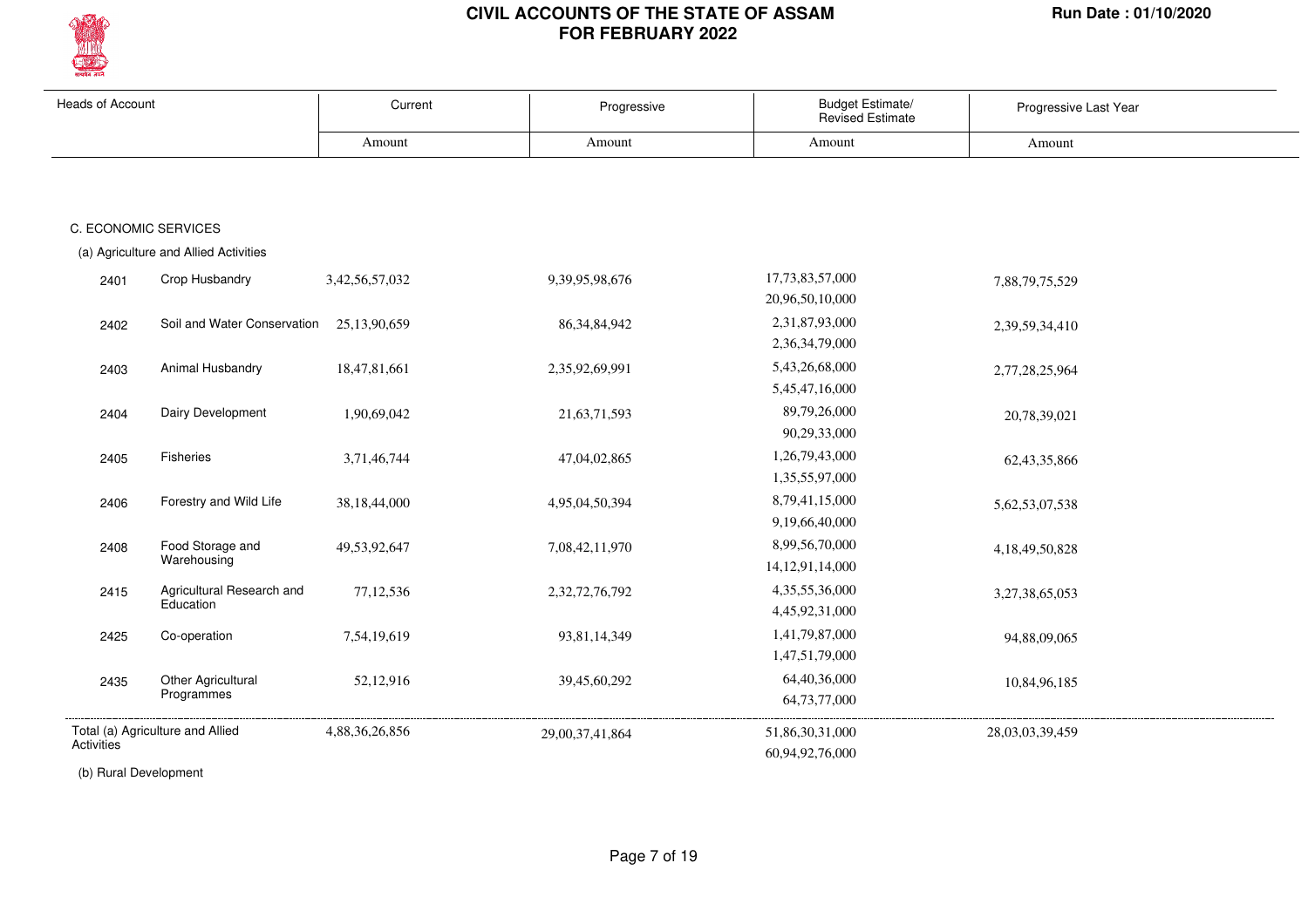

| <b>Heads of Account</b> |                                                          | Current         | Progressive         | Budget Estimate/<br><b>Revised Estimate</b> | Progressive Last Year |
|-------------------------|----------------------------------------------------------|-----------------|---------------------|---------------------------------------------|-----------------------|
|                         |                                                          | Amount          | Amount              | Amount                                      | Amount                |
|                         |                                                          |                 |                     |                                             |                       |
|                         | C. ECONOMIC SERVICES                                     |                 |                     |                                             |                       |
| (b) Rural Development   |                                                          |                 |                     |                                             |                       |
| 2501                    | Special Programmes for Rural 86,85,11,173<br>Development |                 | 7,46,83,05,524      | 12,16,84,56,000<br>12,80,93,21,000          | 10,45,00,95,451       |
| 2505                    | Rural Employment                                         |                 | 5,07,48,69,800      | 11,75,97,38,000<br>11,75,97,38,000          | 6,90,62,28,000        |
| 2515                    | Other Rural Development<br>Programmes                    | 23,65,88,048    | 13,63,29,49,012     | 29,04,57,41,000<br>31,07,61,55,000          | 13,78,88,65,928       |
|                         | Total (b) Rural Development                              | 1,10,50,99,221  | 26, 17, 61, 24, 336 | 52,97,39,35,000<br>55,64,52,14,000          | 31, 14, 51, 89, 379   |
|                         | (c) Special Areas Programmes                             |                 |                     |                                             |                       |
| 2552                    | North Eastern Areas                                      |                 |                     | 4,32,59,000<br>4,32,59,000                  | 2,28,03,000           |
| 2575                    | Other Special Areas<br>Programmes                        | 42,53,364       | 44, 19, 61, 916     | 57,26,69,000<br>88, 86, 40, 000             | 87, 52, 50, 253       |
|                         | Total (c) Special Areas Programmes                       | 42,53,364       | 44, 19, 61, 916     | 61,59,28,000<br>93,18,99,000                | 89, 80, 53, 253       |
|                         | (d) Irrigation and Flood Control                         |                 |                     |                                             |                       |
| 2701                    | Medium Irrigation                                        | 8,15,61,517     | 1,44,71,93,854      | 1,86,98,29,000<br>1,86,98,29,000            | 1,28,87,21,001        |
| 2702                    | Minor Irrigation                                         | 48, 11, 44, 594 | 3,53,89,85,455      | 5,27,77,38,000<br>6,85,19,69,000            | 3,63,14,86,330        |
| 2705                    | <b>Command Area Development</b>                          | 36,82,702       | 4,57,27,096         | 7,00,37,000<br>7,00,37,000                  | 4,50,93,113           |
| 2711                    | Flood Control and Drainage                               | 17, 20, 77, 375 | 2,45,36,15,813      | 3,66,41,68,000<br>3,75,72,97,000            | 2,32,57,64,203        |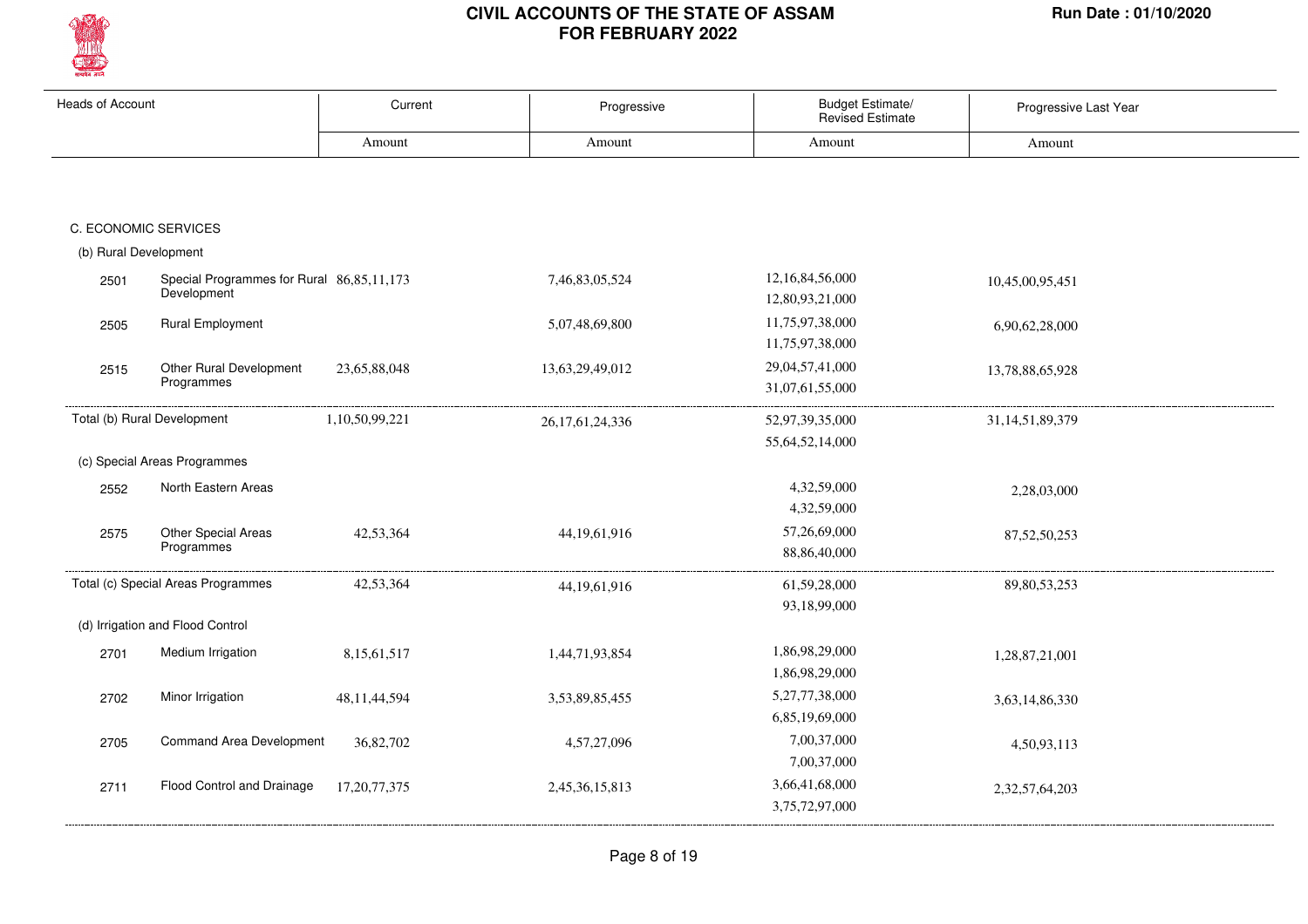

| <b>Heads of Account</b> |                                                    | Current        | Progressive     | Budget Estimate/<br><b>Revised Estimate</b> | Progressive Last Year |
|-------------------------|----------------------------------------------------|----------------|-----------------|---------------------------------------------|-----------------------|
|                         |                                                    | Amount         | Amount          | Amount                                      | Amount                |
|                         |                                                    |                |                 |                                             |                       |
|                         |                                                    |                |                 |                                             |                       |
|                         |                                                    |                |                 |                                             |                       |
|                         | C. ECONOMIC SERVICES                               |                |                 |                                             |                       |
|                         | (d) Irrigation and Flood Control                   |                |                 |                                             |                       |
|                         | Total (d) Irrigation and Flood Control             | 73,84,66,188   | 7,48,55,22,218  | 10,88,17,72,000                             | 7,29,10,64,647        |
|                         |                                                    |                |                 | 12,54,91,32,000                             |                       |
| (e) Energy              |                                                    |                |                 |                                             |                       |
| 2801                    | Power                                              | 4,80,00,00,000 | 11,88,87,07,000 | 12,00,77,25,000                             | 12,43,85,35,000       |
|                         |                                                    |                |                 | 13, 37, 77, 25, 000                         |                       |
| 2810                    | New and Renewable Energy                           | 3,27,923       | 30,99,379       | 70,84,000                                   | 1,27,74,051           |
|                         |                                                    |                |                 | 70,84,000                                   |                       |
| Total (e) Energy        |                                                    | 4,80,03,27,923 | 11,89,18,06,379 | 12,01,48,09,000                             | 12,45,13,09,051       |
|                         |                                                    |                |                 | 13,38,48,09,000                             |                       |
|                         | (f) Industry and Minerals                          |                |                 |                                             |                       |
| 2851                    | Village and Small Industries                       | 19,88,19,777   | 2,40,08,10,124  | 5,46,99,46,000                              | 2,68,12,06,630        |
|                         |                                                    |                |                 | 5,52,89,04,000                              |                       |
| 2852                    | Industries                                         | 2,24,31,239    | 6,79,73,571     | 92,14,01,000                                | 34,76,89,836          |
|                         |                                                    |                |                 | 1,09,29,51,000                              |                       |
| 2853                    | Non-ferrous Mining and<br>Metallurgical Industries | 97,58,353      | 10,44,74,348    | 20,17,48,000                                | 10,42,02,578          |
|                         |                                                    |                |                 | 20,17,48,000                                |                       |
|                         | Total (f) Industry and Minerals                    | 23,10,09,369   | 2,57,32,58,043  | 6,59,30,95,000                              | 3,13,30,99,044        |
|                         |                                                    |                |                 | 6,82,36,03,000                              |                       |
| (g) Transport           |                                                    |                |                 |                                             |                       |
| 3054                    | Roads and Bridges                                  | 1,20,45,66,902 | 9,02,15,76,475  | 15,90,23,61,000                             | 8,67,91,28,730        |
|                         |                                                    |                |                 | 18,21,08,98,000                             |                       |
| 3055                    | Road Transport                                     | 5,25,41,407    | 1,01,75,99,036  | 1,23,25,61,000                              | 1,36,00,46,603        |
|                         |                                                    |                |                 | 1,46,82,72,000                              |                       |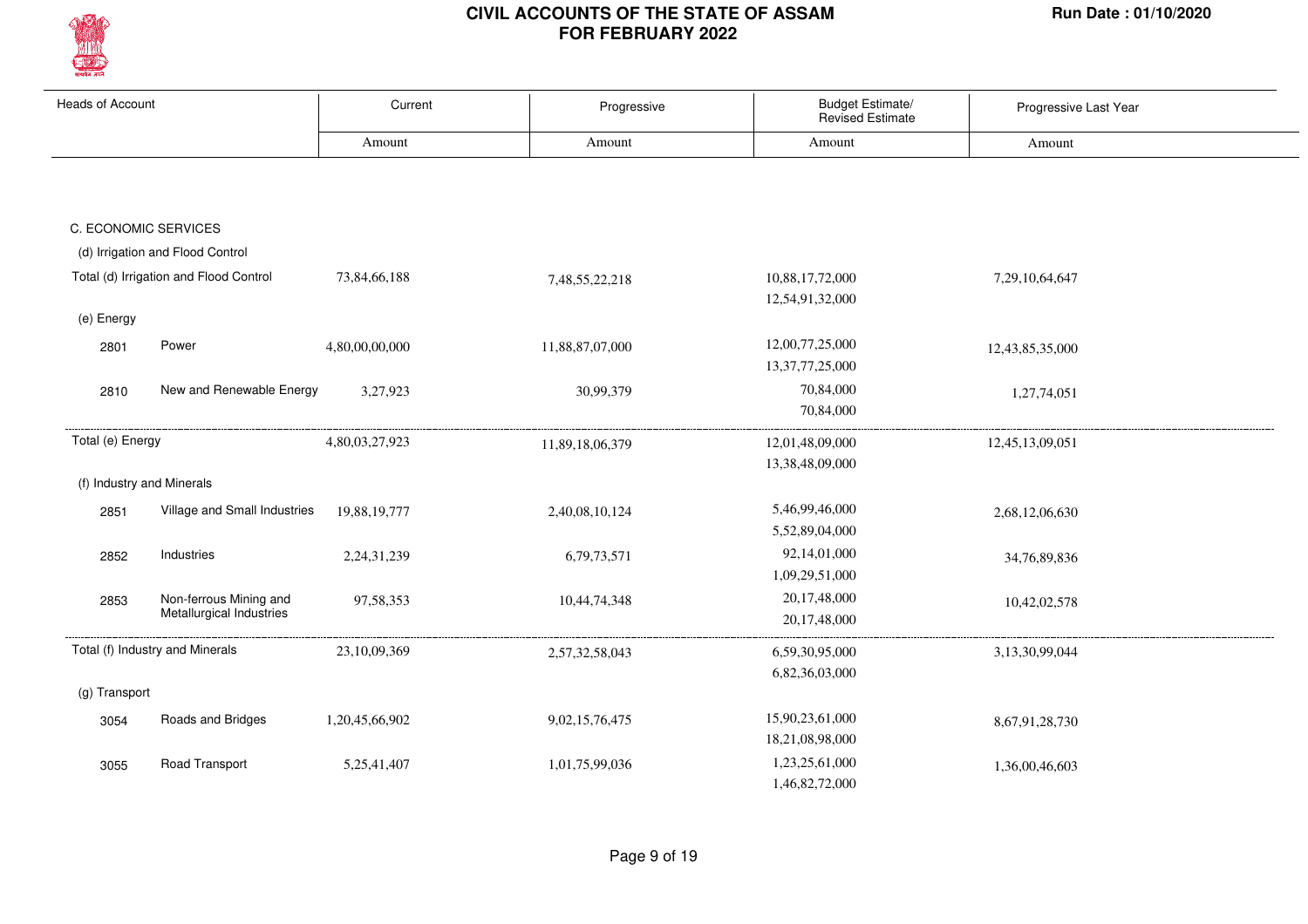

| <b>Heads of Account</b> |                                        | Current         | Progressive         | Budget Estimate/<br>Revised Estimate | Progressive Last Year |  |
|-------------------------|----------------------------------------|-----------------|---------------------|--------------------------------------|-----------------------|--|
|                         |                                        | Amount          | Amount              | Amount                               | Amount                |  |
|                         |                                        |                 |                     |                                      |                       |  |
|                         | C. ECONOMIC SERVICES                   |                 |                     |                                      |                       |  |
| (g) Transport           |                                        |                 |                     |                                      |                       |  |
| 3056                    | <b>Inland Water Transport</b>          | 4,79,65,993     | 75, 76, 96, 184     | 2,34,87,91,000                       | 1,41,55,07,820        |  |
|                         |                                        |                 |                     | 2,38,00,36,000                       |                       |  |
| Total (g) Transport     |                                        | 1,30,50,74,302  | 10,79,68,71,695     | 19,48,37,13,000                      | 11,45,46,83,153       |  |
|                         |                                        |                 |                     | 22,05,92,06,000                      |                       |  |
|                         | (i) Science Technology and Environment |                 |                     |                                      |                       |  |
| 3425                    | Other Scientific Research              | 39,28,498       | 5,80,96,025         | 14,90,15,000                         | 8,68,68,975           |  |
|                         |                                        |                 |                     | 19,90,15,000                         |                       |  |
|                         | Total (i) Science Technology and       | 39,28,498       | 5,80,96,025         | 14,90,15,000                         | 8,68,68,975           |  |
| Environment             |                                        |                 |                     | 19,90,15,000                         |                       |  |
|                         | (j) General Economic Services          |                 |                     |                                      |                       |  |
| 3451                    | Secretariat-Economic                   | 23, 17, 27, 189 | 1,19,20,02,356      | 3,62,37,28,000                       | 5,87,44,12,556        |  |
|                         | Services                               |                 |                     | 4,10,16,97,000                       |                       |  |
| 3452                    | Tourism                                | 54,81,030       | 9,12,07,465         | 59,61,11,000                         | 32,46,98,600          |  |
|                         |                                        |                 |                     | 60,03,14,000                         |                       |  |
| 3454                    | Census Surveys and                     | 2,61,50,748     | 29,98,91,219        | 47, 45, 15, 000                      | 31,93,89,310          |  |
|                         | Statistics                             |                 |                     | 50,36,52,000                         |                       |  |
| 3456                    | <b>Civil Supplies</b>                  | 1,00,364        | 39,77,449           | 85,58,000                            | 46,79,611             |  |
|                         |                                        |                 |                     | 85,58,000                            |                       |  |
| 3475                    | Other General Economic                 | 1,49,31,543     | 14,68,30,370        | 29,91,37,000                         | 16,62,55,308          |  |
|                         | Services                               |                 |                     | 30,06,13,000                         |                       |  |
|                         | Total (j) General Economic Services    | 27,83,90,874    | 1,73,39,08,859      | 5,00,20,49,000                       | 6,68,94,35,385        |  |
|                         |                                        |                 |                     | 5,51,48,34,000                       |                       |  |
|                         | Total C. ECONOMIC SERVICES             | 13,35,01,76,595 | 90, 16, 12, 91, 335 | 1,59,57,73,47,000                    | 1,01,18,00,42,346     |  |
|                         |                                        |                 |                     |                                      |                       |  |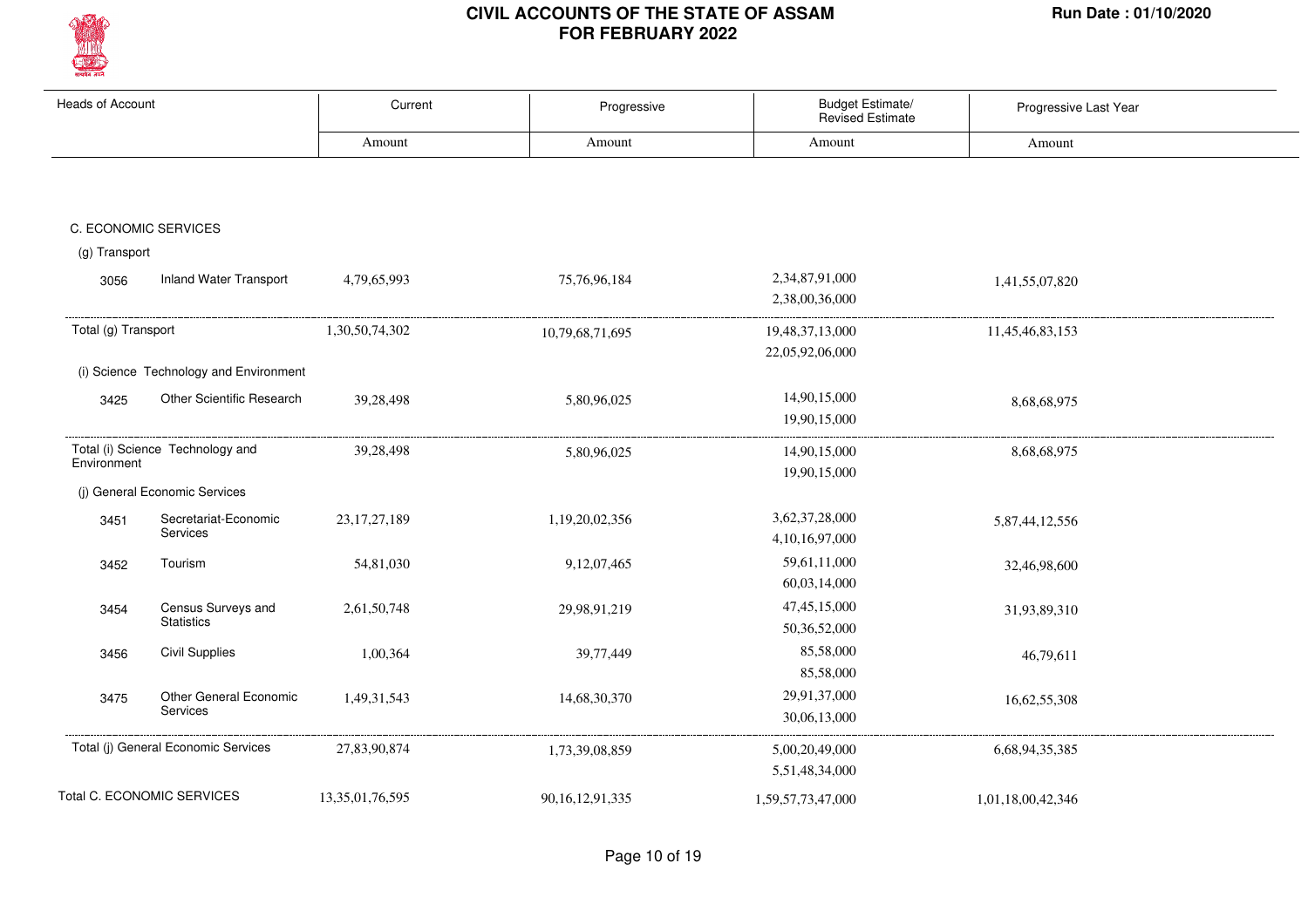

| <b>Heads of Account</b>                                 | Current                                 | Progressive       | Budget Estimate/<br>Revised Estimate | Progressive Last Year |  |
|---------------------------------------------------------|-----------------------------------------|-------------------|--------------------------------------|-----------------------|--|
|                                                         | Amount                                  | Amount            | Amount                               | Amount                |  |
|                                                         |                                         |                   |                                      |                       |  |
|                                                         |                                         |                   |                                      |                       |  |
| C. ECONOMIC SERVICES                                    |                                         |                   |                                      |                       |  |
|                                                         |                                         |                   |                                      |                       |  |
|                                                         |                                         |                   | 1,78,05,69,88,000                    |                       |  |
| D. GRANTS-IN-AID AND CONTRIBUTIONS                      |                                         |                   |                                      |                       |  |
|                                                         |                                         |                   |                                      |                       |  |
| 3604<br>to Local Bodies & Panchayati                    | Compensation & Assignments 14,68,55,000 | 2,71,18,60,000    | 7,94,87,55,000<br>8,46,92,55,000     | 1,67,12,34,000        |  |
| Raj Institutions<br>Aid Materials and Equipment<br>3606 |                                         |                   | 90,000                               |                       |  |
|                                                         |                                         |                   | 90,000                               |                       |  |
| Total                                                   | 14,68,55,000                            | 2,71,18,60,000    | 7,94,88,45,000                       | 1,67,12,34,000        |  |
|                                                         |                                         |                   | 8,46,93,45,000                       |                       |  |
| Total D. GRANTS-IN-AID AND                              | 14,68,55,000                            | 2,71,18,60,000    | 7,94,88,45,000                       | 1,67,12,34,000        |  |
| <b>CONTRIBUTIONS</b>                                    |                                         |                   | 8,46,93,45,000                       |                       |  |
| Total-A.B.C.D.                                          | 69, 25, 54, 07, 527                     | 6,17,76,71,80,909 | 8,44,05,47,15,000                    | 5,25,38,79,90,704     |  |
| (Expenditure Heads-Revenue Account)                     |                                         |                   | 9,92,56,83,48,000                    |                       |  |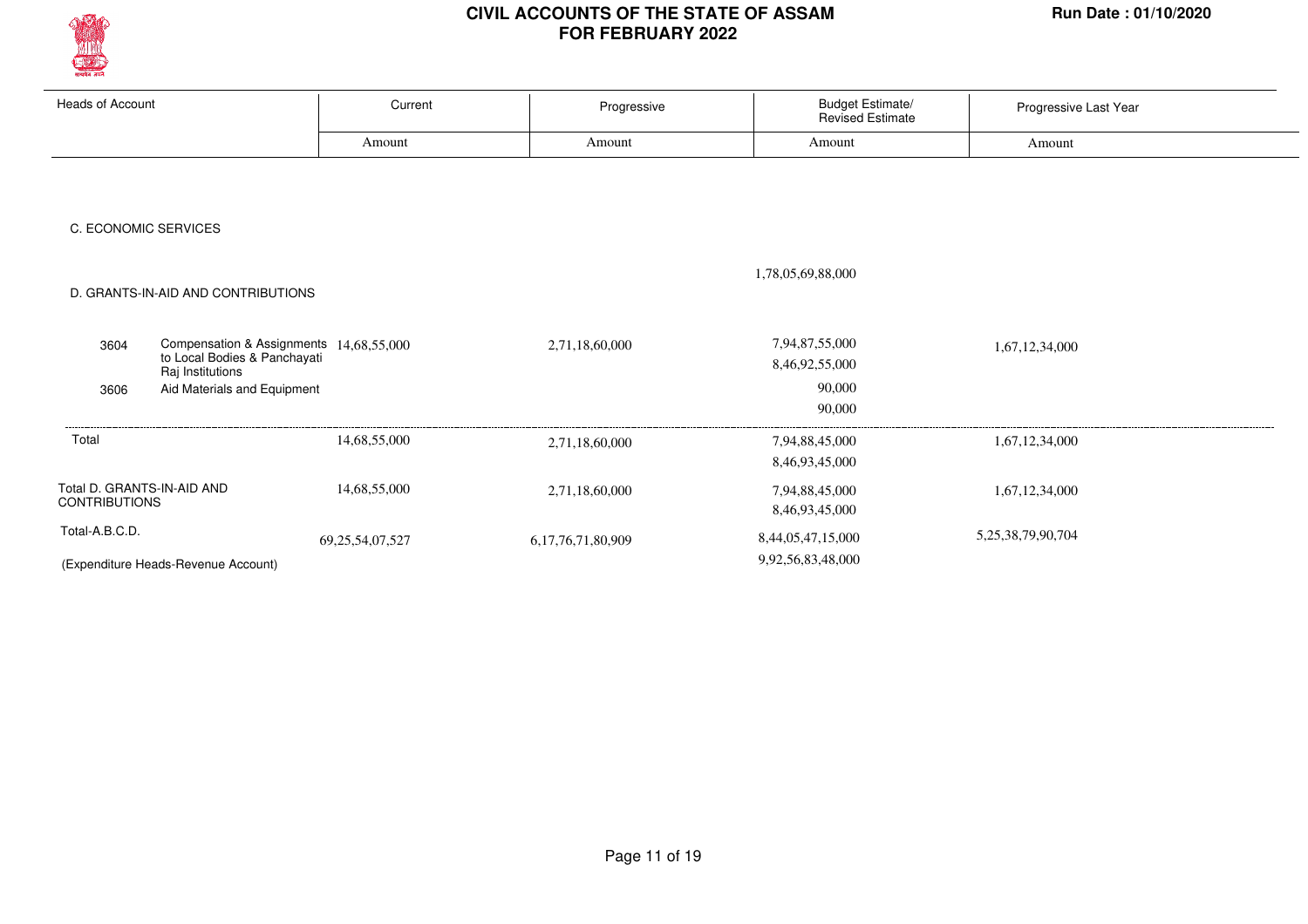

| <b>Heads of Account</b> |                                                           | Current         | Progressive        | Budget Estimate/<br><b>Revised Estimate</b> | Progressive Last Year |
|-------------------------|-----------------------------------------------------------|-----------------|--------------------|---------------------------------------------|-----------------------|
|                         |                                                           | Amount          | Amount             | Amount                                      | Amount                |
|                         |                                                           |                 |                    |                                             |                       |
|                         | (Expenditure Heads-Capital Account)                       |                 |                    |                                             |                       |
|                         | A. CAPITAL ACCOUNT OF GENERAL SERVICES                    |                 |                    |                                             |                       |
|                         |                                                           |                 |                    |                                             |                       |
| 4055                    | Capital Outlay on Police                                  | 1,41,21,051     | 6, 36, 46, 143     | 1,76,97,27,000                              | 8,61,52,284           |
|                         |                                                           |                 |                    | 1,77,02,27,000                              |                       |
| 4058                    | Capital Outlay on Stationery                              |                 | 28,30,774          | 1,75,20,000                                 |                       |
|                         | and Printing                                              |                 |                    | 1,75,20,000                                 |                       |
| 4059                    | Capital Outlay on Public<br>Works                         | 50,61,58,777    | 2,37,71,24,869     | 7,37,61,53,000                              | 1,82,26,98,631        |
|                         |                                                           |                 |                    | 8,78,64,11,000                              |                       |
| 4070                    | Capital Outlay on other<br><b>Administrative Services</b> | 8,45,04,073     | 1,22,91,97,672     | 2,20,87,41,000                              | 1,29,90,63,256        |
|                         |                                                           |                 |                    | 4,21,87,41,000                              |                       |
| Total                   |                                                           | 60,47,83,901    | 3,67,27,99,458     | 11, 37, 21, 41, 000                         | 3, 20, 79, 14, 171    |
|                         |                                                           |                 |                    | 14,79,28,99,000                             |                       |
|                         | Total A. CAPITAL ACCOUNT OF                               | 60,47,83,901    | 3,67,27,99,458     | 11,37,21,41,000                             | 3, 20, 79, 14, 171    |
| <b>GENERAL SERVICES</b> |                                                           |                 |                    | 14,79,28,99,000                             |                       |
|                         | B. CAPITAL ACCOUNT OF SOCIAL SERVICES                     |                 |                    |                                             |                       |
|                         | (a) Capital A/C of Education, Sports, Art and Culture     |                 |                    |                                             |                       |
| 4202                    | Capital Outlay on Education,                              | 30.33.78.119    | 2, 37, 23, 27, 277 | 7,22,56,71,000                              | 19, 18, 54, 366       |
|                         | Sports, Art and Culture                                   |                 |                    | 10,68,09,79,000                             |                       |
|                         | Total (a) Capital A/C of Education,                       | 30, 33, 78, 119 | 2, 37, 23, 27, 277 | 7,22,56,71,000                              | 19, 18, 54, 366       |
| Sports, Art and Culture |                                                           |                 |                    | 10,68,09,79,000                             |                       |
|                         | (b) Capital A/C of Health and Family Welfare              |                 |                    |                                             |                       |
| 4210                    | Capital Outlay on Medical and1,45,58,96,068               |                 | 5, 15, 32, 31, 490 | 8,13,57,28,000                              | 3, 32, 38, 37, 332    |
|                         | Public Health                                             |                 |                    | 13,60,70,67,000                             |                       |
| 4211                    | Capital Outlay on Family<br>Welfare                       |                 |                    | 40,00,000                                   |                       |
|                         |                                                           |                 |                    | 40,00,000                                   |                       |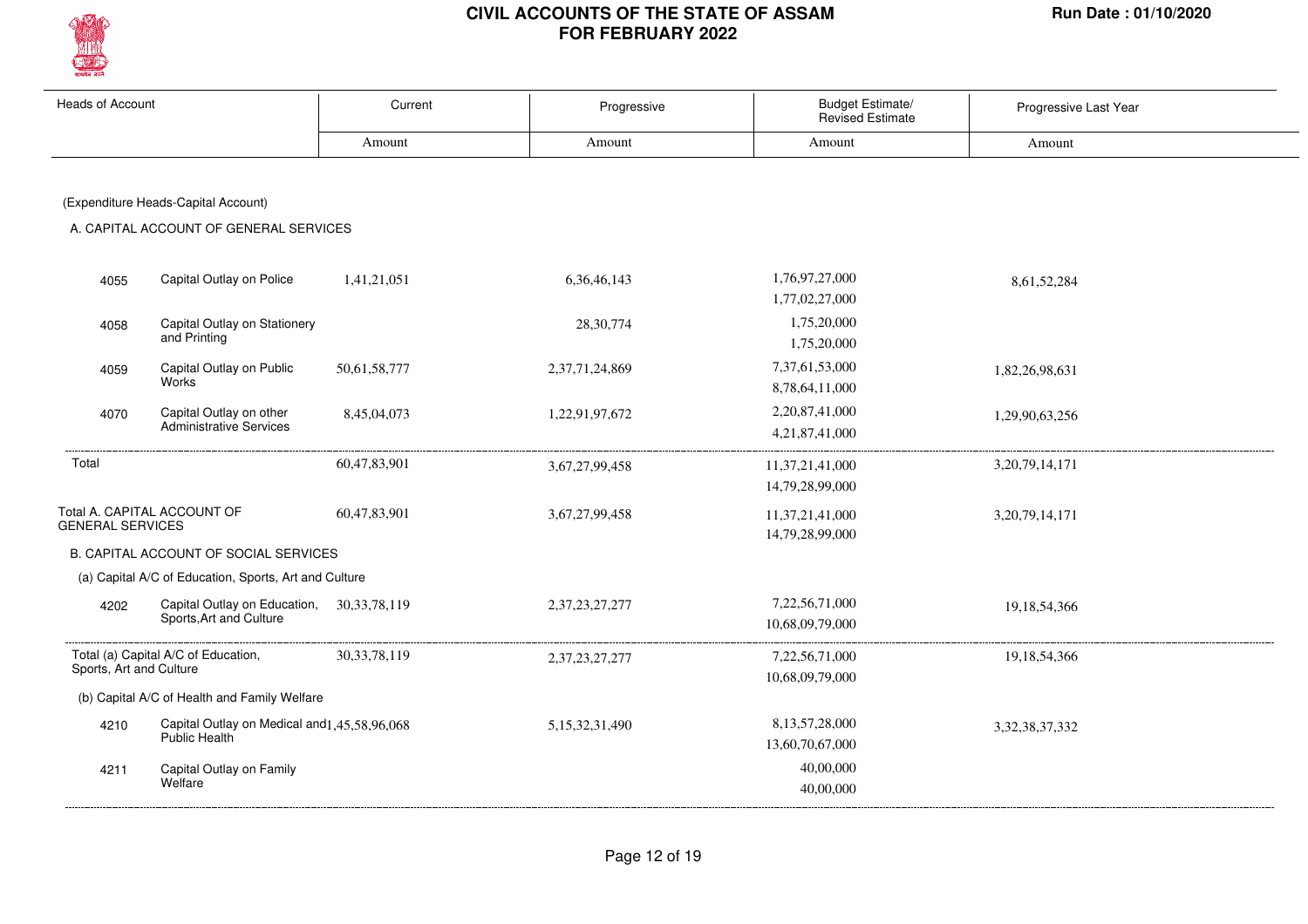

| <b>Heads of Account</b> |                                                                                                                                                            | Current                                                                    | Progressive        | <b>Budget Estimate/</b><br><b>Revised Estimate</b> | Progressive Last Year |
|-------------------------|------------------------------------------------------------------------------------------------------------------------------------------------------------|----------------------------------------------------------------------------|--------------------|----------------------------------------------------|-----------------------|
|                         |                                                                                                                                                            | Amount                                                                     | Amount             | Amount                                             | Amount                |
|                         |                                                                                                                                                            |                                                                            |                    |                                                    |                       |
|                         | B. CAPITAL ACCOUNT OF SOCIAL SERVICES                                                                                                                      |                                                                            |                    |                                                    |                       |
|                         | (b) Capital A/C of Health and Family Welfare                                                                                                               |                                                                            |                    |                                                    |                       |
| <b>Family Welfare</b>   | Total (b) Capital A/C of Health and                                                                                                                        | 1,45,58,96,068                                                             | 5, 15, 32, 31, 490 | 8,13,97,28,000<br>13,61,10,67,000                  | 3, 32, 38, 37, 332    |
|                         |                                                                                                                                                            | (c) Capital A/C of Water Supply, Sanitation, Housing and Urban Development |                    |                                                    |                       |
| 4215                    | Capital Outlay on Water<br>Supply and Sanitation                                                                                                           | 24,49,45,786                                                               | 4,99,43,81,953     | 6,83,60,37,000<br>10,61,51,57,000                  | 10,58,89,71,309       |
| 4216                    | Capital Outlay on Housing                                                                                                                                  | 2,17,46,054                                                                | 17,36,05,229       | 49,66,91,000<br>53,66,91,000                       | 12,84,16,415          |
| 4217                    | Capital Outlay on Urban<br>Development                                                                                                                     | 2,40,04,191                                                                | 2,45,58,18,769     | 7,87,37,70,000<br>8, 34, 33, 20, 000               | 44, 26, 30, 772       |
| Urban Development       | Total (c) Capital A/C of Water<br>Supply, Sanitation, Housing and<br>(d) Capital A/C of Information and Broadcasting                                       | 29,06,96,031                                                               | 7,62,38,05,951     | 15,20,64,98,000<br>19,49,51,68,000                 | 11,16,00,18,496       |
| 4220                    | Capital Outlay on Information<br>and Publicity                                                                                                             |                                                                            |                    | 80,000<br>80,000                                   |                       |
| and Broadcasting        | Total (d) Capital A/C of Information                                                                                                                       |                                                                            |                    | 80,000<br>80,000                                   |                       |
| Backward Classes        |                                                                                                                                                            | (e) Capital A/C of Welfare of Scheduled Castes, Scheduled Tribes and other |                    |                                                    |                       |
| 4225                    | Capital Outlay on Welfare of<br>Scheduled Caste, Scheduled<br>Tribes, Other Backward<br><b>Classes &amp; Minorities</b>                                    | 1,20,12,576                                                                | 16,03,78,605       | 60,00,65,000<br>61,17,65,000                       | 15, 12, 78, 789       |
|                         | Total (e) Capital A/C of Welfare of<br>Scheduled Castes, Scheduled Tribes<br>and other Backward Classes<br>(g) Capital A/C of Social Welfare and Nutrition | 1,20,12,576                                                                | 16,03,78,605       | 60,00,65,000<br>61,17,65,000                       | 15, 12, 78, 789       |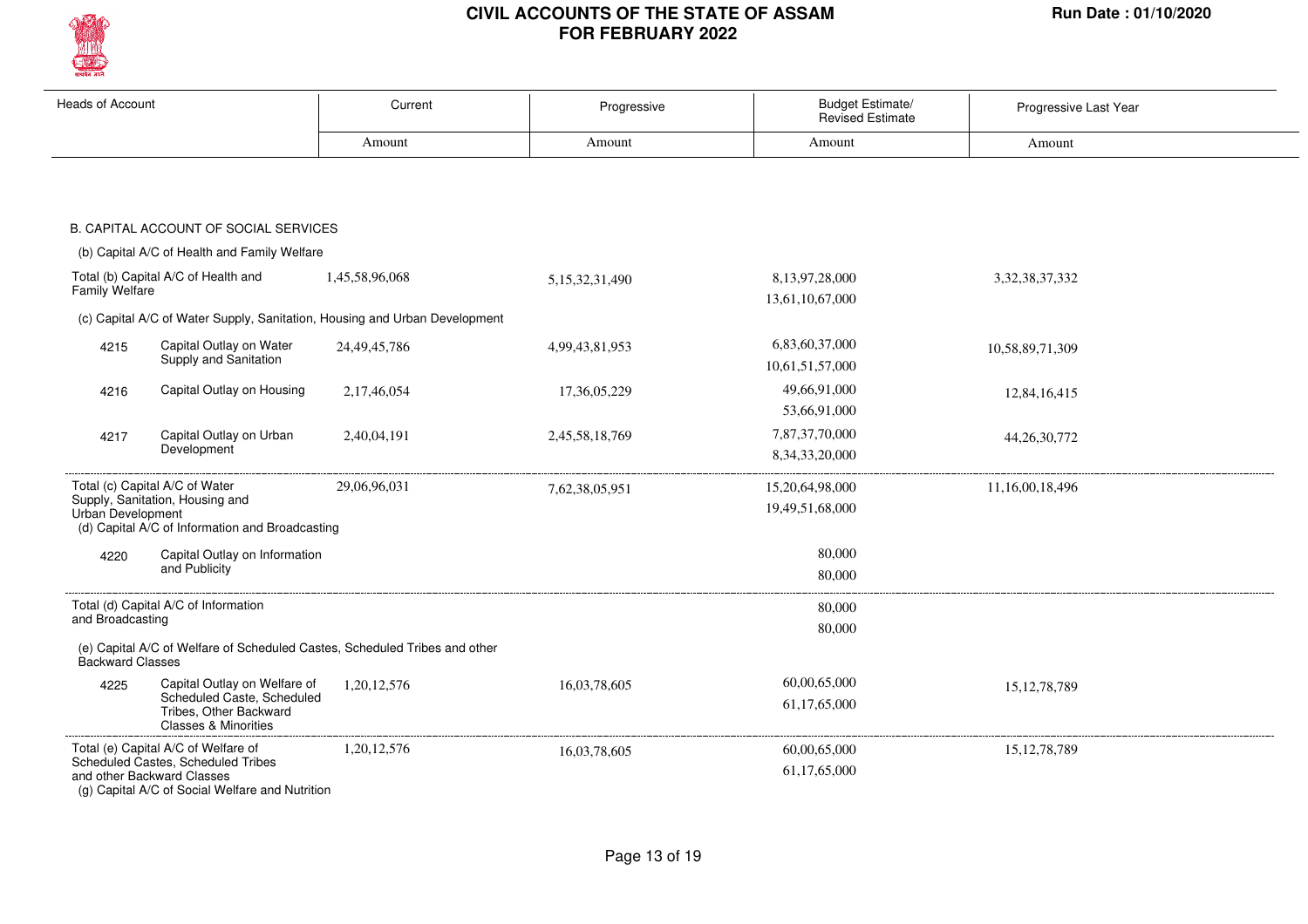

| <b>Heads of Account</b>                                  | Current        | Progressive         | <b>Budget Estimate/</b><br><b>Revised Estimate</b> | Progressive Last Year |  |
|----------------------------------------------------------|----------------|---------------------|----------------------------------------------------|-----------------------|--|
|                                                          | Amount         | Amount              | Amount                                             | Amount                |  |
|                                                          |                |                     |                                                    |                       |  |
|                                                          |                |                     |                                                    |                       |  |
| B. CAPITAL ACCOUNT OF SOCIAL SERVICES                    |                |                     |                                                    |                       |  |
| (g) Capital A/C of Social Welfare and Nutrition          |                |                     |                                                    |                       |  |
|                                                          |                |                     |                                                    |                       |  |
| Capital Outlay on Social<br>4235<br>Security and Welfare | 32,67,244      | 30,53,307           | 28, 18, 17, 000                                    |                       |  |
|                                                          |                |                     | 64, 68, 17, 000                                    |                       |  |
| Total (g) Capital A/C of Social<br>Welfare and Nutrition | 32,67,244      | 30,53,307           | 28, 18, 17, 000                                    |                       |  |
|                                                          |                |                     | 64, 68, 17, 000                                    |                       |  |
| (h) Capital A/C of Other Social Services                 |                |                     |                                                    |                       |  |
| Capital Outlay on Other Social<br>4250                   | 14,97,136      | 48,93,242           | 60,51,02,000                                       | 6,12,68,211           |  |
| <b>Services</b>                                          |                |                     | 61,03,02,000                                       |                       |  |
| Total (h) Capital A/C of Other Social                    | 14,97,136      | 48,93,242           | 60,51,02,000                                       | 6,12,68,211           |  |
| Services                                                 |                |                     | 61,03,02,000                                       |                       |  |
| Total B. CAPITAL ACCOUNT OF                              | 2,06,67,47,174 | 15, 31, 76, 89, 872 | 32,05,89,61,000                                    | 14,88,82,57,194       |  |
| SOCIAL SERVICES                                          |                |                     | 45,65,61,78,000                                    |                       |  |
| C. CAPITAL ACCOUNT OF ECONOMIC SERVICES                  |                |                     |                                                    |                       |  |
| (a) Capital Account of Agriculture and Allied Activities |                |                     |                                                    |                       |  |
| Capital Outlay on Crop<br>4401                           | 6,80,24,459    | 7,66,98,916         | 2,29,21,96,000                                     | 1,52,74,63,050        |  |
| Husbandry                                                |                |                     | 2,30,00,86,000                                     |                       |  |
| Capital Outlay on Soil and<br>4402                       | 2,65,10,262    | 14,67,93,947        | 60,82,40,000                                       | 31,62,00,675          |  |
| <b>Water Conservation</b>                                |                |                     | 60,82,40,000                                       |                       |  |
| Capital Outlay on Animal<br>4403                         |                |                     | 57,67,82,000                                       | 5,49,37,571           |  |
| Husbandry                                                |                |                     | 58,68,83,000                                       |                       |  |
| Capital Outlay on Dairy<br>4404                          |                | 46,46,845           | 7,47,21,000                                        | 7,13,593              |  |
| Development                                              |                |                     | 7,47,21,000                                        |                       |  |
| Capital Outlay on Fisheries<br>4405                      |                | 58,71,960           | 21,63,80,000                                       | 8,75,01,523           |  |
|                                                          |                |                     | 22,08,31,000                                       |                       |  |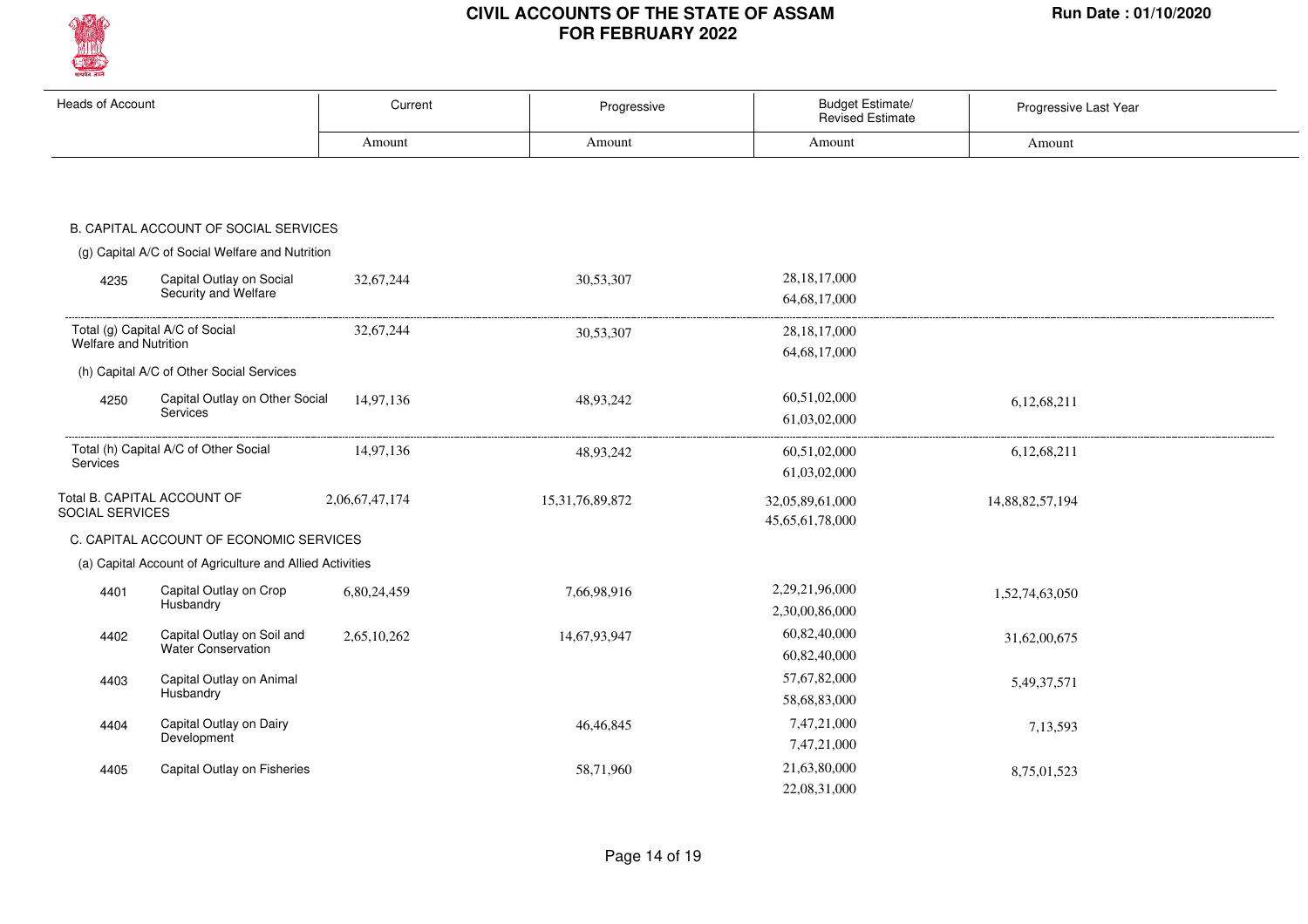

| <b>Heads of Account</b> |                                                                   | Current      | Progressive     | Budget Estimate/<br><b>Revised Estimate</b> | Progressive Last Year |  |
|-------------------------|-------------------------------------------------------------------|--------------|-----------------|---------------------------------------------|-----------------------|--|
|                         |                                                                   | Amount       | Amount          | Amount                                      | Amount                |  |
|                         |                                                                   |              |                 |                                             |                       |  |
|                         | C. CAPITAL ACCOUNT OF ECONOMIC SERVICES                           |              |                 |                                             |                       |  |
|                         | (a) Capital Account of Agriculture and Allied Activities          |              |                 |                                             |                       |  |
| 4406                    | Capital Outlay on Forestry<br>and Wild Life                       | 2,01,26,944  | 24, 55, 18, 845 | 42,64,02,000<br>45,64,02,000                | 13,65,39,422          |  |
| 4408                    | Capital Outlay on Food<br>Storage and Warehousing                 | 97, 53, 742  | 97, 53, 742     | 3,23,07,000<br>3,23,07,000                  |                       |  |
| 4425                    | Capital Outlay on Co-<br>operation                                |              |                 | 38,22,10,000<br>42,78,69,000                | 4,18,29,000           |  |
|                         | Total (a) Capital Account of<br>Agriculture and Allied Activities | 12,44,15,407 | 48,92,84,255    | 4,60,92,38,000<br>4,70,73,39,000            | 2,16,51,84,834        |  |
|                         | (b) Capital Account of Rural Development                          |              |                 |                                             |                       |  |
| 4515                    | Capital Outlay on other Rural<br>Devalopment Programmes           |              |                 | 1,000<br>1,000                              |                       |  |
| Development             | Total (b) Capital Account of Rural                                |              |                 | 1,000<br>1,000                              |                       |  |
|                         | (c) Capital Account of Special Areas Programme                    |              |                 |                                             |                       |  |
| 4552                    | Capital Outlay on North<br>Eastern Areas                          | 21,87,68,992 | 2,63,45,89,905  | 13,38,58,59,000<br>13,80,17,01,000          | 1,37,56,96,111        |  |
| 4575                    | Capital Outlay on other<br>Special Areas Programmes               | 9,16,82,536  | 49,44,18,059    | 66,51,38,000<br>74,71,38,000                | 32,68,95,046          |  |
| Areas Programme         | Total (c) Capital Account of Special                              | 31,04,51,528 | 3,12,90,07,964  | 14,05,09,97,000<br>14,54,88,39,000          | 1,70,25,91,157        |  |
|                         | (d) Capital Account of Irrigation and Flood Control               |              |                 |                                             |                       |  |
| 4701                    | Capital Outlay on Medium<br>Irrigation                            | 94,43,853    | 2,92,40,730     | 1,09,23,75,000<br>1,09,23,75,000            | 2,51,42,893           |  |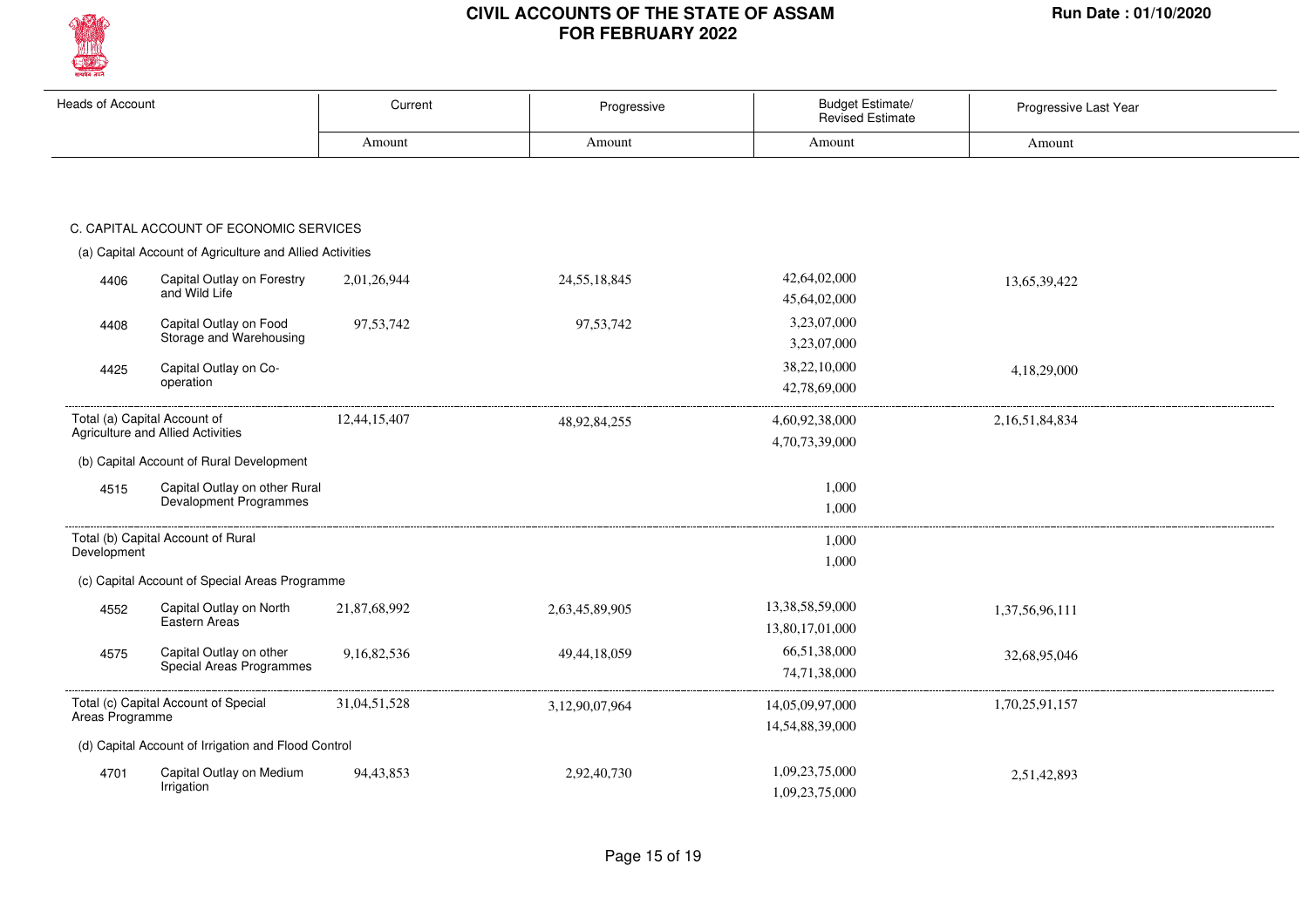

| <b>Heads of Account</b> |                                                                             | Current         | Progressive     | Budget Estimate/<br><b>Revised Estimate</b> | Progressive Last Year |
|-------------------------|-----------------------------------------------------------------------------|-----------------|-----------------|---------------------------------------------|-----------------------|
|                         |                                                                             | Amount          | Amount          | Amount                                      | Amount                |
|                         |                                                                             |                 |                 |                                             |                       |
|                         | C. CAPITAL ACCOUNT OF ECONOMIC SERVICES                                     |                 |                 |                                             |                       |
|                         | (d) Capital Account of Irrigation and Flood Control                         |                 |                 |                                             |                       |
| 4702                    | Capital Outlay on Minor<br>Irrigation                                       | 15,53,65,995    | 1,17,46,25,569  | 6,54,26,23,000<br>7,89,26,41,000            | 2,04,79,80,493        |
| 4705                    | Capital Outlay on Command<br>Area Development                               |                 | 11, 15, 71, 711 | 12,05,94,000<br>12,05,94,000                | 1,61,47,453           |
| 4711                    | Capital Outlay on Flood<br><b>Control Projects</b>                          | 80,80,602       | 2,21,16,71,126  | 5,87,97,69,000<br>7,33,30,69,000            | 2,17,84,80,511        |
| and Flood Control       | Total (d) Capital Account of Irrigation                                     | 17,28,90,450    | 3,52,71,09,136  | 13,63,53,61,000<br>16,43,86,79,000          | 4, 26, 77, 51, 350    |
|                         | (e) Capital Account of Energy                                               |                 |                 |                                             |                       |
| 4801                    | Capital Outlay on Power<br>Projects                                         | 49, 57, 12, 424 | 1,24,57,12,424  | 31,09,10,82,000<br>1,14,99,81,78,000        | 1,26,83,00,000        |
|                         | Total (e) Capital Account of Energy                                         | 49, 57, 12, 424 | 1,24,57,12,424  | 31,09,10,82,000<br>1,14,99,81,78,000        | 1,26,83,00,000        |
|                         | (f) Capital Account of Industry and Minerals                                |                 |                 |                                             |                       |
| 4851                    | Capital Outlay on Village and<br>Small Industries                           |                 | 2,40,65,009     | 15,37,60,000<br>15,37,60,000                | 1,65,54,872           |
| 4853                    | Capital Outlay on Non-<br>ferrous Mining and<br>Metallurgical Industries    |                 | 40,00,00,000    | 43,19,78,000<br>43, 19, 78, 000             |                       |
| 4859                    | Capital Outlay on<br>Telecommunication and<br><b>Electronics Industries</b> |                 |                 | 40,01,000<br>40,01,000                      |                       |
| 4885                    | Other Capital Outlay on<br><b>Industries and Minerals</b>                   | 1,89,40,000     | 25,09,21,450    | 79,76,03,000<br>84,65,01,000                | 10,31,63,838          |
| and Minerals            | Total (f) Capital Account of Industry                                       | 1,89,40,000     | 67, 49, 86, 459 | 1,38,73,42,000<br>1,43,62,40,000            | 11,97,18,710          |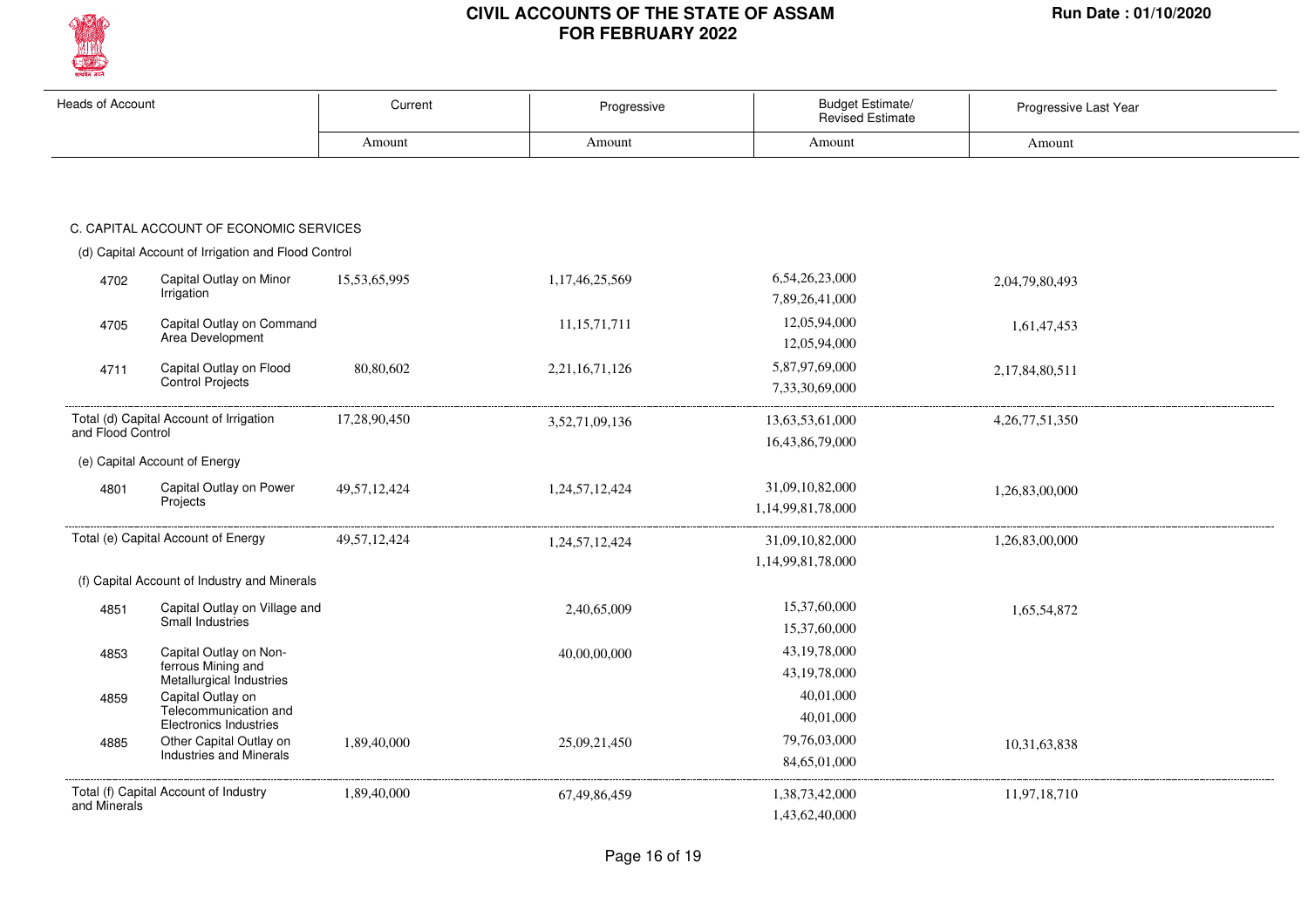

| <b>Heads of Account</b> |                                                                     | Current        | Progressive         | Budget Estimate/<br>Revised Estimate     | Progressive Last Year |
|-------------------------|---------------------------------------------------------------------|----------------|---------------------|------------------------------------------|-----------------------|
|                         |                                                                     | Amount         | Amount              | Amount                                   | Amount                |
|                         |                                                                     |                |                     |                                          |                       |
|                         | C. CAPITAL ACCOUNT OF ECONOMIC SERVICES                             |                |                     |                                          |                       |
|                         | (f) Capital Account of Industry and Minerals                        |                |                     |                                          |                       |
|                         | (g) Capital Account of Transport                                    |                |                     |                                          |                       |
| 5054                    | Capital Outlay on Roads and 8,77,61,15,088<br><b>Bridges</b>        |                | 63,52,26,99,086     | 77, 14, 87, 37, 000<br>1,00,22,08,17,000 | 57, 33, 27, 72, 396   |
| 5055                    | Capital Outlay on Road<br>Transport                                 |                | 1,44,24,972         | 11,18,09,000<br>2,67,15,55,000           | 3,49,60,000           |
| 5056                    | Capital Outlay on Inland and<br>Water Transport                     |                | 72,00,750           | 80,46,35,000<br>90,81,59,000             | 12,00,00,000          |
| Transport               | Total (g) Capital Account of                                        | 8,77,61,15,088 | 63, 54, 43, 24, 808 | 78,06,51,81,000<br>1,03,80,05,31,000     | 57,48,77,32,396       |
|                         | (i) Capital Account of Science Technology and Environment           |                |                     |                                          |                       |
| 5425                    | Capital Outlay on Other<br>Scientific and Environmental<br>Research | 71,68,007      | 9,64,48,698         | 16,57,61,000<br>16,69,29,000             | 3,58,38,788           |
|                         | Total (i) Capital Account of Science<br>Technology and Environment  | 71,68,007      | 9,64,48,698         | 16,57,61,000<br>16,69,29,000             | 3,58,38,788           |
|                         | (j) Capital Account of General Economic Services                    |                |                     |                                          |                       |
| 5452                    | Capital Outlay on Tourism                                           |                | 3,59,37,642         | 30,53,97,000<br>36,86,39,000             | 7,59,29,875           |
| 5465                    | Investments in General<br>Financial and Trading<br>Institutions     |                | 12,16,87,99,662     | 8,16,84,00,000<br>12,66,84,00,000        | 8,24,957              |
| Economic Services       | Total (j) Capital Account of General                                |                | 12, 20, 47, 37, 304 | 8,47,37,97,000<br>13.03.70.39.000        | 7,67,54,832           |

Total C. CAPITAL ACCOUNT OF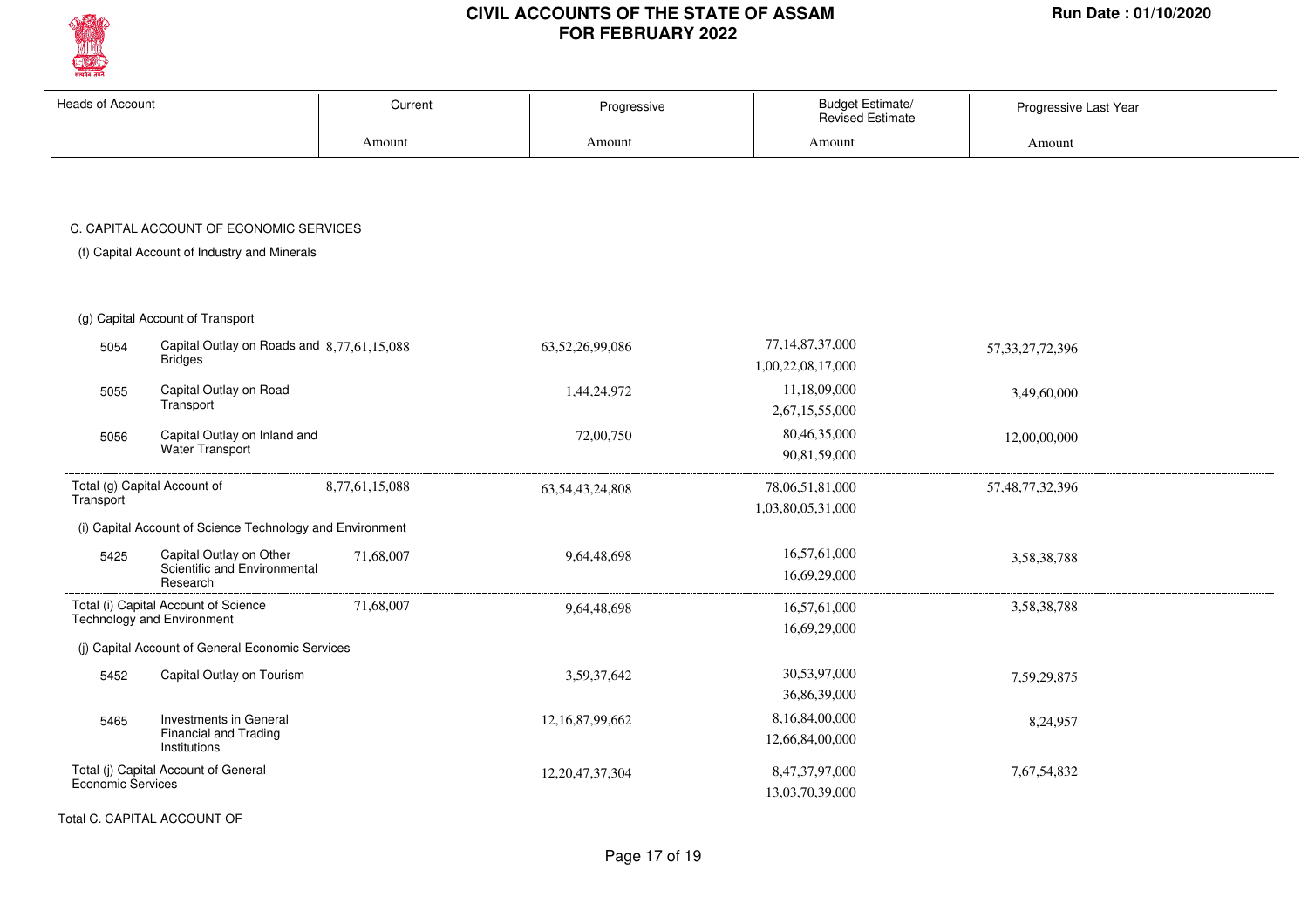

Account

#### **CIVIL ACCOUNTS OF THE STATE OF ASSAM Run Date : 01/10/2020 FOR FEBRUARY 2022**

| <b>Heads of Account</b>                 | Current        | Progressive     | <b>Budget Estimate/</b><br><b>Revised Estimate</b> | Progressive Last Year |
|-----------------------------------------|----------------|-----------------|----------------------------------------------------|-----------------------|
|                                         | Amount         | Amount          | Amount                                             | Amount                |
|                                         |                |                 |                                                    |                       |
|                                         |                |                 |                                                    |                       |
|                                         |                |                 |                                                    |                       |
| C. CAPITAL ACCOUNT OF ECONOMIC SERVICES |                |                 |                                                    |                       |
| <b>ECONOMIC SERVICES</b>                | 9,90,56,92,904 | 84,91,16,11,048 | 1,51,47,87,60,000                                  | 67, 12, 38, 72, 067   |
|                                         |                |                 | 2,69,13,37,75,000                                  |                       |

3,29,58,28,52,000

Page 18 of 19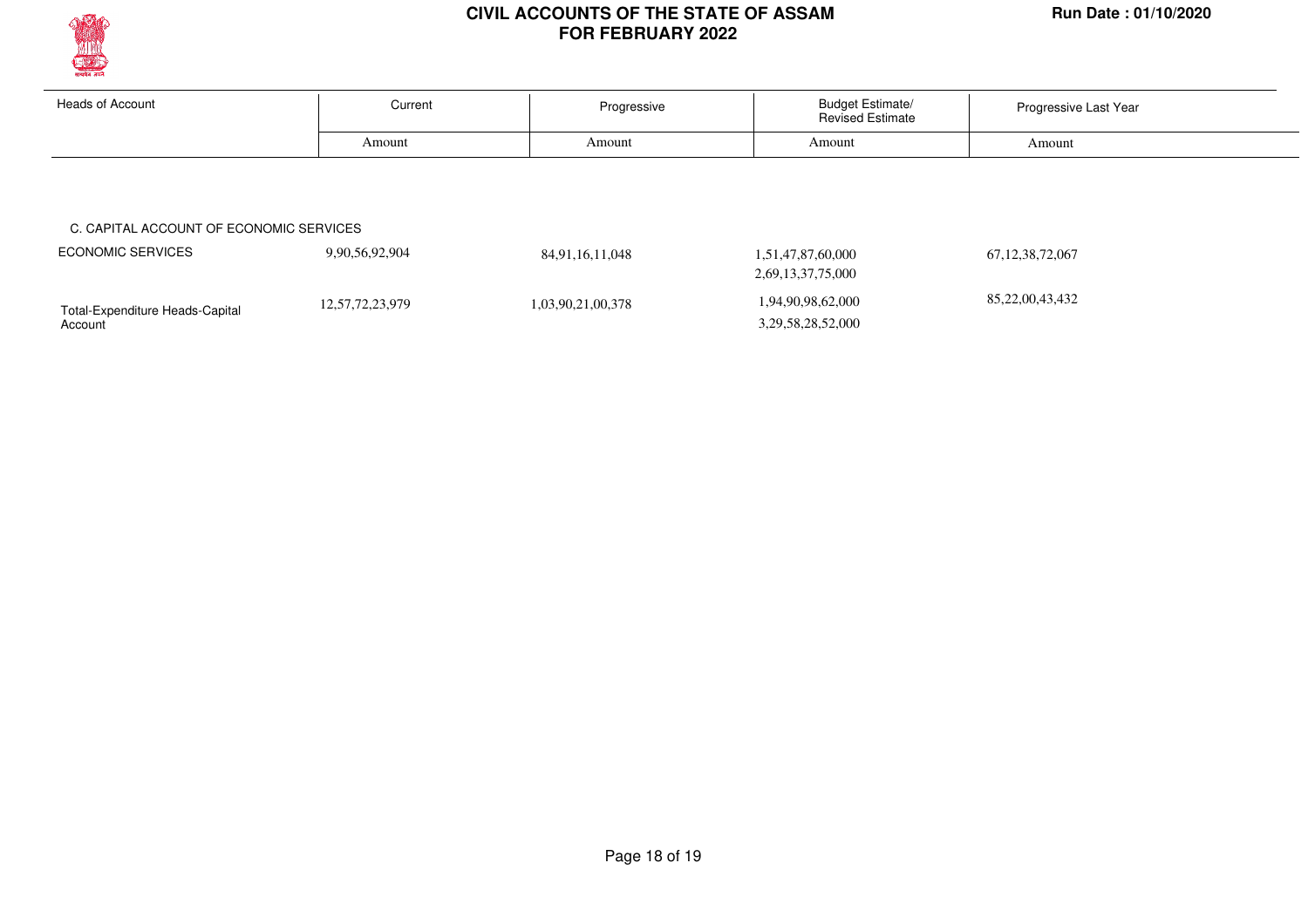

| Heads of Account | Current | Progressive | <b>Budget Estimate/</b><br><b>Revised Estimate</b> | Progressive Last Year |
|------------------|---------|-------------|----------------------------------------------------|-----------------------|
|                  | Amount  | Amount      | Amount                                             | Amount                |
|                  |         |             |                                                    |                       |

Total - Expenditure.(Rev. & Cap.)C.O. 81,83,26,31,506 7,21,66,92,81,287

 10,38,96,45,77,000 13,22,15,12,00,000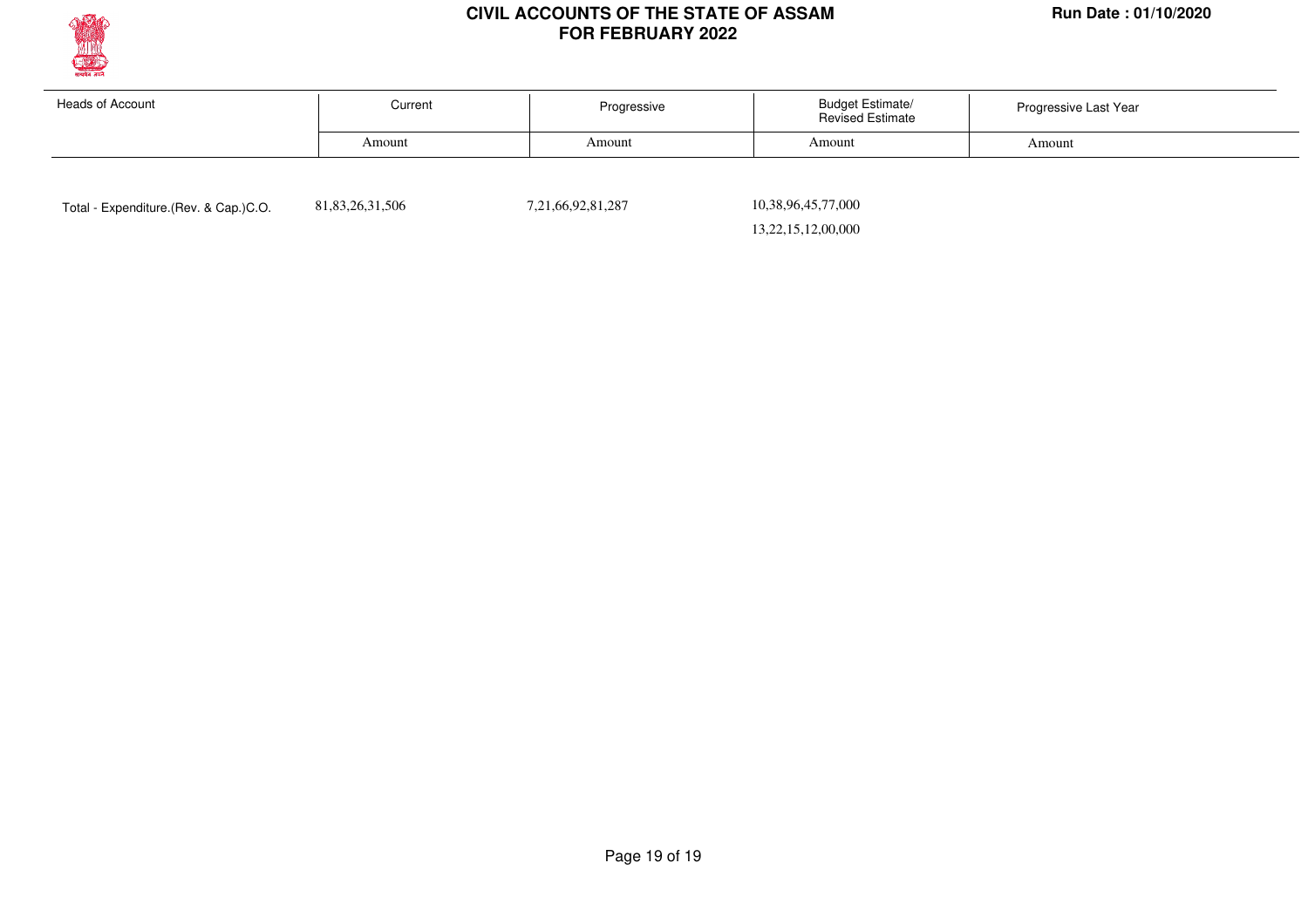

| <b>Heads of Account</b> |                                                                              | Receipt         |                  | Payment        |                  | Net Receipts(Plus/Minus) |                                            | Net Budget/Revised                                                                     |  |
|-------------------------|------------------------------------------------------------------------------|-----------------|------------------|----------------|------------------|--------------------------|--------------------------------------------|----------------------------------------------------------------------------------------|--|
|                         |                                                                              | Current         | Progressive      | Current        | Progressive      | Current                  | Progressive                                | Receipts(+)/Payment(-)                                                                 |  |
|                         |                                                                              |                 |                  |                |                  |                          |                                            |                                                                                        |  |
|                         | E. PUBLIC DEBT                                                               |                 |                  |                |                  |                          |                                            |                                                                                        |  |
| 6003                    | Internal Debt of the State Government                                        | 25,87,82,78,000 | 12,900,17,82,449 | 1,49,43,01,000 | 2,858,52,55,080  |                          |                                            | 24, 38, 39, 77, 000 1, 00, 41, 65, 27, 369 1, 48, 09, 21, 59, 000<br>1,48,09,21,59,000 |  |
| 6004                    | Loans and Advances from the Central<br>Government                            |                 | 2,085,20,14,000  | 15,40,30,029   | 138, 62, 70, 261 | $-15,40,30,029$          | 19,46,57,43,739                            | $-19,91,50,000$<br>$-19,91,50,000$                                                     |  |
|                         | Total E. PUBLIC DEBT                                                         | 25,87,82,78,000 | 14,985,37,96,449 | 1,64,83,31,029 | 2,997,15,25,341  |                          | 24, 22, 99, 46, 971 1, 19, 88, 22, 71, 108 | 1,47,89,30,09,000<br>1,47,89,30,09,000                                                 |  |
|                         | F. LOANS AND ADVANCES                                                        |                 |                  |                |                  |                          |                                            |                                                                                        |  |
|                         | 1. Loans for Social Service                                                  |                 |                  |                |                  |                          |                                            |                                                                                        |  |
|                         | (b) Health and Family Welfare                                                |                 |                  |                |                  |                          |                                            |                                                                                        |  |
| 6210                    | Loans for Medical and Public Health                                          |                 |                  |                |                  |                          |                                            | 4,000<br>4,000                                                                         |  |
|                         | Total (b) Health and Family Welfare                                          |                 |                  |                |                  |                          |                                            | 4,000                                                                                  |  |
|                         | (c) Water Supply, Sanitation, Housing and Urban Development                  |                 |                  |                |                  |                          |                                            | 4,000                                                                                  |  |
| 6215                    | Loans for Water Supply and Sanitation                                        |                 |                  |                |                  |                          |                                            | 32,000                                                                                 |  |
|                         |                                                                              |                 |                  |                |                  |                          |                                            | 32,000                                                                                 |  |
| 6216                    | Loans for Housing                                                            |                 |                  |                |                  |                          |                                            | 84,000<br>84,000                                                                       |  |
| 6217                    | Loans for Urban Development                                                  |                 |                  |                |                  |                          |                                            | $-2,95,09,000$<br>$-2,95,09,000$                                                       |  |
|                         | Total (c) Water Supply, Sanitation, Housing and<br>Urban Development         |                 |                  |                |                  |                          |                                            | $-2,93,93,000$                                                                         |  |
|                         |                                                                              |                 |                  |                |                  |                          |                                            | $-2,93,93,000$                                                                         |  |
|                         | (e) Welfare of Scheduled Castes, Scheduled tribes and other backward classes |                 |                  |                |                  |                          |                                            |                                                                                        |  |
| 6225                    | Loans for Welfare of SC, ST, OBC and<br><b>Minorities</b>                    |                 |                  |                |                  |                          |                                            | $-14,87,000$<br>$-14,87,000$                                                           |  |
|                         | Total (e) Welfare of Scheduled Castes, Scheduled                             |                 |                  |                |                  |                          |                                            | $-14,87,000$                                                                           |  |
|                         | tribes and other backward classes                                            |                 |                  |                |                  |                          |                                            | $-14,87,000$                                                                           |  |

(g) Social Welfare & Nutrition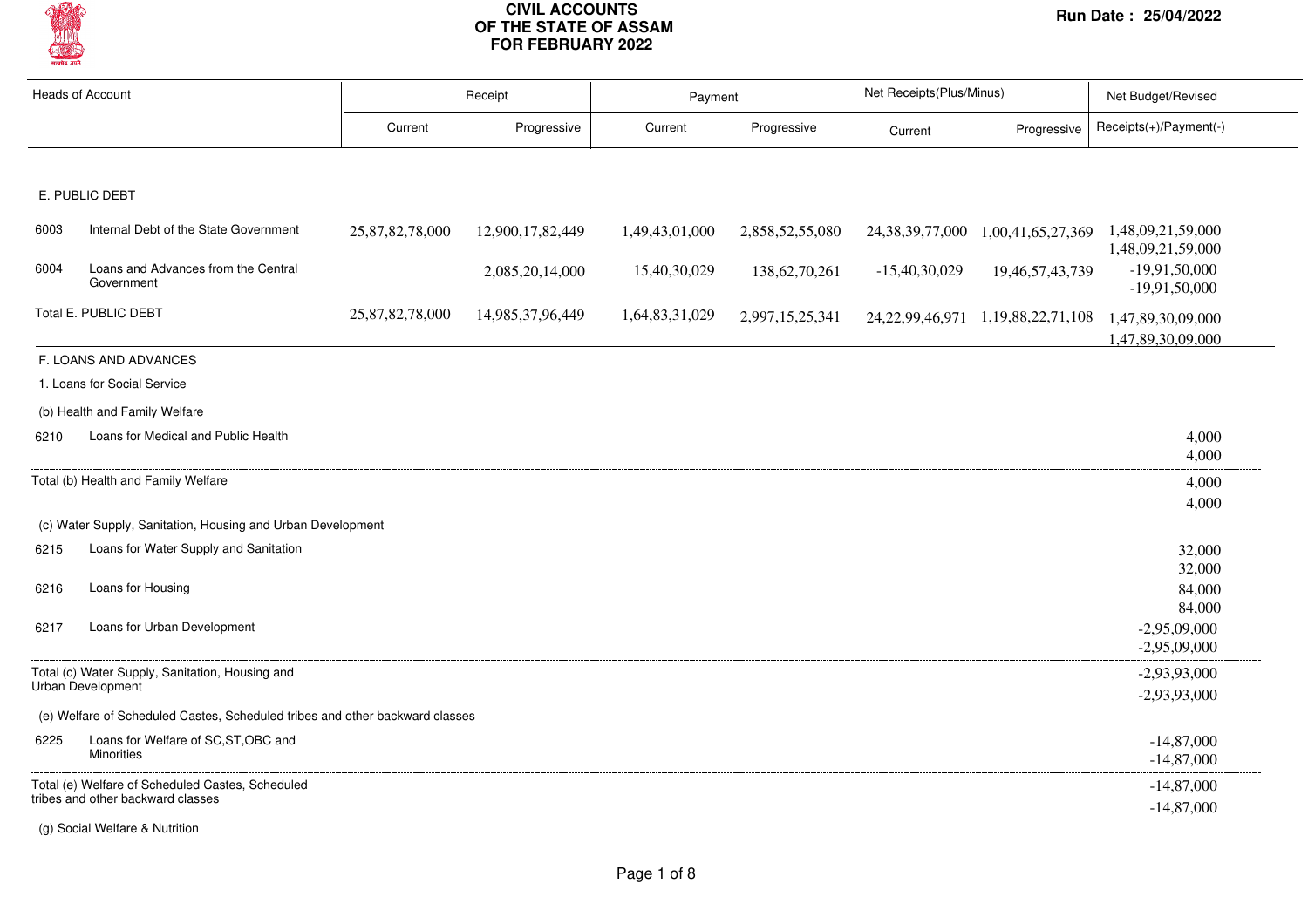

| <b>Heads of Account</b> |                                               |         | Receipt     | Payment |             | Net Receipts(Plus/Minus) |             | Net Budget/Revised     |  |
|-------------------------|-----------------------------------------------|---------|-------------|---------|-------------|--------------------------|-------------|------------------------|--|
|                         |                                               | Current | Progressive | Current | Progressive | Current                  | Progressive | Receipts(+)/Payment(-) |  |
|                         |                                               |         |             |         |             |                          |             |                        |  |
|                         | F. LOANS AND ADVANCES                         |         |             |         |             |                          |             |                        |  |
|                         | 1. Loans for Social Service                   |         |             |         |             |                          |             |                        |  |
|                         | (g) Social Welfare & Nutrition                |         |             |         |             |                          |             |                        |  |
| 6235                    | Loans for Social Security and Welfare         |         |             |         |             |                          |             | 15,000                 |  |
|                         |                                               |         |             |         |             |                          |             | 15,000                 |  |
| 6245                    | Loans for Releif on account of Natural        |         |             |         |             |                          |             | 3,000                  |  |
|                         | Calamities                                    |         |             |         |             |                          |             | 3,000                  |  |
|                         | Total (g) Social Welfare & Nutrition          |         |             |         |             |                          |             | 18,000                 |  |
|                         |                                               |         |             |         |             |                          |             | 18,000                 |  |
|                         | Total 1. Loans for Social Service             |         |             |         |             |                          |             | $-3,08,58,000$         |  |
|                         |                                               |         |             |         |             |                          |             | $-3,08,58,000$         |  |
|                         | 2. Loans for Economic Services                |         |             |         |             |                          |             |                        |  |
|                         | (a) Agriculture and allied activities         |         |             |         |             |                          |             |                        |  |
| 6401                    | Loans for Crop Husbandry                      |         |             |         |             |                          |             | 2,12,000               |  |
|                         |                                               |         |             |         |             |                          |             | 2,12,000               |  |
| 6402                    | Loans for Soil and Water Conservation         |         |             |         |             |                          |             | 9,000                  |  |
|                         |                                               |         |             |         |             |                          |             | 9,000                  |  |
| 6403                    | Loans for Animal Husbandry                    |         |             |         |             |                          |             | 6,000                  |  |
|                         |                                               |         |             |         |             |                          |             | 6,000                  |  |
| 6404                    | Loans for Dairy Development                   |         |             |         |             |                          |             | 12,000                 |  |
|                         |                                               |         |             |         |             |                          |             | 12,000                 |  |
| 6405                    | Loans for Fisheries                           |         |             |         |             |                          |             | 1,000                  |  |
| 6406                    | Loans for Forestry and Wild Life              |         |             |         |             |                          |             | 1,000<br>1,000         |  |
|                         |                                               |         |             |         |             |                          |             | 1,000                  |  |
| 6407                    | Loans for Plantations                         |         |             |         |             |                          |             | 5,000                  |  |
|                         |                                               |         |             |         |             |                          |             | 5,000                  |  |
| 6408                    | Loans for Food Storage and Warehousing        |         |             |         |             |                          |             | 22,000                 |  |
|                         |                                               |         |             |         |             |                          |             | 22,000                 |  |
| 6416                    | Loans for Agricultural Financial Institutions |         |             |         |             |                          |             | 2,000                  |  |
|                         |                                               |         |             |         |             |                          |             | 2,000                  |  |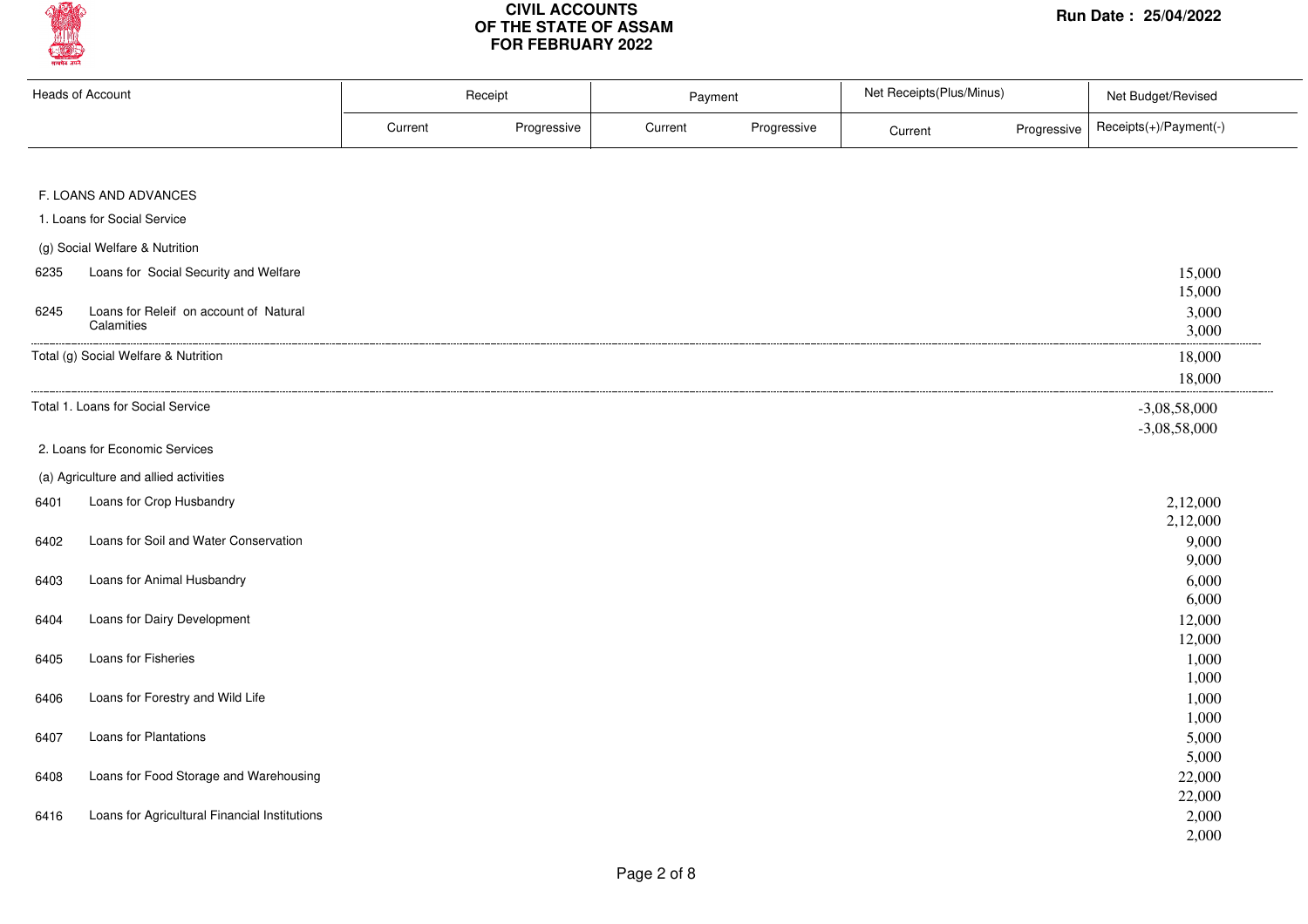

| <b>Heads of Account</b>                         |           | Receipt     | Payment   |             | Net Receipts(Plus/Minus) |                | Net Budget/Revised                 |
|-------------------------------------------------|-----------|-------------|-----------|-------------|--------------------------|----------------|------------------------------------|
|                                                 | Current   | Progressive | Current   | Progressive | Current                  | Progressive    | Receipts(+)/Payment(-)             |
|                                                 |           |             |           |             |                          |                |                                    |
| F. LOANS AND ADVANCES                           |           |             |           |             |                          |                |                                    |
| 2. Loans for Economic Services                  |           |             |           |             |                          |                |                                    |
| (a) Agriculture and allied activities           |           |             |           |             |                          |                |                                    |
| Loans for Co-operation<br>6425                  | 10,750    | 83,750      |           |             | 10,750                   | 83,750         | $-7,82,85,000$<br>$-9,82,85,000$   |
| Total (a) Agriculture and allied activities     | 10,750    | 83,750      |           |             | 10,750                   | 83,750         | $-7,80,15,000$                     |
|                                                 |           |             |           |             |                          |                | $-9,80,15,000$                     |
| (e) Energy                                      |           |             |           |             |                          |                |                                    |
| Loans for Power Projects<br>6801                |           |             |           |             |                          |                | $-76,35,91,000$                    |
|                                                 |           |             |           |             |                          |                | $-76,35,91,000$                    |
| Total (e) Energy                                |           |             |           |             |                          |                | $-76,35,91,000$                    |
|                                                 |           |             |           |             |                          |                | $-76,35,91,000$                    |
| (f) Industry and Minerals                       |           |             |           |             |                          |                |                                    |
| Loans for Village and Small Industries<br>6851  |           | 88,700      |           |             |                          | 88,700         | $-1,87,82,000$                     |
| Loans for Consumer Industries                   |           |             |           |             |                          |                | $-1,87,82,000$                     |
| 6860                                            |           | 1,04,17,662 |           |             |                          | 1,04,17,662    | $-25,31,03,000$<br>$-25,31,03,000$ |
| Total (f) Industry and Minerals                 |           | 1,05,06,362 |           |             |                          |                | $-27,18,85,000$                    |
|                                                 |           |             |           |             |                          | 1,05,06,362    | $-27,18,85,000$                    |
| (i) General Economic Services                   |           |             |           |             |                          |                |                                    |
| Loans for General Financial and Trading<br>7465 |           |             |           |             |                          |                | 6,05,00,000                        |
| Institution                                     |           |             |           |             |                          |                | 6,05,00,000                        |
| Total (i) General Economic Services             |           |             |           |             |                          |                | 6,05,00,000                        |
|                                                 |           |             |           |             |                          |                | 6,05,00,000                        |
| Total 2. Loans for Economic Services            | 10,750    | 1,05,90,112 |           |             | 10,750                   | 1,05,90,112    | $-1,05,29,91,000$                  |
|                                                 |           |             |           |             |                          |                | $-1,07,29,91,000$                  |
| 3. Loans to Government Servants etc.            |           |             |           |             |                          |                |                                    |
| Loans to Government Servants etc.<br>7610       | 24,65,471 | 2,16,76,273 | 80,00,000 | 6,54,16,755 | $-55,34,529$             | $-4,37,40,482$ | $-2,60,49,000$                     |
|                                                 |           |             |           |             |                          |                | $-5,90,49,000$                     |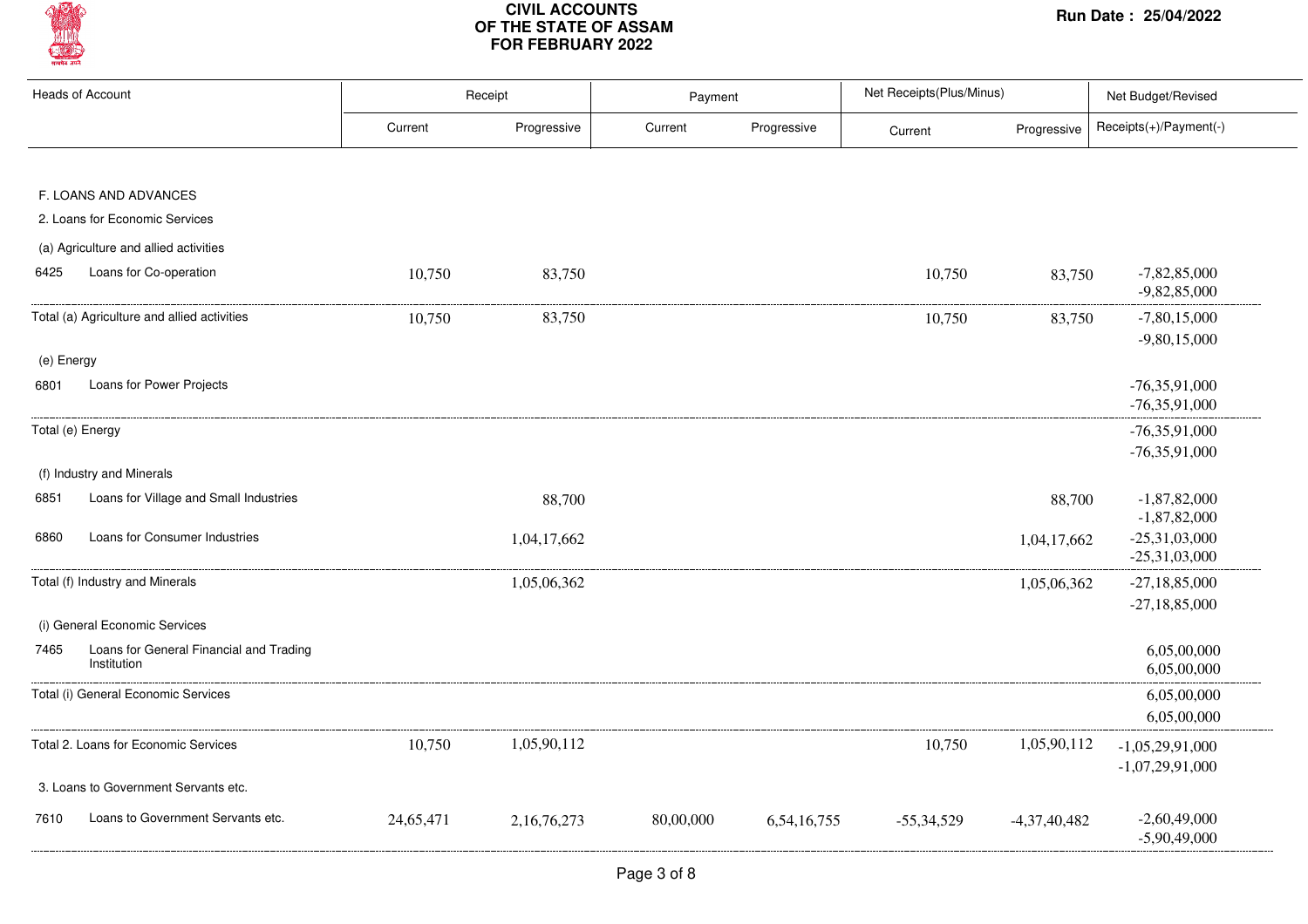

| <b>Heads of Account</b>                    |                   | Receipt         |                 | Payment         | Net Receipts (Plus/Minus) |                        | Net Budget/Revised     |  |
|--------------------------------------------|-------------------|-----------------|-----------------|-----------------|---------------------------|------------------------|------------------------|--|
|                                            | Current           | Progressive     | Current         | Progressive     | Current                   | Progressive            | Receipts(+)/Payment(-) |  |
|                                            |                   |                 |                 |                 |                           |                        |                        |  |
| F. LOANS AND ADVANCES                      |                   |                 |                 |                 |                           |                        |                        |  |
| 3. Loans to Government Servants etc.       |                   |                 |                 |                 |                           |                        |                        |  |
| Total 3. Loans to Government Servants etc. | 24,65,471         | 2,16,76,273     | 80,00,000       | 6, 54, 16, 755  | $-55,34,529$              | $-4,37,40,482$         | $-2,60,49,000$         |  |
|                                            |                   |                 |                 |                 |                           |                        | $-5,90,49,000$         |  |
| Total F. LOANS AND ADVANCES                | 24,76,221         | 3,22,66,385     | 80,00,000       | 6, 54, 16, 755  | $-55,23,779$              | $-3,31,50,370$         | $-1,10,98,98,000$      |  |
|                                            |                   |                 |                 |                 |                           |                        | $-1,16,28,98,000$      |  |
| Total - E & F C.O.                         | 25,88,07,54,221   | 14988,60,62,834 | 1,65,63,31,029  | 3003,69,42,096  | 24, 22, 44, 23, 192       | 1, 19, 84, 91, 20, 738 | 1,46,78,31,11,000      |  |
| Total- (Rev. + Cap. + E & F)               | 1,33,71,37,70,220 | 75206,06,46,413 | 83,48,89,62,535 | 75170,62,23,383 |                           |                        | 1,46,73,01,11,000      |  |
| <b>Total-Part I Consolidated Fund</b>      | 1,33,71,37,70,220 | 75206,06,46,413 | 83,48,89,62,535 | 75170,62,23,383 |                           |                        |                        |  |
| <b>Total-Part II Contingency Fund</b>      |                   |                 |                 |                 |                           |                        |                        |  |
| Total-Consolidated and Contingency Fund    | 1,33,71,37,70,220 | 75206,06,46,413 | 83,48,89,62,535 | 75170,62,23,383 |                           |                        |                        |  |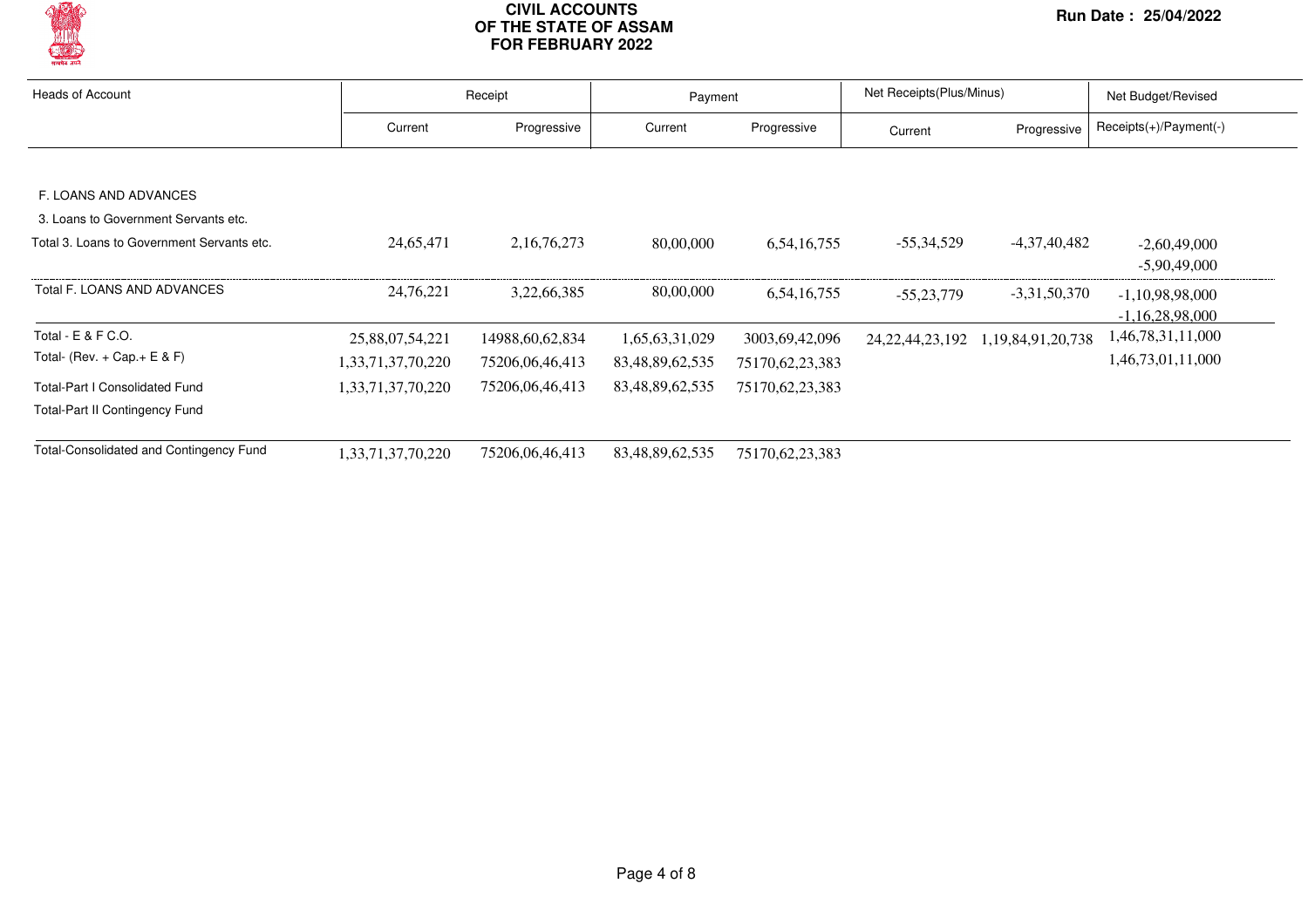

| <b>Heads of Account</b> |                                                                |              | Receipt          |                | Payment          | Net Receipts(Plus/Minus) |                   | Net Budget/Revised     |  |
|-------------------------|----------------------------------------------------------------|--------------|------------------|----------------|------------------|--------------------------|-------------------|------------------------|--|
|                         |                                                                | Current      | Progressive      | Current        | Progressive      | Current                  | Progressive       | Receipts(+)/Payment(-) |  |
|                         | PART III-PUBLIC ACCOUNT                                        |              |                  |                |                  |                          |                   |                        |  |
|                         | I. SMALL SAVINGS, PROVIDENT FUNDS, ETC.<br>(b) Provident Funds |              |                  |                |                  |                          |                   |                        |  |
| 8005                    | <b>State Provident Funds</b>                                   | 85,49,43,481 | 1,097,45,18,215  | 1,31,23,96,977 | 1,290,83,66,502  | $-45,74,53,496$          | $-1,93,38,48,287$ |                        |  |
|                         | Total (b) Provident Funds                                      | 85,49,43,481 | 1,097,45,18,215  | 1,31,23,96,977 | 1,290,83,66,502  | $-45,74,53,496$          | -1,93,38,48,287   |                        |  |
|                         | (c) Other Accounts                                             |              |                  |                |                  |                          |                   |                        |  |
| 8011                    | Insurance and Pension Funds                                    | 6,40,73,073  | 82,08,96,963     | 15,00,59,441   | 138,75,69,132    | $-8,59,86,368$           | $-56,66,72,169$   | $-33,96,22,000$        |  |
|                         | Total (c) Other Accounts                                       | 6,40,73,073  | 82,08,96,963     | 15,00,59,441   | 138,75,69,132    | $-8,59,86,368$           | $-56,66,72,169$   | $-33,96,22,000$        |  |
| ETC.                    | Total I. SMALL SAVINGS, PROVIDENT FUNDS,                       | 91,90,16,554 | 1,179,54,15,178  | 1,46,24,56,418 | 1,429,59,35,634  | -54, 34, 39, 864         | $-2,50,05,20,456$ | $-33,96,22,000$        |  |
|                         | J. RESERVE FUND                                                |              |                  |                |                  |                          |                   |                        |  |
|                         | (a) Reserve Funds bearing Interest                             |              |                  |                |                  |                          |                   |                        |  |
| 8121                    | General and Other Reserve Funds                                |              | 384,05,00,000    |                |                  |                          | 3,84,05,00,000    |                        |  |
|                         | Total (a) Reserve Funds bearing Interest                       |              | 384,05,00,000    |                |                  |                          | 3,84,05,00,000    |                        |  |
|                         | (b) Reserve Funds not bearing Interest                         |              |                  |                |                  |                          |                   |                        |  |
| 8222                    | <b>Sinking Funds</b>                                           | 75,00,00,000 | 870, 89, 15, 374 | 75,00,00,000   | 870, 89, 15, 374 |                          |                   |                        |  |
| 8235                    | General and Other Reserve Funds                                |              |                  |                |                  |                          |                   |                        |  |
|                         | Total (b) Reserve Funds not bearing Interest                   | 75,00,00,000 | 870, 89, 15, 374 | 75,00,00,000   | 870, 89, 15, 374 |                          |                   |                        |  |
|                         | Total J. RESERVE FUND                                          | 75,00,00,000 | 1,254,94,15,374  | 75,00,00,000   | 870, 89, 15, 374 |                          | 3,84,05,00,000    |                        |  |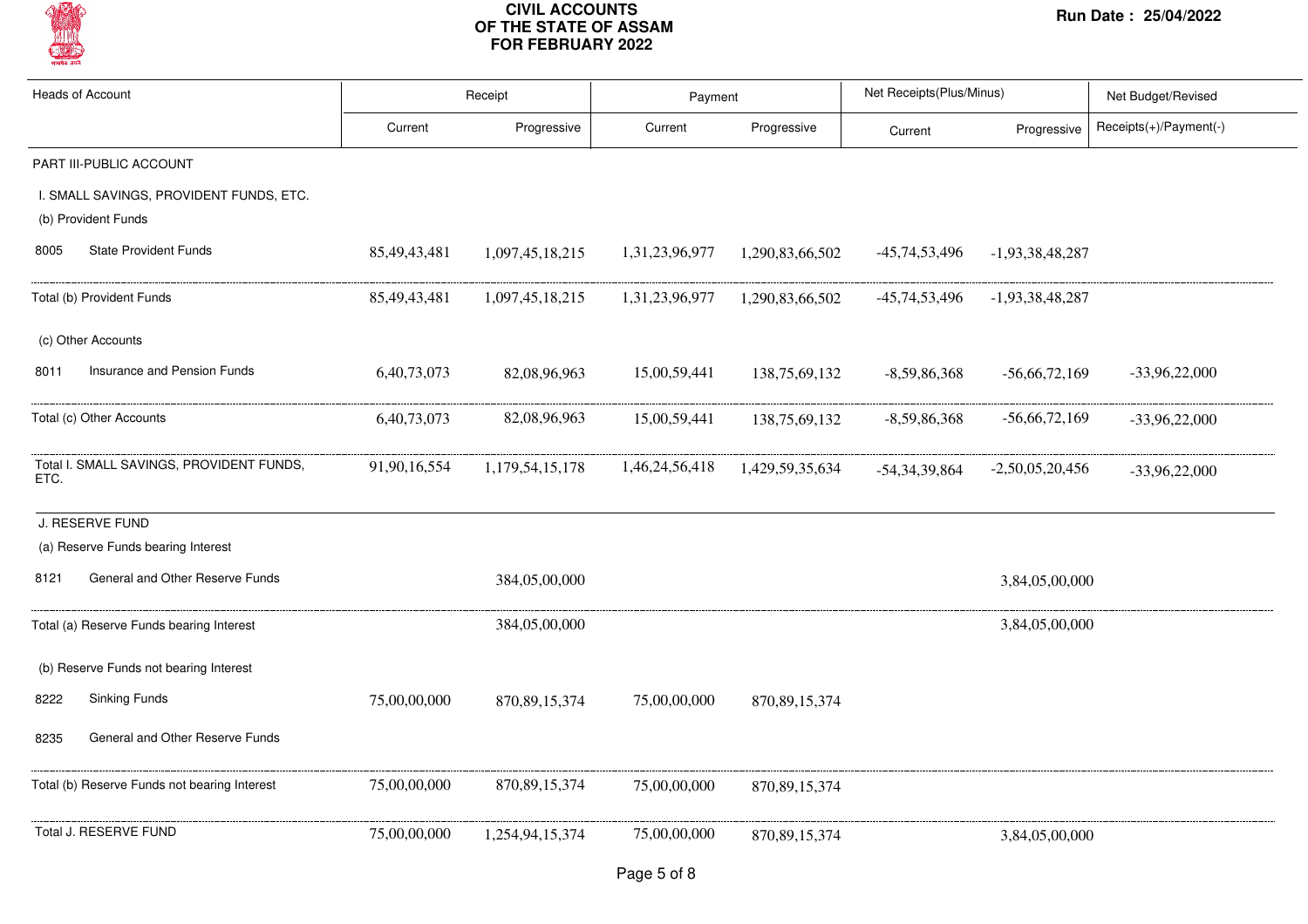

| Heads of Account                        |                | Receipt          |                    | Payment         |                    | Net Receipts(Plus/Minus) | Net Budget/Revised     |  |
|-----------------------------------------|----------------|------------------|--------------------|-----------------|--------------------|--------------------------|------------------------|--|
|                                         | Current        | Progressive      | Current            | Progressive     | Current            | Progressive              | Receipts(+)/Payment(-) |  |
| J. RESERVE FUND                         |                |                  |                    |                 |                    |                          |                        |  |
|                                         |                |                  |                    |                 |                    |                          |                        |  |
| K. DEPOSIT AND ADVANCES                 |                |                  |                    |                 |                    |                          |                        |  |
| (a) Deposits bearing Interest           |                |                  |                    |                 |                    |                          |                        |  |
| <b>Other Deposits</b><br>8342           | 1,82,82,55,191 | 2,135,54,88,900  | 3,95,37,59,074     | 2,247,03,93,324 | $-2,12,55,03,883$  | $-1, 11, 49, 04, 424$    | $-70,97,75,000$        |  |
| Total (a) Deposits bearing Interest     | 1,82,82,55,191 | 2,135,54,88,900  | 3,95,37,59,074     | 2,247,03,93,324 | $-2,12,55,03,883$  | $-1, 11, 49, 04, 424$    | $-70,97,75,000$        |  |
| (b) Deposits not bearing Interest       |                |                  |                    |                 |                    |                          |                        |  |
| <b>Civil Deposits</b><br>8443           | 6,44,56,02,403 | 2,876,73,54,134  | 3,27,67,64,644     | 2,363,94,34,593 | 3,16,88,37,759     | 5, 12, 79, 19, 541       | $-3,42,11,96,000$      |  |
| Deposits of Local Funds<br>8448         |                | 51,553           |                    |                 |                    | 51,553                   |                        |  |
| <b>Other Deposits</b><br>8449           |                | 20,14,635        | 4,88,952           | 36,43,932       | $-4,88,952$        | $-16,29,297$             | 1,21,45,000            |  |
| Total (b) Deposits not bearing Interest | 6,44,56,02,403 | 2,876,94,20,322  | 3, 27, 72, 53, 596 | 2,364,30,78,525 | 3, 16, 83, 48, 807 | 5, 12, 63, 41, 797       | $-3,40,90,51,000$      |  |
| (c) Advances                            |                |                  |                    |                 |                    |                          |                        |  |
| Civil Advances<br>8550                  | 24,90,28,148   | 424, 37, 95, 411 | 4,55,13,50,236     | 1,097,69,77,210 | $-4,30,23,22,088$  | $-6,73,31,81,799$        | 10,53,92,88,000        |  |
| Total (c) Advances                      | 24,90,28,148   | 424, 37, 95, 411 | 4,55,13,50,236     | 1,097,69,77,210 | $-4,30,23,22,088$  | $-6,73,31,81,799$        | 10,53,92,88,000        |  |
| Total K. DEPOSIT AND ADVANCES           | 8,52,28,85,742 | 5,436,87,04,633  | 11,78,23,62,906    | 5,709,04,49,059 | $-3,25,94,77,164$  | $-2,72,17,44,426$        | 6,42,04,62,000         |  |

(b) Suspense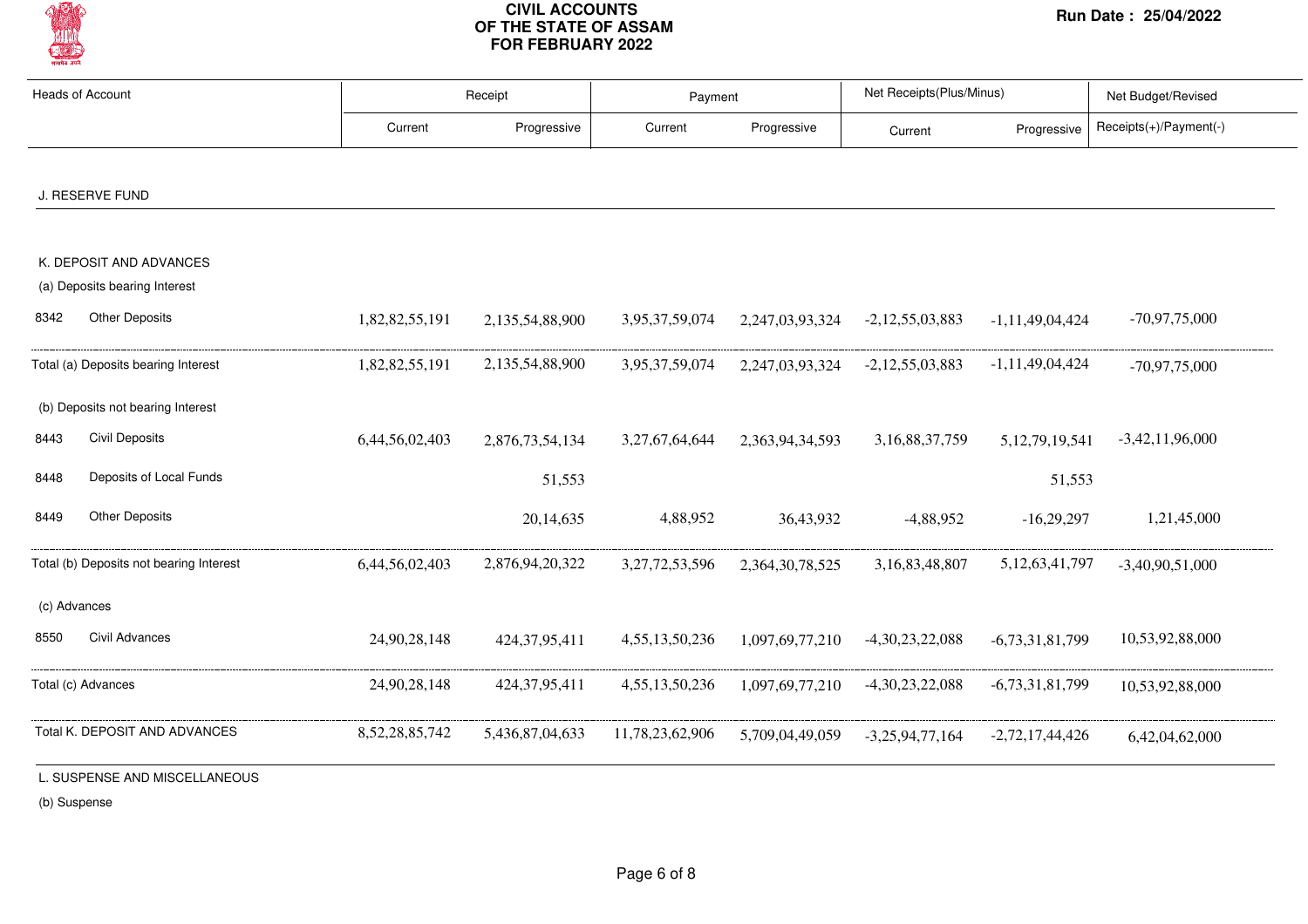

| <b>Heads of Account</b>                                                                                         |                   | Receipt                                                                                                   |                    | Payment                                                                | Net Receipts (Plus/Minus)       |                    | Net Budget/Revised     |  |
|-----------------------------------------------------------------------------------------------------------------|-------------------|-----------------------------------------------------------------------------------------------------------|--------------------|------------------------------------------------------------------------|---------------------------------|--------------------|------------------------|--|
|                                                                                                                 | Current           | Progressive                                                                                               | Current            | Progressive                                                            | Current                         | Progressive        | Receipts(+)/Payment(-) |  |
| L. SUSPENSE AND MISCELLANEOUS                                                                                   |                   |                                                                                                           |                    |                                                                        |                                 |                    |                        |  |
| (b) Suspense                                                                                                    |                   |                                                                                                           |                    |                                                                        |                                 |                    |                        |  |
| <b>Suspense Accounts</b><br>8658                                                                                | 36,47,99,164      | 1,822,01,19,432                                                                                           | 3, 12, 30, 36, 558 |                                                                        | 1,138,61,35,421 -2,75,82,37,394 | 6,83,39,84,011     | 1,44,21,99,000         |  |
| Total (b) Suspense                                                                                              | 36,47,99,164      | 1,822,01,19,432                                                                                           | 3, 12, 30, 36, 558 | 1,138,61,35,421                                                        | -2,75,82,37,394                 | 6,83,39,84,011     | 1,44,21,99,000         |  |
| (c) Other Accounts                                                                                              |                   |                                                                                                           |                    |                                                                        |                                 |                    |                        |  |
| <b>Departmental Balances</b><br>8671                                                                            | 80,58,888         | 18,98,92,558                                                                                              | 4, 19, 81, 245     | 24, 54, 77, 222                                                        | $-3,39,22,357$                  | $-5,55,84,664$     | 37,91,91,000           |  |
| Cash Balance Investment Account<br>8673                                                                         | 1,13,41,82,00,000 |                                                                                                           |                    | 137,409,43,00,000 1,62,79,79,00,000 139,833,27,00,000 -49,37,97,00,000 |                                 | $-24,23,84,00,000$ | $-9,71,52,38,000$      |  |
| Deposits with Reserve Bank<br>8675                                                                              | 4,99,80,94,77,120 | 430, 307, 37, 73, 628 4, 99, 80, 94, 77, 120 430, 307, 37, 73, 628                                        |                    |                                                                        |                                 |                    |                        |  |
| Total (c) Other Accounts                                                                                        |                   | 6,13,23,57,36,008 567,735,79,66,186 6,62,64,93,58,365 570,165,19,50,850 -49,41,36,22,357 -24,29,39,84,664 |                    |                                                                        |                                 |                    | $-9,33,60,47,000$      |  |
| (e) Miscellaneous                                                                                               |                   |                                                                                                           |                    |                                                                        |                                 |                    |                        |  |
| Miscellaneous Government Accounts<br>8680                                                                       |                   | 499,99,98,374                                                                                             |                    |                                                                        |                                 | 4,99,99,98,374     |                        |  |
| Total (e) Miscellaneous                                                                                         |                   | 499,99,98,374                                                                                             |                    |                                                                        |                                 | 4,99,99,98,374     |                        |  |
| Total L. SUSPENSE AND MISCELLANEOUS                                                                             |                   | 6,13,60,05,35,172 570,057,80,83,992 6,65,77,23,94,923 571,303,80,86,271 -52,17,18,59,751 -12,46,00,02,279 |                    |                                                                        |                                 |                    | -7,89,38,48,000        |  |
| M. REMITTANCES                                                                                                  |                   |                                                                                                           |                    |                                                                        |                                 |                    |                        |  |
| (a) Money Orders, and other Remittances                                                                         |                   |                                                                                                           |                    |                                                                        |                                 |                    |                        |  |
| Cash Remittances and adjustments<br>8782<br>between officers rendering accounts to the<br>same Accounts Officer | 7,09,42,20,732    | 5,176,74,22,195                                                                                           | 7,87,46,68,479     | 5,596,37,80,679                                                        | -78,04,47,747                   | $-4,19,63,58,484$  | $-7,11,64,39,000$      |  |
| Total (a) Money Orders, and other Remittances                                                                   | 7,09,42,20,732    | 5, 176, 74, 22, 195                                                                                       | 7,87,46,68,479     | 5,596,37,80,679                                                        | -78,04,47,747                   | $-4,19,63,58,484$  | $-7,11,64,39,000$      |  |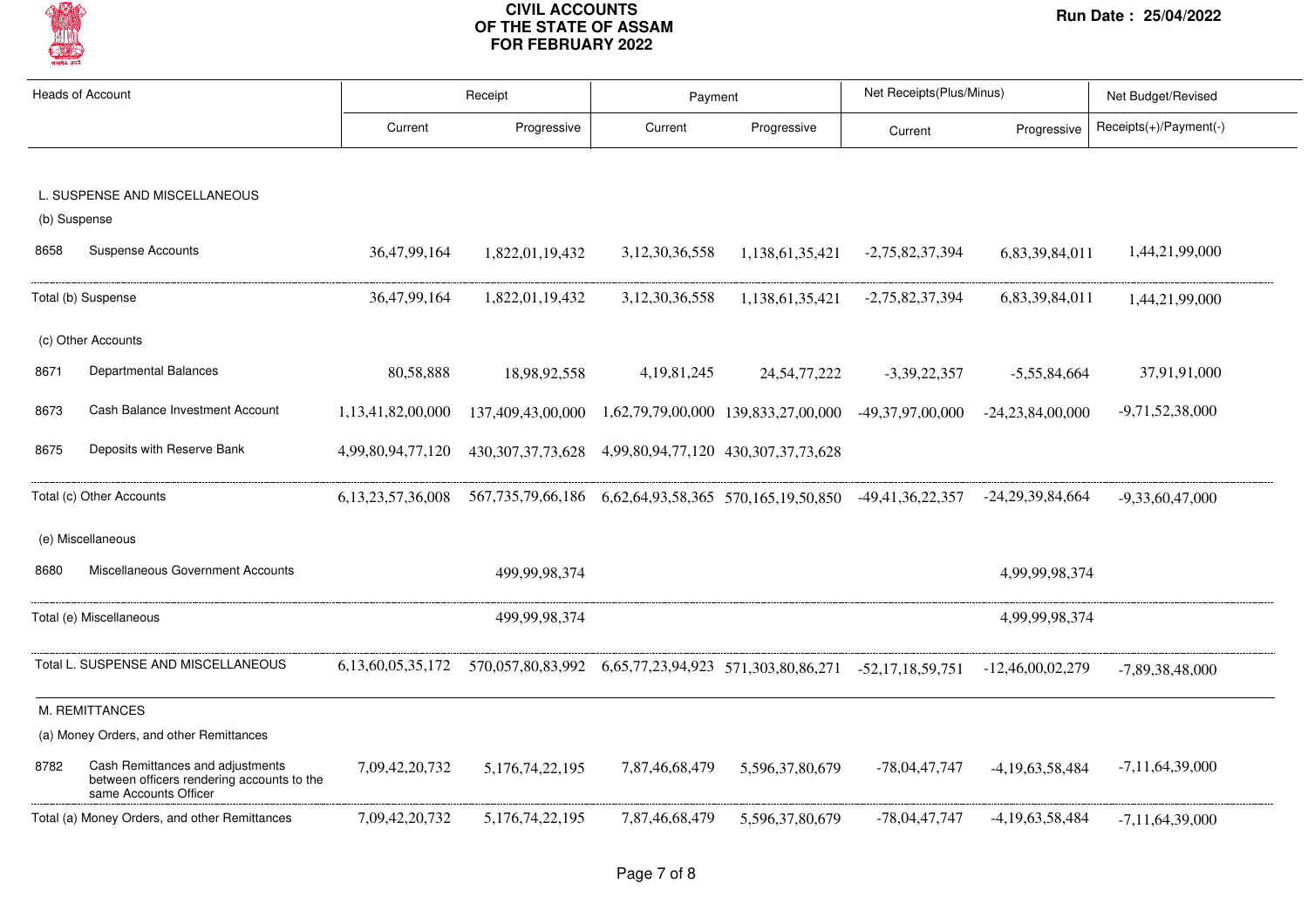

| <b>Heads of Account</b>                                   |                   | Receipt<br>Payment                                    |                | Net Receipts (Plus/Minus)           |                  | Net Budget/Revised |                                  |
|-----------------------------------------------------------|-------------------|-------------------------------------------------------|----------------|-------------------------------------|------------------|--------------------|----------------------------------|
|                                                           | Current           | Progressive                                           | Current        | Progressive                         | Current          | Progressive        | Receipts(+)/Payment(-)           |
|                                                           |                   |                                                       |                |                                     |                  |                    |                                  |
| M. REMITTANCES                                            |                   |                                                       |                |                                     |                  |                    |                                  |
| (b) Inter- Governmental Adjustment Account                |                   |                                                       |                |                                     |                  |                    |                                  |
| Inter-State Suspence Account<br>8793                      | 3.110             | $-4,82,585$                                           | $-11,27,691$   | 52,46,31,701                        | 11,30,801        | $-52,51,14,286$    | $-21,85,44,000$                  |
| Total (b) Inter- Governmental Adjustment Account          | 3.110             | $-4,82,585$                                           | $-11,27,691$   | 52,46,31,701                        | 11,30,801        | $-52,51,14,286$    | $-21,85,44,000$                  |
| <b>Total M. REMITTANCES</b>                               | 7,09,42,23,842    | 5.176.69.39.610                                       | 7.87.35.40.788 | 5,648,84,12,380                     | -77.93.16.946    | $-4,72,14,72,770$  | $-7,33,49,83,000$                |
| <b>Total-Part III Public Account</b>                      | 6,30,88,66,61,307 | 583, 105, 85, 58, 776                                 |                | 6,87,64,07,55,035 584,962,17,98,708 | -56.75.40.93.725 | -18,56,32,39,933   | 6,42,33,21,000<br>6,42,33,21,000 |
| Total - Consolidated/Contingency<br>Fund & Public Account | 7,64,60,04,31,527 | 658,311,92,05,189 7,71,12,97,17,570 660,132,80,22,091 |                |                                     |                  |                    |                                  |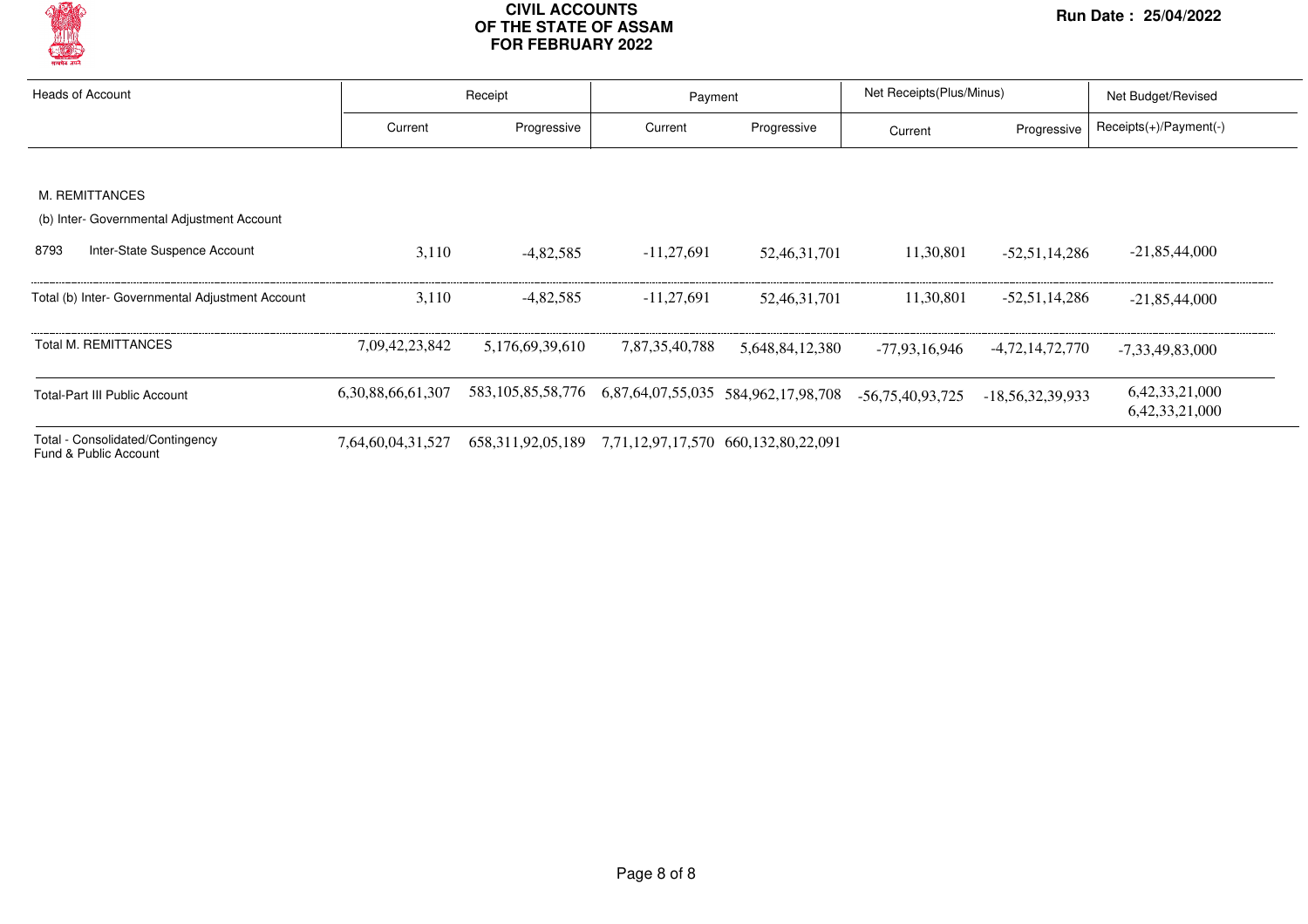| <b>Heads Of Accounts</b>  |                | Receipt          | <b>Payment</b>    |                |  |
|---------------------------|----------------|------------------|-------------------|----------------|--|
| I. S. S.                  | <b>Current</b> | Progressive      | <b>Current</b>    | Progressive    |  |
|                           |                |                  |                   |                |  |
| 101 A.G. Andhra Pradesh   | 0              | $\mathbf 0$      |                   | 0              |  |
| 103 A.G. Bihar            | 0              | $\pmb{0}$        | 17,111            | $-61,803$      |  |
| 104 A.G. Gujrat           | 0              | 0                | 57,193            | 27,58,556      |  |
| 105 A.G. Haryana          | 0              | $\mathbf 0$      |                   | 0              |  |
| 106 A.G. Kerala           | 0              | $\boldsymbol{0}$ |                   | $-1,04,446$    |  |
| 107 A.G. Madhya Pradesh   | 0              | $\mathbf 0$      | $-3,902$          | $-73,455$      |  |
| 108 A.G. Tamil Nadu       | 0              | $\boldsymbol{0}$ |                   | 0              |  |
| 109 A.G. Maharastra       | 0              | $\boldsymbol{0}$ |                   | $-7,09,707$    |  |
| 110 A.G. Karnataka        | 0              | $\mathbf 0$      |                   | 0              |  |
| 111 A.G. Nagaland         | 0              | $\boldsymbol{0}$ | 3,83,110          | 15,00,58,509   |  |
| 112 A.G. Orissa           | 0              | 0                | 1,536             | 26,490         |  |
| 113 A.G. Punjab           | 0              | $\boldsymbol{0}$ |                   | 0              |  |
| 114 A.G. Rajasthan        | 0              | 0                | 27,605            | 1,71,026       |  |
| 115 A.G. Uttar Pradesh    | 0              | $\mathbf 0$      | 58,148            | 3,13,020       |  |
| 116 A.G. West Bengal      | 0              | $\mathbf 0$      | $-19,06,419$      | 71,69,947      |  |
| 117 A.G. Meghalaya        | 0              | $\mathbf 0$      | $-1, 13, 40, 873$ | 6,02,78,531    |  |
| 118 A.G. Himachal Pradesh | 0              | 0                |                   | 0              |  |
| 119 A.G. Manipur          | 0              | $\mathbf{0}$     | 2,81,929          | 1,02,03,314    |  |
| 120 A.G. Tripura          | 0              | $-4,69,890$      | $-3,55,052$       | 30,21,730      |  |
| 121 A.G. Mizoram          | 3,110          | $-12,695$        | 19,69,665         | 4, 18, 86, 197 |  |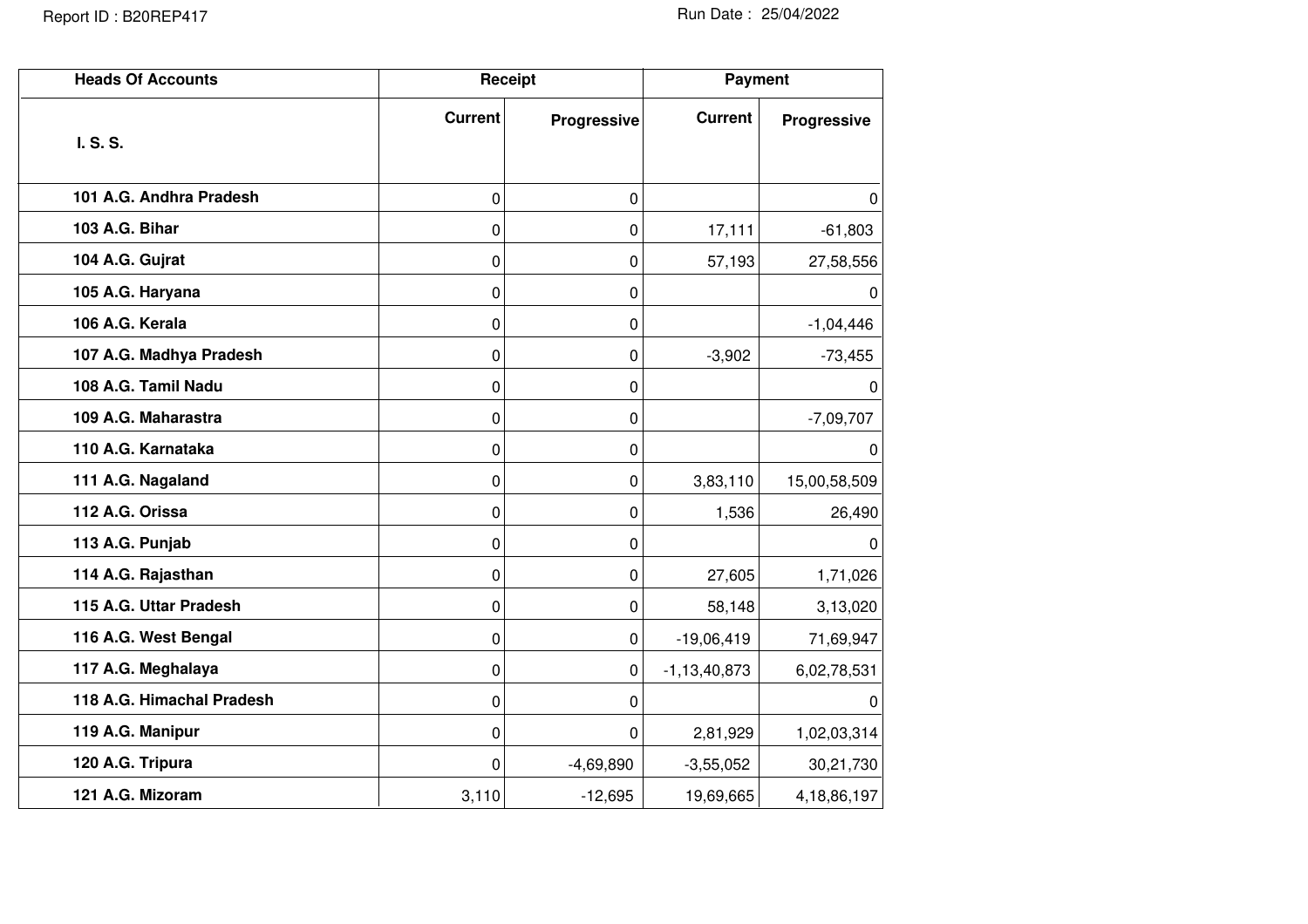| <b>Heads Of Accounts</b>                       | Receipt        |             | Payment        |              |
|------------------------------------------------|----------------|-------------|----------------|--------------|
|                                                | <b>Current</b> | Progressive | <b>Current</b> | Progressive  |
| I. S. S.                                       |                |             |                |              |
| 122 A.G. Arunachal Pradesh                     | 0              | 0           | 97,26,495      | 25,00,05,778 |
| 123 A.G. Goa                                   | 0              | 0           |                | $-33,799$    |
| 124 A.G. Chattisgarh                           | 0              | 0           | $-7,314$       | 1,744        |
| 125 A.G. Jharkhand                             | 0              | 0           |                | $\mathbf 0$  |
| 126 A.G. Uttaranchal                           | 0              | 0           |                | 0            |
| 127 A.G. Pudicherry                            | 0              | 0           |                | $\Omega$     |
| 130 A.G. Telangana                             | 0              | 0           |                | $\mathbf 0$  |
| 131 A.G. Jammu & Kashmir                       | 0              | 0           | $-36,923$      | $-2,79,931$  |
| 281 A.G. Ladakh                                | 0              | 0           |                | 0            |
| 787 A.G. Dadra Nagar Haveli and Daman<br>& Diu | 0              | $\Omega$    |                | $\Omega$     |
| <b>NULL</b>                                    | 0              | $\Omega$    |                | $\Omega$     |
| Total - I. S. S.                               | 3,110          | $-4,82,585$ | $-11, 27, 691$ | 52,46,31,701 |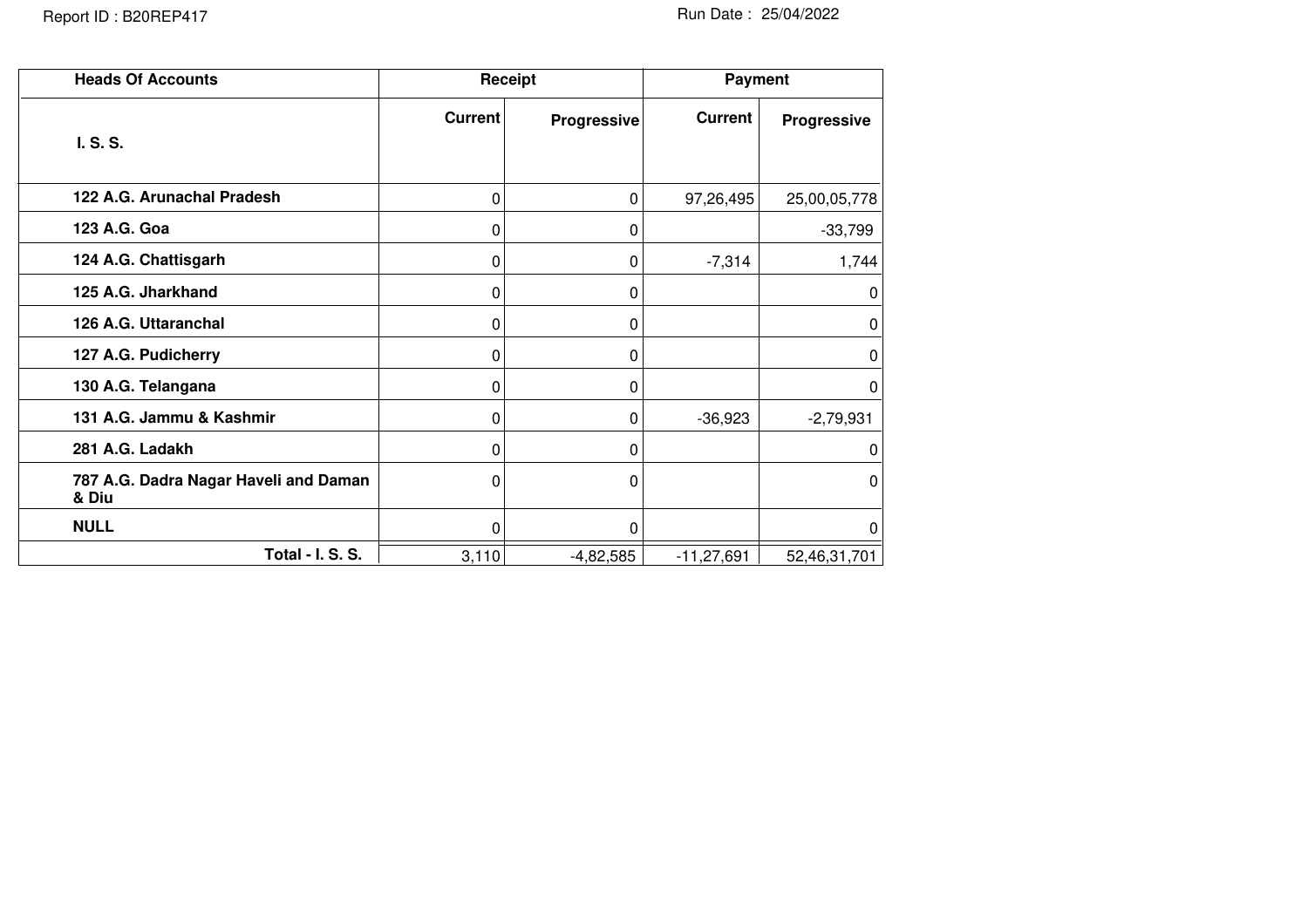- Certified that the accounts of the Government of Assam for the month of **FEBRUARY 2022** were completed and signed by me on 25 April 2022 and have been filed in my office. 1.
- Certified that the closing balance under the head "Deposits with the Reserve Bank" as shown in my account is being reconciled with the balance shown in the statement of Reserve Bank Deposits received from the Central Accounts office Reserve Bank of India, Nagpur. 2.
	- A General statement of Account is given below:-

3.

| <b>Heads</b>                         | <b>Amount in Rupees</b> |
|--------------------------------------|-------------------------|
| 1. Opening Balance                   | 25288038813.73          |
| Details of Opening Balance           |                         |
| (i) Cash in Transit                  | .00                     |
| (ii) Cash in Treasuries              | .00                     |
| (iii) Deposits with the Reserve Bank | 25288038813.73          |
| 2. Receipts of the month             | 764600431526.86         |
| 3. Total (1+2)                       | 789888470340.59         |
| 4. Disbursements of the month        | 771129717570.23         |
| 5. Closing Balance (3-4)             | 18758752770.36          |
| Details of Closing Balance           |                         |
| (i) Cash in Transit                  | .00                     |
| (ii) Cash in Treasuries              | .00                     |
| (iii) Deposits with the Reserve Bank | 18758752770.36          |
| 6. Total (4+5)                       | 789888470340.59         |

**Guljari Lal Principal Accountant General (A&E) Assam**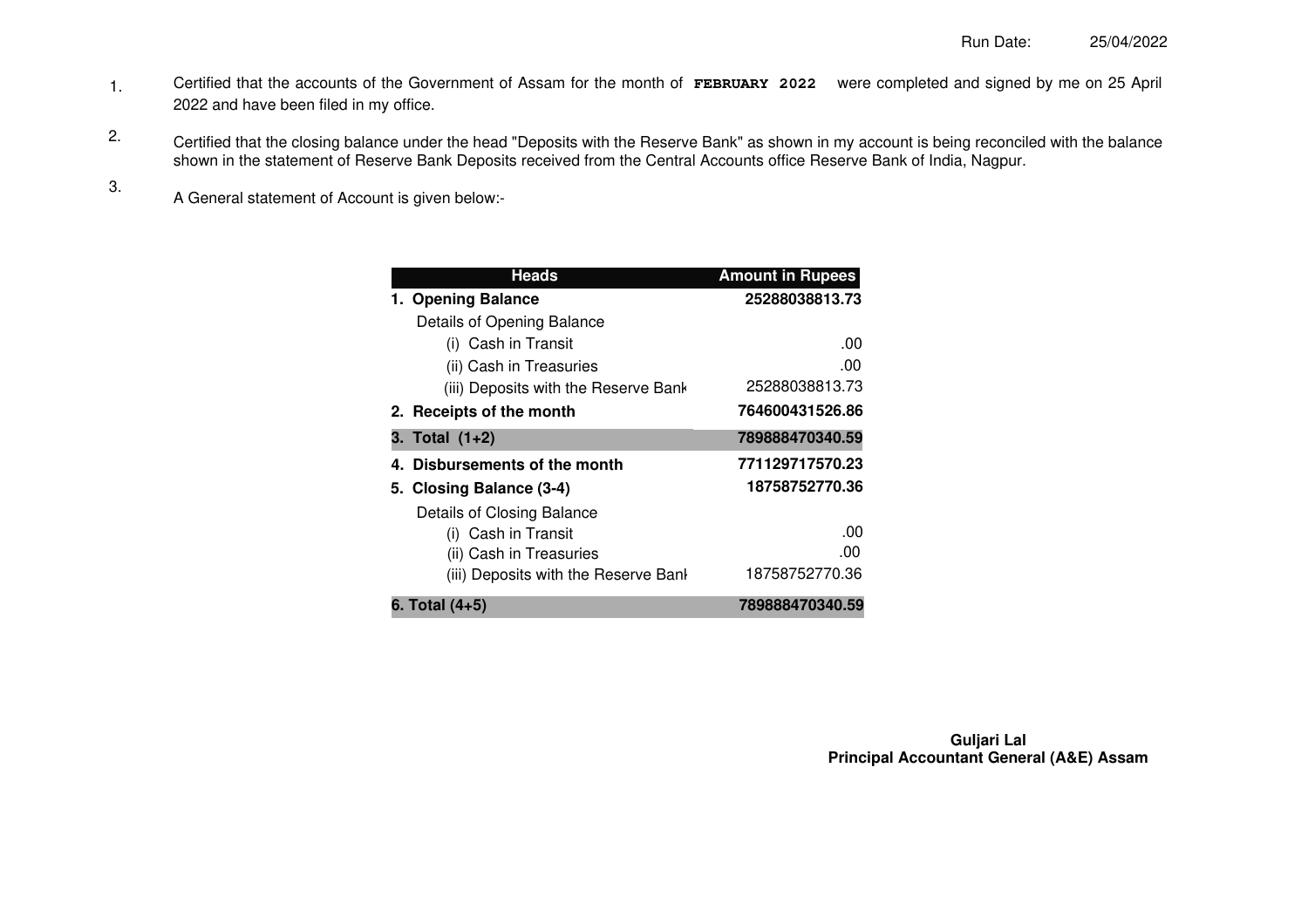| <b>TREASURY ACCOUNTS:</b> |                       |        |                                                             |
|---------------------------|-----------------------|--------|-------------------------------------------------------------|
| SI.                       | Name of Treasury      | No. of | Month Of Account                                            |
|                           |                       |        |                                                             |
| 1                         | ASSAM HOUSE, NEWDELHI | 3      | $12/21$ , $01/22$ , $02/22$ ,                               |
| 2                         | <b>BARPETA</b>        |        | $02/22$ ,                                                   |
| 3                         | BONGAIGAON            |        | $02/22$ ,                                                   |
| 4                         | BISWANATH CHARIALI    |        | $02/22$ ,                                                   |
| 5                         | DARRANG               |        | $02/22$ ,                                                   |
| 6                         | <b>KAMRUP</b>         | 8      | $07/21$ , $08/21$ , $09/21$ , $10/21$ , $11/21$ , $12/21$ , |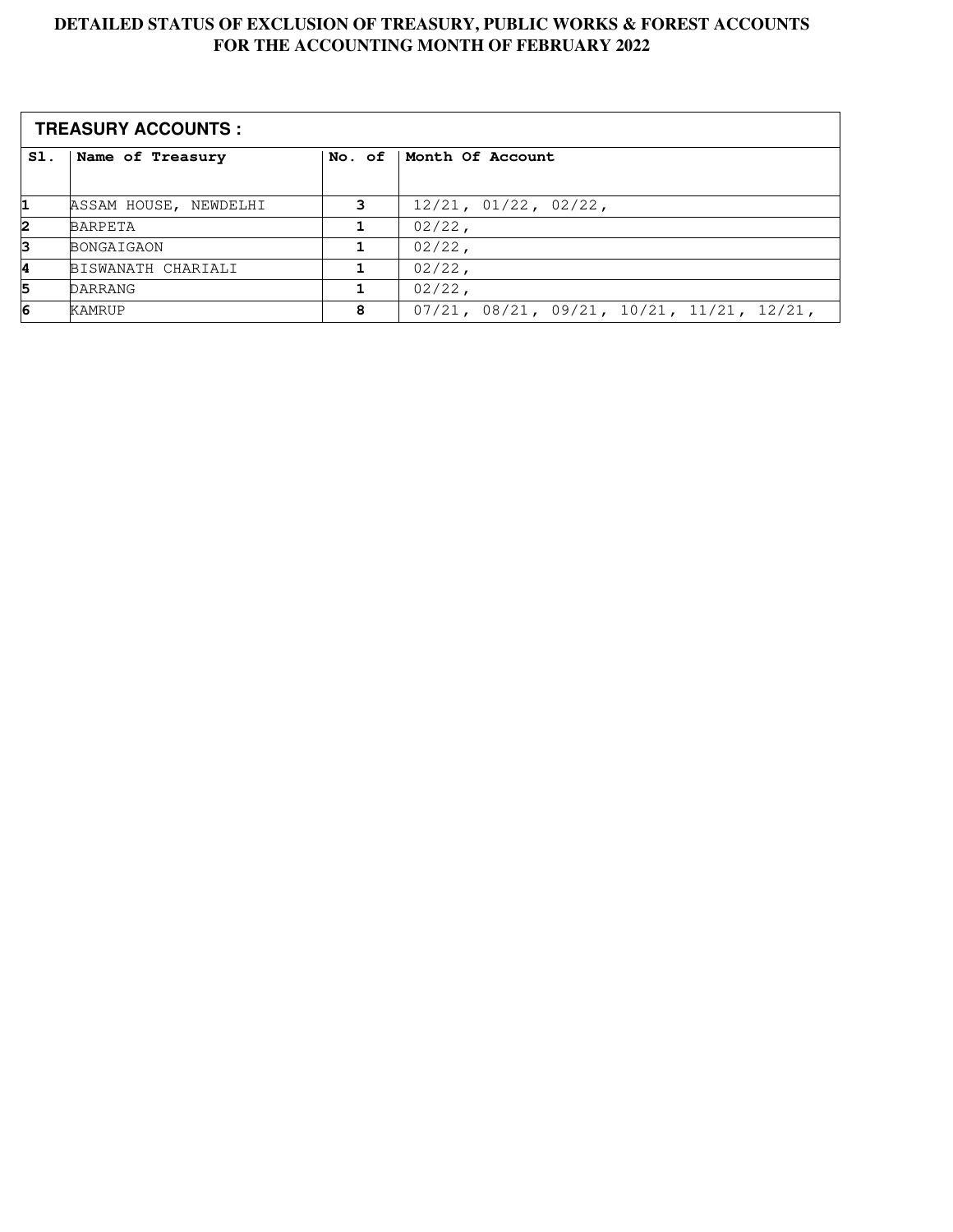<u> 1989 - Johann Stoff, deutscher Stoff, der Stoff, der Stoff, der Stoff, der Stoff, der Stoff, der Stoff, der S</u>

 $\overline{\phantom{0}}$ 

| SI.             | Name of Treasury        | No. of       | Month Of Account              |
|-----------------|-------------------------|--------------|-------------------------------|
|                 |                         |              |                               |
|                 | KAMRUP                  |              | $01/22$ , $02/22$ ,           |
| 7               | KARIMGANJ               | 1            | $02/22$ ,                     |
| 8               | SONARI                  | 1            | $02/22$ ,                     |
| 9               | MAIBONG                 | 1            | $02/22$ ,                     |
| $\overline{10}$ | ABHAYAPURI              | $\mathbf{1}$ | $02/22$ ,                     |
| 11              | <b>GARAMUR</b>          | 1            | $02/22$ ,                     |
| $\overline{12}$ | CYBER TREASURY (DISPUR) | 3            | $12/21$ , $01/22$ , $02/22$ , |
| $\overline{13}$ | SUALKUCHI               | 1            | $02/22$ ,                     |
| 14              | TEOK                    | 1            | $02/22$ ,                     |
| $\overline{15}$ | SORBHOG                 | $\mathbf{1}$ | $02/22$ ,                     |
|                 | Total :                 | 26           |                               |

|                | <b>WORKS ACCOUNTS :</b>     |                |                                    |  |
|----------------|-----------------------------|----------------|------------------------------------|--|
| SI.            | Name of Division            |                | No. of   Month Of Account          |  |
|                |                             |                |                                    |  |
| 1              | E.E., KOKRAJHAR E&D         | $\mathbf{1}$   | $02/22$ ,                          |  |
|                | DIVISION                    |                |                                    |  |
| 2              | E.E., GOALPARA E&D          | $\mathbf{1}$   | $02/22$ ,                          |  |
|                | DIVISION                    |                |                                    |  |
| з              | E.E., BARPETA E&D           | $\mathbf{1}$   | $02/22$ ,                          |  |
|                | DIVISION,                   |                |                                    |  |
| 4              | E.E., TEZPUR E&D DIVISION,  | $\mathbf{1}$   | $02/22$ ,                          |  |
| 5              | E.E., PALASBARI GUMI        | $\mathbf{1}$   | $02/22$ ,                          |  |
|                | PROJECT, (FC), MIRZA        |                |                                    |  |
| 6              | E.E., NALBARI E&D           | $\overline{2}$ | $12/21$ , $02/22$ ,                |  |
|                | DIVISION,                   |                |                                    |  |
| 7              | E.E., WEST GUWAHATI E&D     | $\mathbf{1}$   | $02/22$ ,                          |  |
|                | DIVISION, BHARALUMUKH       |                |                                    |  |
| $\overline{8}$ | E.E., MAJULI E&D DIVISION,  | $\mathbf{3}$   | $\overline{12/21}$ , 01/22, 02/22, |  |
|                | MAJULI                      |                |                                    |  |
| 9              | E.E., NORTH LAKHIMPUR E&D   | $\mathbf{1}$   | $02/22$ ,                          |  |
|                | DIVISION                    |                |                                    |  |
| 10             | E.E., DHEMAJI E&D DIVISION  | $\mathbf{1}$   | $02/22$ ,                          |  |
| 11             | E.E., DIBRUGARH E&D         | $\mathbf{1}$   | $02/22$ ,                          |  |
|                | DIVISION                    |                |                                    |  |
| 12             | E.E., MANGALDOI E&D         | $\mathbf{1}$   | $02/22$ ,                          |  |
|                | DIVISION                    |                |                                    |  |
| 13             | E.E., SILCHAR FLOOD CONTROL | $\mathbf{1}$   | $\frac{1}{02}$ /22,                |  |
|                | DIVISION                    |                |                                    |  |
| 14             | E.E., KARIMGANJ FLOOD       | $\mathbf{1}$   | $02/22$ ,                          |  |
|                | CONTROL DIVISION            |                |                                    |  |
| 15             | E.E., SILCHAR MECHANICAL    | $\mathbf{1}$   | $02/22$ ,                          |  |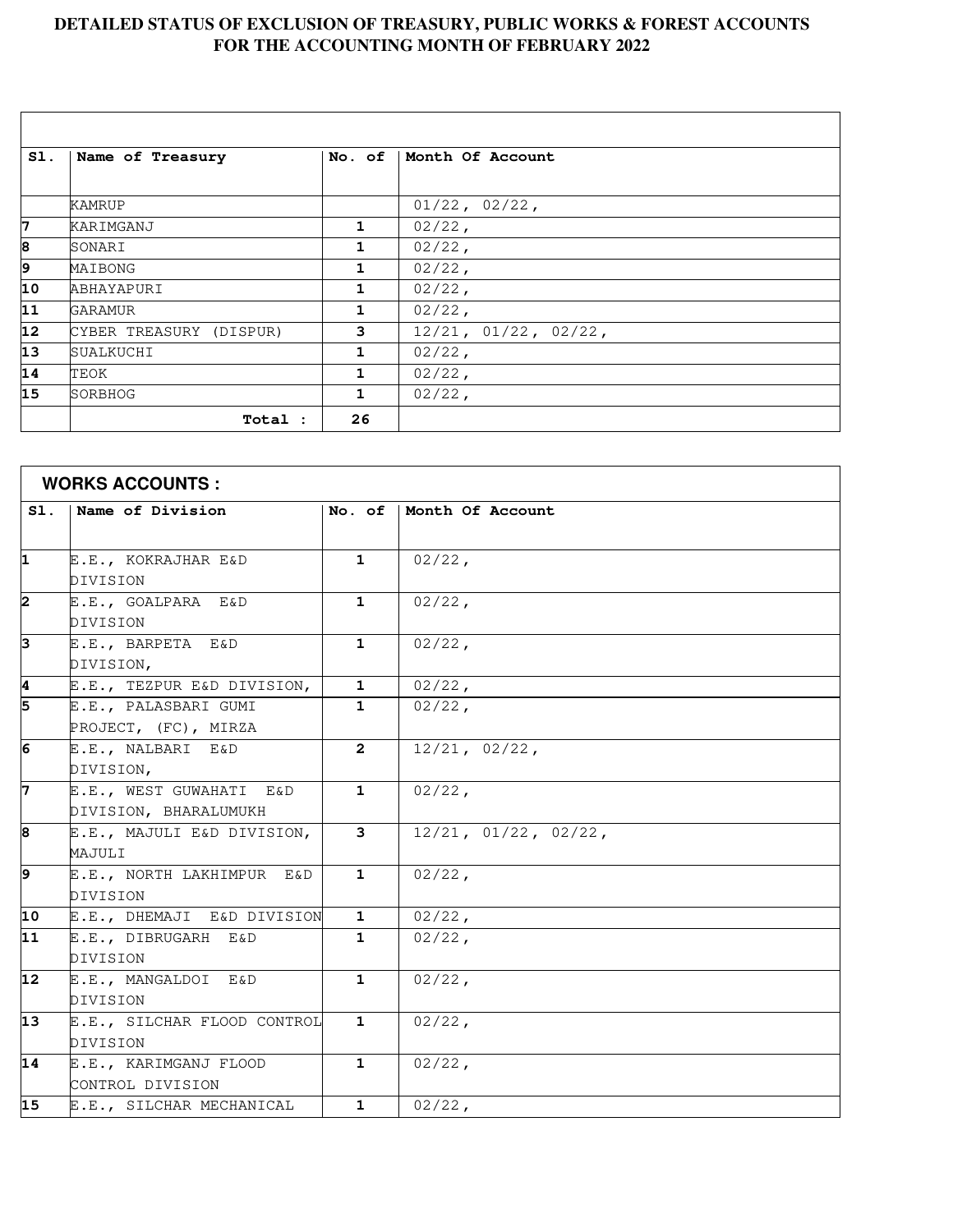|                 | <b>WORKS ACCOUNTS :</b>                      |              |                               |  |
|-----------------|----------------------------------------------|--------------|-------------------------------|--|
| SI.             | Name of Division                             | No. of       | Month Of Account              |  |
|                 |                                              |              |                               |  |
| 16              | E.E., GUWAHATI EAST E&D                      | $\mathbf{1}$ | $02/22$ ,                     |  |
|                 | DIVISION, REHABARI,                          |              |                               |  |
|                 | GUWAHATI-8                                   |              |                               |  |
| 17              | E.E., UPPER ASSAM                            | $\mathbf{1}$ | $02/22$ ,                     |  |
|                 | INVESTIGATION DIVISION,                      |              |                               |  |
| $\overline{18}$ | JORHAT                                       | $\mathbf{1}$ | $02/22$ ,                     |  |
|                 | E.E., LOWER ASSAM<br>INVESTIGATION DIVISION, |              |                               |  |
|                 | BARPETA ROAD                                 |              |                               |  |
| $\overline{19}$ | E.E., NAGAON E&D DIVISION                    | $\mathbf{1}$ | $02/22$ ,                     |  |
| 20              | E.E., DHUBRI E&D DIVISION                    | $\mathbf 1$  | $02/22$ ,                     |  |
| 21              | E.E., JORHAT MECHANICAL                      | $\mathbf{1}$ | $02/22$ ,                     |  |
|                 | (FC) DIVISION                                |              |                               |  |
| 22              | E.E., GUWAHATI MECHANICAL                    | $\mathbf{1}$ | $02/22$ ,                     |  |
|                 | DIVISION, BASISTHA,                          |              |                               |  |
|                 | GUWAHATI-28                                  |              |                               |  |
| 23              | E.E., HYDRAULIC RESEARCH                     | $\mathbf{1}$ | $\frac{1}{02}/22$ ,           |  |
|                 | DIVISION,                                    |              |                               |  |
|                 | BASISTHA, GUWAHATI-28                        |              |                               |  |
| 24              | E.E., BARPETA P.H.E                          | $\mathbf{1}$ | $02/22$ ,                     |  |
|                 | DIVISION                                     |              |                               |  |
| 25              | E.E., DHEMAJI P.H.E                          | $\mathbf{1}$ | $02/22$ ,                     |  |
|                 | DIVISION                                     |              |                               |  |
| 26              | E.E., DHING P.H.E. DIVISION                  | $\mathbf{1}$ | $02/22$ ,                     |  |
| 27              | E.E., KARIMGANJ P.H.E.                       | $\mathbf 1$  | $02/22$ ,                     |  |
|                 | DIVISION                                     |              |                               |  |
| 28              | E.E., TANGLA P.H.E.                          | $\mathbf{1}$ | $02/22$ ,                     |  |
|                 | DIVISION                                     |              |                               |  |
| 29              | E.E., MORIGAON P.H.E                         | $\mathbf{2}$ | $01/22$ , $02/22$ ,           |  |
| 30              | DIVISION<br>E.E., TINSUKIA P.H.E.            | 3            | $12/21$ , $01/22$ , $02/22$ , |  |
|                 | DIVISION                                     |              |                               |  |
| 31              | E.E., DIBRUGARH P.H.E.                       | 3            | $12/21$ , $01/22$ , $02/22$ , |  |
|                 | DIVISION                                     |              |                               |  |
| 32              | E.E., JORHAT P.H.E.                          | $\mathbf{1}$ | $02/22$ ,                     |  |
|                 | DIVISION                                     |              |                               |  |
| 33              | E.E., BOKAKHAT P.H.E.                        | $\mathbf{1}$ | $02/22$ ,                     |  |
|                 | DIVISION                                     |              |                               |  |
| 34              | E.E., GUWAHATI P.H.E.- I                     | $\mathbf{1}$ | $02/22$ ,                     |  |
|                 | DIVISION, NEW GUWAHATI                       |              |                               |  |
| 35              | E.E., GUWAHATI P.H.E.- II                    | $\mathbf 1$  | $02/22$ ,                     |  |
|                 | DIVISION, NEW GUWAHATI                       |              |                               |  |
| 36              | E.E., DHUBRI P.H.E                           | $\mathbf{1}$ | $02/22$ ,                     |  |
|                 | DIVISION                                     |              |                               |  |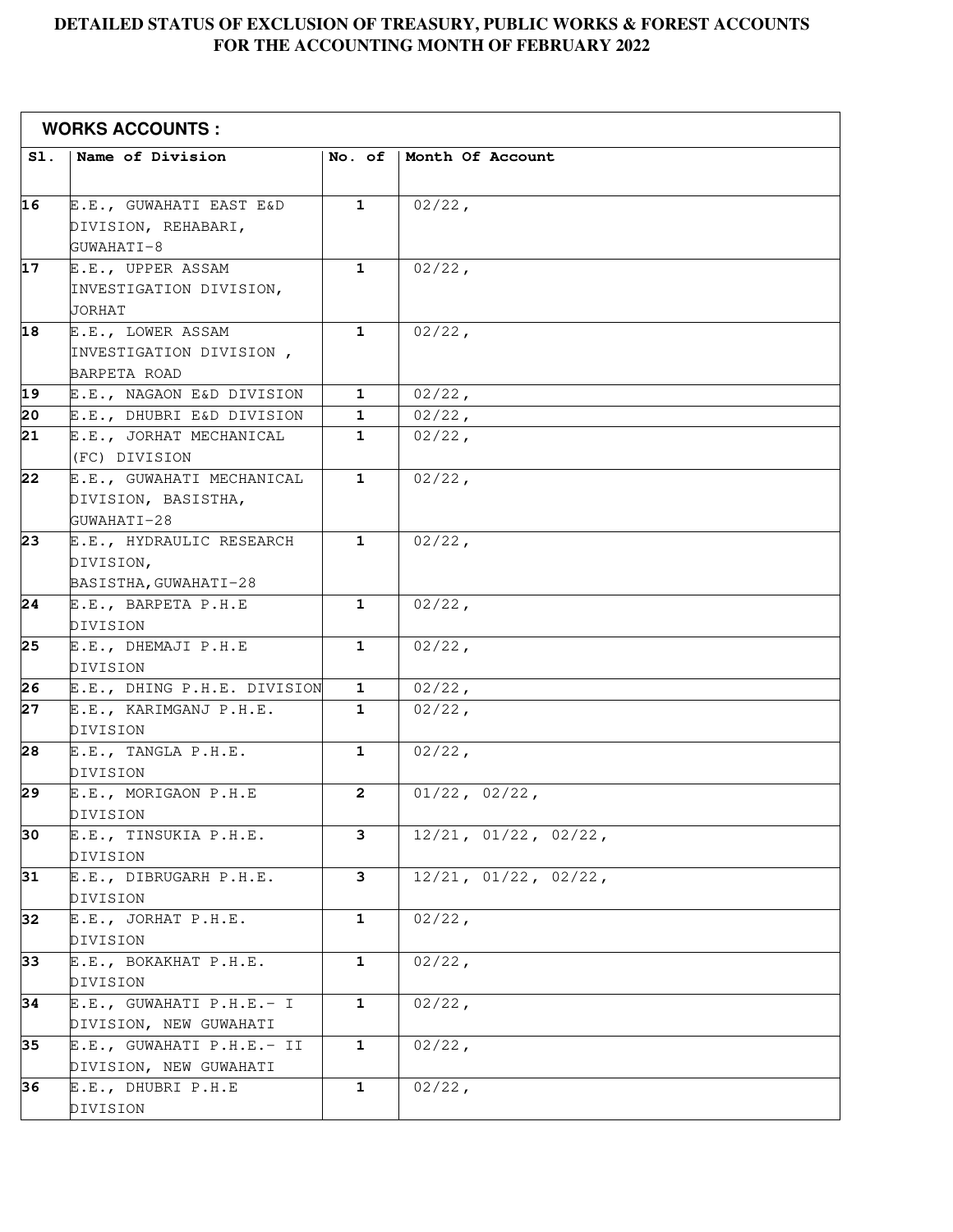|          | <b>WORKS ACCOUNTS :</b>                                                           |                |                                                                |
|----------|-----------------------------------------------------------------------------------|----------------|----------------------------------------------------------------|
| SI.      | Name of Division                                                                  | No. of         | Month Of Account                                               |
| 37       | E.E., MANGALDOI P.H.E.<br>DIVISION                                                | $\mathbf{1}$   | $02/22$ ,                                                      |
| 38       | (E) E.E., HAFLONG P.H.E<br>DIVISION                                               | $\overline{2}$ | $01/22$ , $02/22$ ,                                            |
| 39       | (E) E.E., MAIBONG P.H.E<br>DIVISION                                               | $\mathbf{2}$   | $01/22$ , $02/22$ ,                                            |
| 40       | (E) E.E., UMRANGSO P.H.E<br>DIVISION                                              | $\mathbf{1}$   | $02/22$ ,                                                      |
| 41       | (E) E.E., DIPHU RURAL P.H.E<br>DIVISION                                           | 4              | $11/21$ , $12/21$ , $01/22$ , $02/22$ ,                        |
| 42       | (E) E.E., HAMREN P.H.E<br>DIVISION                                                | $\mathbf{1}$   | $02/22$ ,                                                      |
| 43       | (E) E.E., HOWRAGHAT P.H.E.<br>DIVISION                                            | $\mathbf{1}$   | $02/22$ ,                                                      |
| 44       | (NE) E.E., UMRANGSO P.H.E<br>DIVISION                                             | $\mathbf 1$    | $02/22$ ,                                                      |
| 45       | (NE) E.E., DIPHU RURAL<br>P.H.E DIVISION                                          | 3              | $12/21$ , $01/22$ , $02/22$ ,                                  |
| 46       | (NE) E.E., HOWRAGHAT P.H.E.<br>DIVISION                                           | $\mathbf{2}$   | $01/22$ , $02/22$ ,                                            |
| 47       | (E) E.E., DIPHU URBAN P.H.E<br>DIVISION                                           | 1              | $02/22$ ,                                                      |
| 48<br>49 | (NE) BAKSA PHE DIVISION<br>$(E)$ E.E., DIPHU F.C.                                 | 3<br>3         | $12/21$ , $01/22$ , $02/22$ ,<br>$12/21$ , $01/22$ , $02/22$ , |
| 50       | DIVISION<br>(E) E.E., HAFLONG F.C.                                                | $\mathbf 1$    | $02/22$ ,                                                      |
| 51       | DIVISION<br>(NE) E.E., HAFLONG F.C.<br>DIVISION                                   | 1              | $02/22$ ,                                                      |
| 52       | (NE) E.E., DIPHU F.C.<br>DIVISION                                                 | 1              | $02/22$ ,                                                      |
| 53       | E.E. HAILAKANDI DISTRICT<br>TERRITORIAL BUILDING                                  | $\mathbf{1}$   | $02/22$ ,                                                      |
| 54       | DIVISION<br>E.E. UDHARBOND, LAKHIPUR,<br>BARKHOLA & KATIGORA<br>BUILDING DIVISION | $\mathbf{2}$   | $01/22$ , $02/22$ ,                                            |
| 55       | (NE) E.E. BAITHALANGSO<br>TERRITORIAL BUILDING<br>DIVISION                        | $\mathbf{2}$   | $01/22$ , $02/22$ ,                                            |
| 56       | E.E. BAITHALANGSO<br>TERRITORIAL BUILDING<br>DIVISION                             | $\mathbf{2}$   | $01/22$ , $02/22$ ,                                            |
| 57       | E.E. BARPETA DISTRICT                                                             | $\mathbf{2}$   | $01/22$ , $02/22$ ,                                            |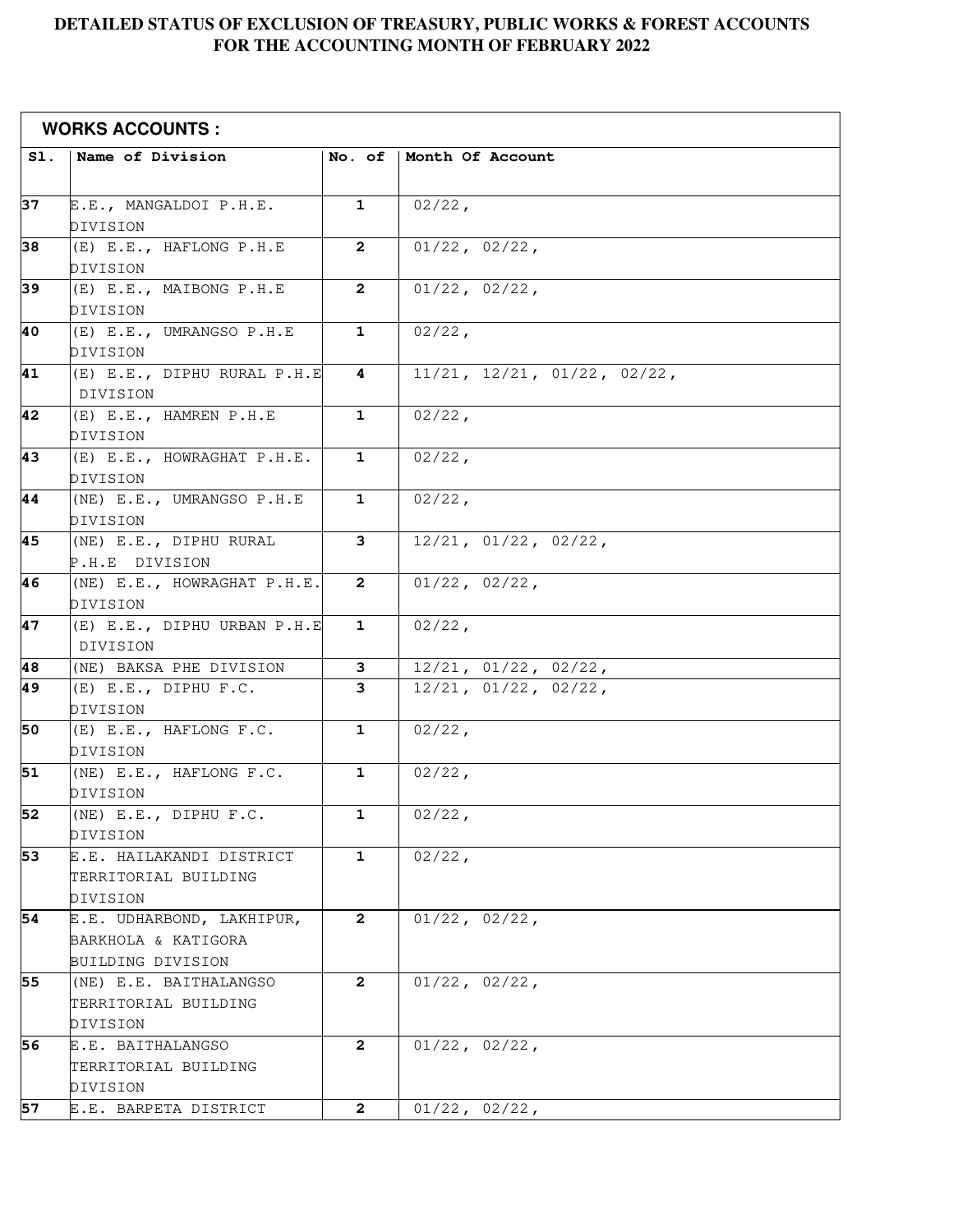|      | <b>WORKS ACCOUNTS :</b>                                                                                 |                |                     |
|------|---------------------------------------------------------------------------------------------------------|----------------|---------------------|
| SI.  | Name of Division                                                                                        | No. of         | Month Of Account    |
| 58   | E.E. BAJALI DISTRICT &<br>BONGAIGAON DISTRICT<br>TERRITORIAL BUILDING<br>DIVISION                       | $\overline{2}$ | $01/22$ , $02/22$ , |
| 59   | (NE) E.E. UDALGURI DISTRICT<br>& BAKSA DISTRICT<br>TERRITORIAL BUILDING<br>DIVISION                     | $\overline{2}$ | $01/22$ , $02/22$ , |
| 60   | E.E. UDALGURI DISTRICT &<br>BAKSA DISTRICT TERRITORIAL<br><b>BUILDING DIVISION</b>                      | $\overline{2}$ | $01/22$ , $02/22$ , |
| 61   | E.E. DARRANG DISTRICT<br>TERRITORIAL BUILDING<br>DIVISION                                               | $\mathbf{2}$   | $01/22$ , $02/22$ , |
| 62   | E.E., GUWAHATI I.W.T.<br>DIVISION                                                                       | $\mathbf{1}$   | $02/22$ ,           |
| 63   | E.E., DIBRUGARH I.W.T.<br>DIVISION                                                                      | $\mathbf{1}$   | $02/22$ ,           |
| 64   | $E.E., BONGAIGAON -$<br>ABHAYAPURI NORTH DIVISION<br>(BONGAIGAON DIVISION<br>(IRRIGATION), BONGAIGAON)  | $\mathbf{1}$   | $02/22$ ,           |
| 65   | E.E., TIHU<br>DIVISION (PATHSALA DIVISION,<br>IRRIGATION, PATHSALA)                                     | $\mathbf{1}$   | $02/22$ ,           |
| 66   | E.E., DIBRUGARH-LAHOWAL-<br>CHABUA DIVISION (DIBRUGARH<br>DIVISION (IRRIG),<br>DIBRUGARH)               | $\mathbf{1}$   | $02/22$ ,           |
| 67   | E.E., NAHARKATIA-DULIAJAN<br>IRRIGATION DIVSION<br>(DIBRUGARH MECH. DIVISION,<br>IRRIGATION, DIBRUGARH) | 1              | $02/22$ ,           |
| 68   | E.E., TANGLA DIVISION,<br>IRRIGATION, TANGLA                                                            | $\overline{2}$ | $01/22$ , $02/22$ , |
| 69   | E.E., GAURIPUR-BILASIPARA<br>WEST DIVISION (DHUBRI<br>DIVISION, IRRIGATION,<br>GAURIPUR)                | $\mathbf 1$    | $02/22$ ,           |
| 17 O | E.E., DHANSIRI PROJECT<br>CANAL -I DIVISION,<br>IRRIGATION, UDALGURI                                    | $\mathbf{2}$   | $01/22$ , $02/22$ , |
| 71   | E.E., DHANSIRI PROJECT<br>CANAL -II DIVISION,                                                           | $\mathbf{1}$   | $02/22$ ,           |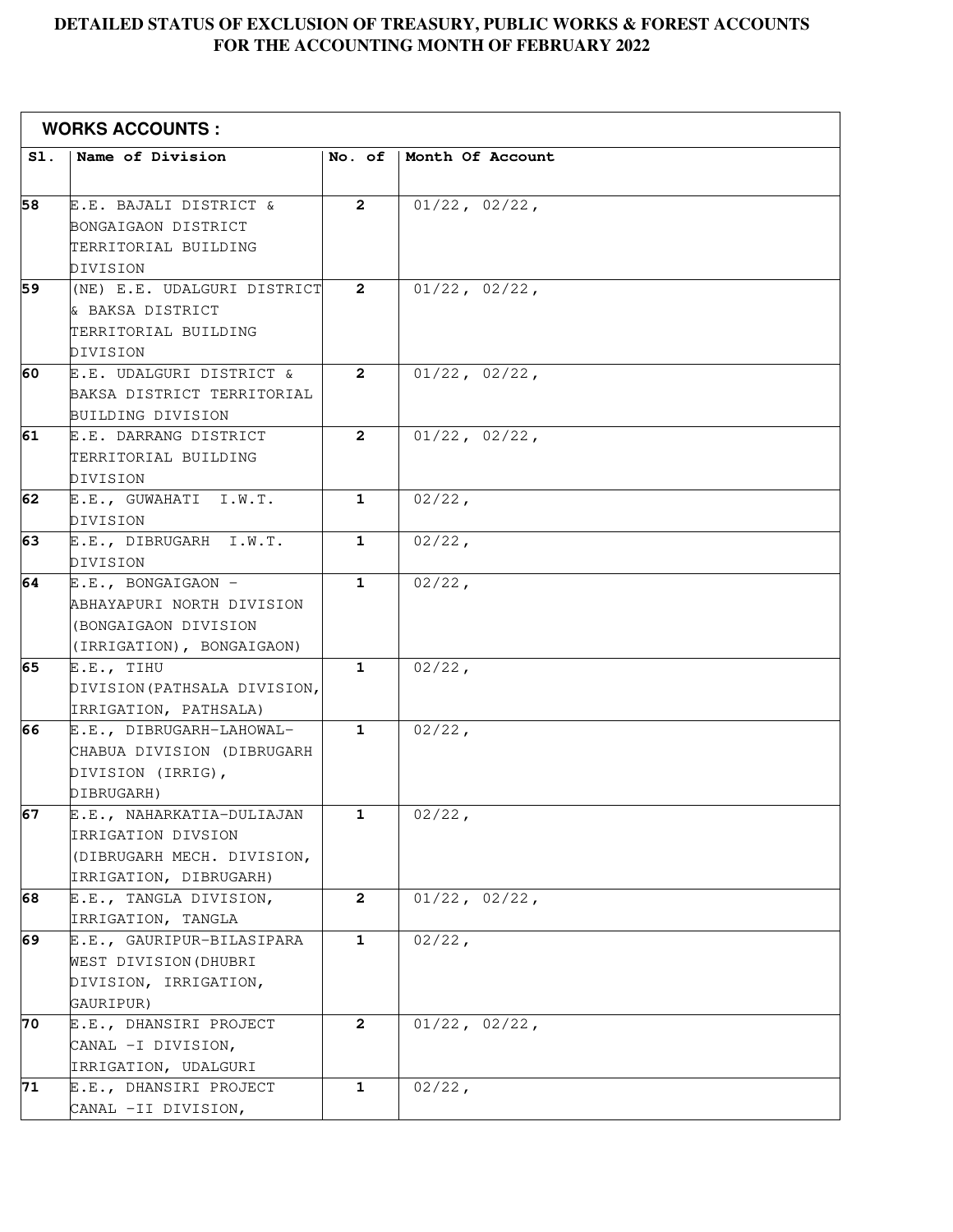|     | <b>WORKS ACCOUNTS :</b>                         |                |                                         |  |
|-----|-------------------------------------------------|----------------|-----------------------------------------|--|
| SI. | Name of Division                                | No. of         | Month Of Account                        |  |
| 72  | E.E., NALBARI (IRRIGATION)                      | $\mathbf{1}$   | $02/22$ ,                               |  |
|     | DIVISION, NALBARI                               |                |                                         |  |
| 73  | E.E., DISPUR IRRIGATION                         | $\mathbf{1}$   | $02/22$ ,                               |  |
|     | DIVISION                                        |                |                                         |  |
|     | (GUWAHATI (IRRIGATION)                          |                |                                         |  |
|     | DIVISION, GUWAHATI)                             |                |                                         |  |
| 74  | E.E., TITABAR-MARIANI                           | $\mathbf{1}$   | $02/22$ ,                               |  |
|     | IRRIGATION                                      |                |                                         |  |
|     | DIVISION (ITAKHOLA DIVISION,                    |                |                                         |  |
|     | IRRIGATION, TEZPUR)                             |                |                                         |  |
| 75  | E.E., SONARI-MAHMORA                            | $\mathbf{1}$   | $02/22$ ,                               |  |
|     | IRRIGATION DIVISION (JORHAT                     |                |                                         |  |
|     | MECHANICAL DIVISION,                            |                |                                         |  |
|     | IRRIGATION)                                     |                |                                         |  |
| 76  | E.E., RAHA-BATARDRAVA                           | $\mathbf{1}$   | $02/22$ ,                               |  |
|     | IRRIGATION DIVISION                             |                |                                         |  |
|     | (KALIABOR AND INTIGATED                         |                |                                         |  |
|     | KALLONG ELECTRICAL                              |                |                                         |  |
|     | DIVISION, IRRIGATION,                           |                |                                         |  |
|     | NAGAON)                                         |                |                                         |  |
| 77  | E.E., KOKRAJHAR DIVISION                        | $\mathbf{1}$   | $02/22$ ,                               |  |
|     | (IRRIGATION)                                    |                |                                         |  |
| 78  | E.E., KOKRAJHAR MECHANICAL                      | $\mathbf{1}$   | $02/22$ ,                               |  |
|     | DIVISION, IRRIGATION                            |                |                                         |  |
| 79  | E.E., MANGALDOI MECHANICAL                      | $\overline{2}$ | $01/22$ , $02/22$ ,                     |  |
|     | DIVISION, IRRIGATION                            |                |                                         |  |
| 80  | E.E., MANCACHAR-SOUTH                           | $\mathbf{1}$   | $02/22$ ,                               |  |
|     | SALMARA IRRIGATION                              |                |                                         |  |
|     | DIVISION (MANKACHAR                             |                |                                         |  |
| 81  | DIVISION, IRRIGATION)<br>E.E., SADIYA-DOOMDOOMA | 4              | $11/21$ , $12/21$ , $01/22$ , $02/22$ , |  |
|     | IRRIGATION DIVISION                             |                |                                         |  |
|     | (LAKHIMPUR MECHANICAL                           |                |                                         |  |
|     | DIVISION, IRRIGATION, NORTH                     |                |                                         |  |
|     | LAKHIMPUR)                                      |                |                                         |  |
| 82  | E.E., LAKHIMPUR-NAOBOICHA-                      | $\mathbf{1}$   | $02/22$ ,                               |  |
|     | BIHUPURIA IRRIGATION                            |                |                                         |  |
|     | DIVISION (LAKHIMPUR                             |                |                                         |  |
|     | DIVISION, IRRIGATION, NORTH                     |                |                                         |  |
|     | LAKHIMPUR)                                      |                |                                         |  |
| 83  | E.E., DHAKUAKHANA IRRGN                         | $\overline{2}$ | $01/22$ , $02/22$ ,                     |  |
|     | DIVISION (DHAKUAKHANA                           |                |                                         |  |
|     | (E.E., LAKHIMPUR                                |                |                                         |  |
|     | INVESTIGATION) DIVISION,                        |                |                                         |  |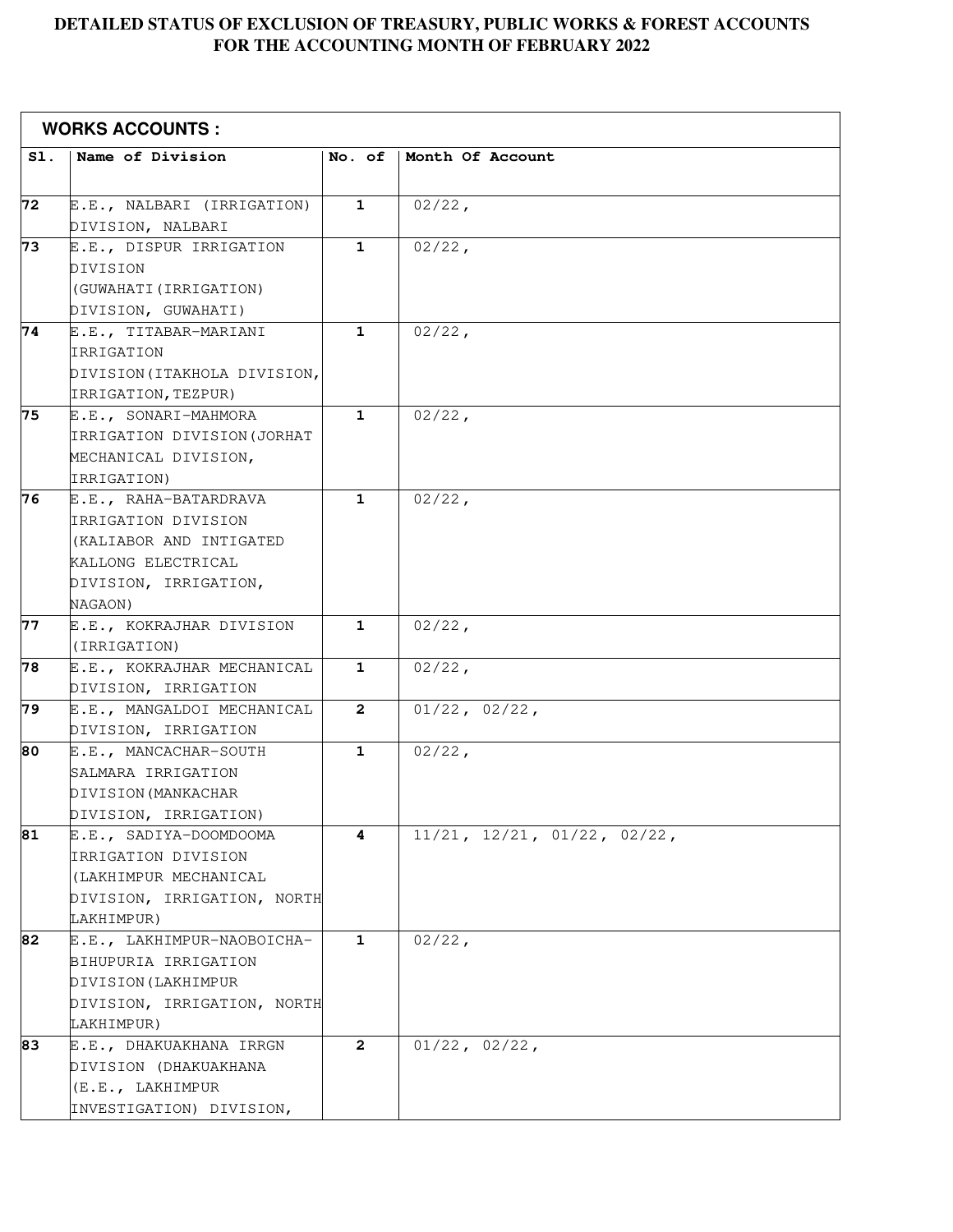|     | <b>WORKS ACCOUNTS :</b>                                                                           |                |                                                             |
|-----|---------------------------------------------------------------------------------------------------|----------------|-------------------------------------------------------------|
| SI. | Name of Division                                                                                  | No. of         | Month Of Account                                            |
| 84  | E.E., MORIGAON-LAHARIGHAT-<br>JAGIROAD IRRIGATION<br>DIVISION(MORIGAON DIVISION<br>(IRRIGATION))  | 3              | $12/21$ , $01/22$ , $02/22$ ,                               |
| 85  | E.E., BOKAKHAT-KHUMTAI<br>IRRIGATION DIVISION (NAGAON<br>MECHANICAL DIVISION,<br>IRRIGATION)      | $\mathbf{1}$   | $02/22$ ,                                                   |
| 86  | E.E., SUKLA DIVISION,<br>IRRIGATION, GORESWAR,<br>KAMRUP                                          | $\overline{2}$ | $01/22$ , $02/22$ ,                                         |
| 87  | E.E., SILCHAR-UDHARBAND<br>IRRIGATION DIVISION<br>(SILCHAR DIVISION,<br>IRRIGATION)               | $\mathbf{1}$   | $02/22$ ,                                                   |
| 88  | E.E., RATABARI-PATHARKANDI<br>IRRIGATION<br>DIVISION (KARIMGANJ<br>DIVISION, IRRIGATION)          | $\mathbf{1}$   | $02/22$ ,                                                   |
| 89  | E.E., TINSUKIA-DIGBOI-<br>MARGHERITA IRRIGATION<br>DIVISION (TINSUKIA DIVISION,<br>IRRIGATION)    | $\mathbf{1}$   | $02/22$ ,                                                   |
| 90  | E.E., GOHPUR IRRIGATION<br>DIVISION (TEZPUR MECHANICAL<br>DIVISION, IRRIGATION)                   | 5              | $10/21$ , $11/21$ , $12/21$ , $01/22$ , $02/22$ ,           |
| 91  | E.E., HOJAI-JALUKBARI<br>IRRIGATION DIVISION<br>(MANGALDOI INVESTIGATION<br>DIVISION, IRRIGATION) | 6              | $09/21$ , $10/21$ , $11/21$ , $12/21$ , $01/22$ , $02/22$ , |
| 92  | E.E., BOROLIA DIVISION,<br>IRRIGATION, TAMULPUR                                                   | $\mathbf{2}$   | $01/22$ , $02/22$ ,                                         |
| 93  | E.E., CHAMPAMATI CANAL<br>DIVISION IRRIGATION,<br>DHALIGAON                                       | $\mathbf{2}$   | $01/22$ , $02/22$ ,                                         |
| 94  | E.E., MAJULI IRRIGATION<br>DIVISION (JORHAT<br>INVESTIGATION DIVISION,<br>IRRIGATION)             | $\mathbf{2}$   | $01/22$ , $02/22$ ,                                         |
| 95  | E.E., DHEMAJI-JONAI IRRGN<br>DIVISION (DHEMAJI DIVISION<br>(IRRIGATION))                          | $\mathbf{1}$   | $02/22$ ,                                                   |
| 96  | E.E., GUWAHATI WEST-<br>PALASHBARI IRRGN                                                          | $\mathbf{1}$   | $02/22$ ,                                                   |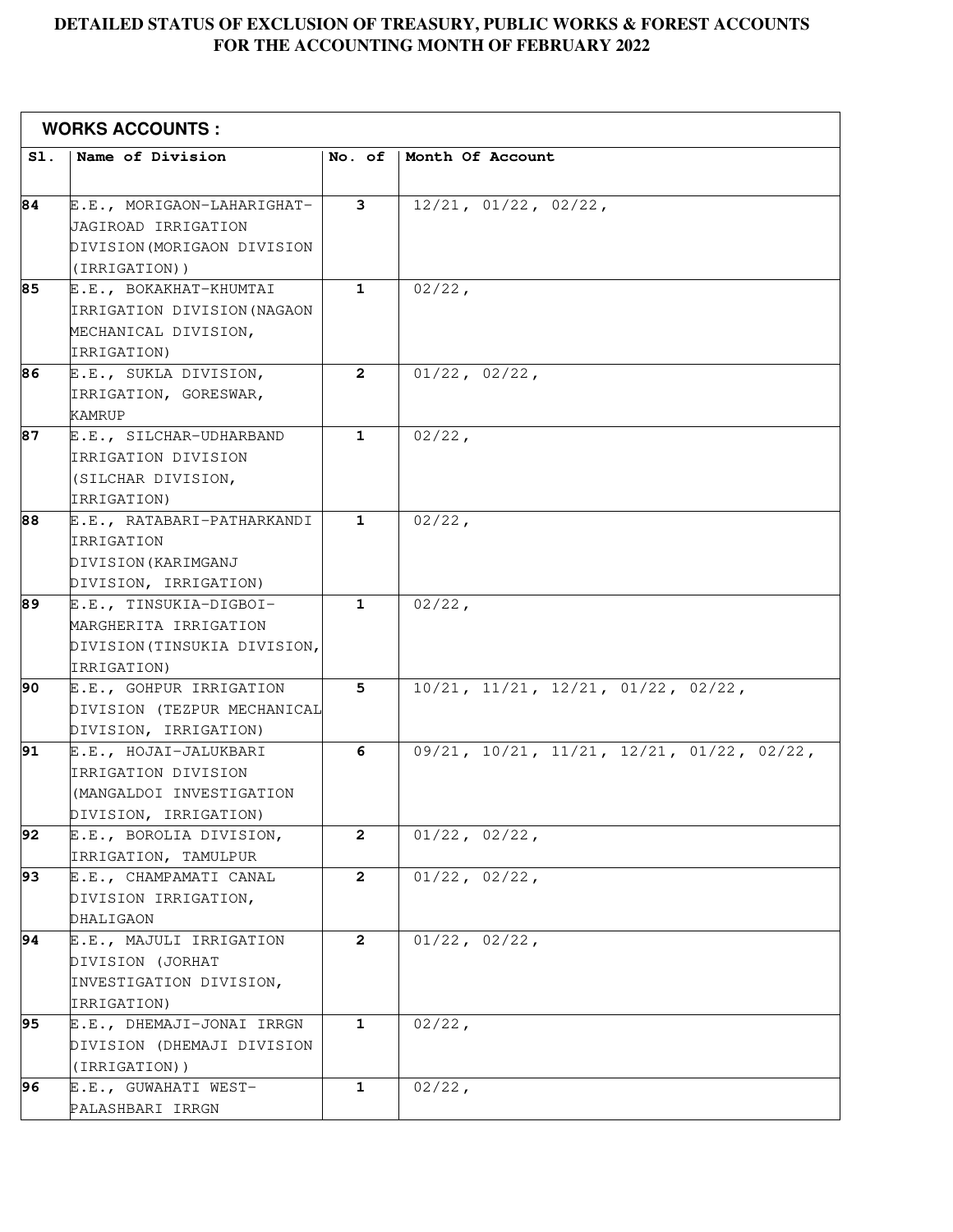|     | <b>WORKS ACCOUNTS :</b>              |                |                                         |
|-----|--------------------------------------|----------------|-----------------------------------------|
| SI. | Name of Division                     | No. of         | Month Of Account                        |
|     |                                      |                |                                         |
| 97  | E.E., DHANSIRI PROJECT WEIR          | $\mathbf{2}$   | $01/22$ , $02/22$ ,                     |
|     | DIVISION, IRRIGATION,                |                |                                         |
|     | BHAIRABKUNDA                         |                |                                         |
| 98  | E.E., SARUKHETRI-CHENGA              | $\mathbf 1$    | $01/22$ ,                               |
|     | IRRIGATION DIVISION (TIHU            |                |                                         |
|     | INVESTIGATION DIVISION,              |                |                                         |
|     | IRRIGATION)                          |                |                                         |
| 99  | E.E., DHING-RUPAHIHAT                | $\mathbf 1$    | $02/22$ ,                               |
|     | IRRIGATION DIVISION (NAGAON          |                |                                         |
|     | INVESTIGATION DIVISION,              |                |                                         |
|     | IRRIGATION)                          |                |                                         |
| 100 | E.E., BISWANATH-BEHALI               | $\mathbf{2}$   | $01/22$ , $02/22$ ,                     |
|     | DIVISION (BISWANATH                  |                |                                         |
|     | CHARIALI INVESTIGATION               |                |                                         |
|     | DIVISION, IRRIGATION)                |                |                                         |
| 101 | E.E., BOKAJAN DIVISION               | 4              | $11/21$ , $12/21$ , $01/22$ , $02/22$ , |
|     | IRRIGATION, SARIHAJAN                |                |                                         |
| 102 | E.E., DIPHU MECHANICAL               | $\mathbf 1$    | $02/22$ ,                               |
|     | DIVISION, IRRIGATION,                |                |                                         |
|     | BOKULIA                              |                |                                         |
| 103 | E.E. BISWANATH DISTRICT              | $\mathbf{2}$   | $01/22$ , $02/22$ ,                     |
|     | TERRITORIAL BUILDING                 |                |                                         |
|     | DIVISION                             |                |                                         |
| 104 | E.E. DHEMAJI DISTRICT                | $\mathbf{2}$   | $01/22$ , $02/22$ ,                     |
|     | TERRITORIAL BUILDING                 |                |                                         |
|     | DIVISION                             |                |                                         |
| 105 | E.E. MAJULI DISTRICT                 | $\mathbf{2}$   | $01/22$ , $02/22$ ,                     |
|     | TERRITORIAL BUILDING                 |                |                                         |
| 106 | DIVISION                             |                |                                         |
|     | E.E. MORIGAON DISTRICT               | 2              | $01/22$ , $02/22$ ,                     |
|     | TERRITORIAL BUILDING                 |                |                                         |
| 107 | DIVISION<br>E.E. KALIABOR, SAMAGURI, | $\overline{2}$ | $01/22$ , $02/22$ ,                     |
|     | BARHAMPUR & RUPOHIHAT                |                |                                         |
|     | TERRITORIAL BUILDING                 |                |                                         |
|     | DIVISION                             |                |                                         |
| 108 | E.E. HOJAI DISTRICT                  | $\mathbf{2}$   | $01/22$ , $02/22$ ,                     |
|     | TERRITORIAL BUILDING                 |                |                                         |
|     | DIVISION                             |                |                                         |
| 109 | E.E. GOLAGHAT DISTRICT               | $\mathbf{2}$   | $01/22$ , $02/22$ ,                     |
|     | TERRITORIAL BUILDING                 |                |                                         |
|     | DIVISION                             |                |                                         |
| 110 | E.E. CHARAIDEO DISTRICT              | $\mathbf{2}$   | $01/22$ , $02/22$ ,                     |
|     | TERRITORIAL BUILDING                 |                |                                         |
|     |                                      |                |                                         |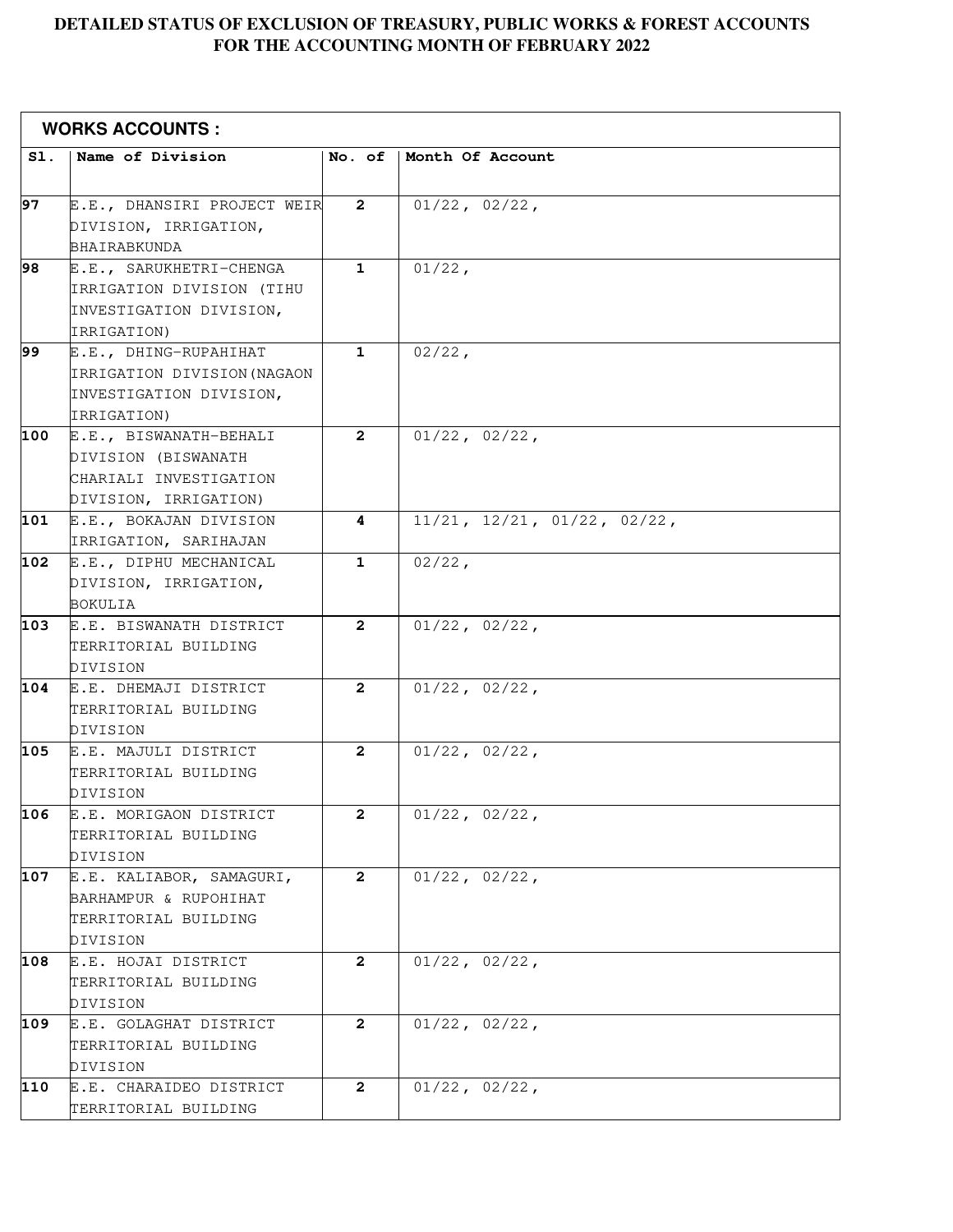|     | <b>WORKS ACCOUNTS :</b>                                                                                                       |                |                               |  |
|-----|-------------------------------------------------------------------------------------------------------------------------------|----------------|-------------------------------|--|
| Sl. | Name of Division                                                                                                              | No. of         | Month Of Account              |  |
| 111 | E.E. NAHARKATIA, DULIAJAN &<br>CHABUA TERRITORIAL BUILDING<br>DIVISION                                                        | $\mathbf{2}$   | $01/22$ , $02/22$ ,           |  |
| 112 | E.E. TINSUKIA DISTRICT<br>TERRITORIAL BUILDING<br>DIVISION                                                                    | $\mathbf{2}$   | $01/22$ , $02/22$ ,           |  |
| 113 | E.E. BOKO, CHAYGAON &<br>PALASHBARI TERRITORIAL<br>BUILDING DIVISION                                                          | $\overline{2}$ | $01/22$ , $02/22$ ,           |  |
| 114 | E.E. RANGIA, KAMALPUR &<br>HAJO TERRITORIAL BUILDING<br>DIVISION                                                              | $\mathbf{2}$   | $01/22$ , $02/22$ ,           |  |
| 115 | (NE) E.E., KARBI ANGLONG<br>DISTRICT TERRITORIAL<br>BUILDING DIVISION (DIPHU<br>BUILDING DIVISION), DIPHU                     | $\mathbf{2}$   | $01/22$ , $02/22$ ,           |  |
| 116 | (NE) E.E., UMPANI ROAD<br>DIVISION, UMPANI, ULUKUNCHI                                                                         | $\mathbf{2}$   | $01/22$ , $02/22$ ,           |  |
| 117 | (NE) E.E., BAKULIA N.H.<br>DIVISION, DIPHU                                                                                    | $\mathbf{1}$   | $02/22$ ,                     |  |
| 118 | (NE) E.E., DOKMOKA ROAD<br>DIVISION                                                                                           | $\mathbf{1}$   | $02/22$ ,                     |  |
| 119 | E.E., HAFLONG TERRITORIAL<br>BUILDING DIVISION (HAFLONG<br>BLDG.DIVISION), HAFLONG                                            | 3              | $12/21$ , $01/22$ , $02/22$ , |  |
| 120 | E.E., HAFLONG ROAD<br>DIVISION                                                                                                | 3              | $10/21$ , $12/21$ , $01/22$ , |  |
| 121 | E.E., MAIBONG (R&B)<br>DIVISION, MAIBONG                                                                                      | $\mathbf{2}$   | $01/22$ , $02/22$ ,           |  |
| 122 | E.E., DIBRUGARH, MORAN,<br>LOHOWAL & TINGKHONG<br>TERRITORIAL BUILDING<br>DIVISION (DIBRUGARH BUIDING<br>DIVISION), DIBRUGARH | 1              | $02/22$ ,                     |  |
| 123 | E.E., DISPUR & GUWAHATI<br>EAST TERRITORIAL BUILDING<br>(GUWAHATI BUILDING-I)<br>(GUWAHATI BUILDING)<br>DIVISION,             | $\mathbf{1}$   | $02/22$ ,                     |  |
| 124 | E.E., JORHAT ELECTRICAL<br>DIVISION, PWD                                                                                      | $\mathbf{1}$   | $02/22$ ,                     |  |
| 125 | E.E., NAGAON, RAHA, DHING &<br>BATADRAVA TERRITORIAL<br>BUILDING DIVISION (NAGAON                                             | $\mathbf{1}$   | $02/22$ ,                     |  |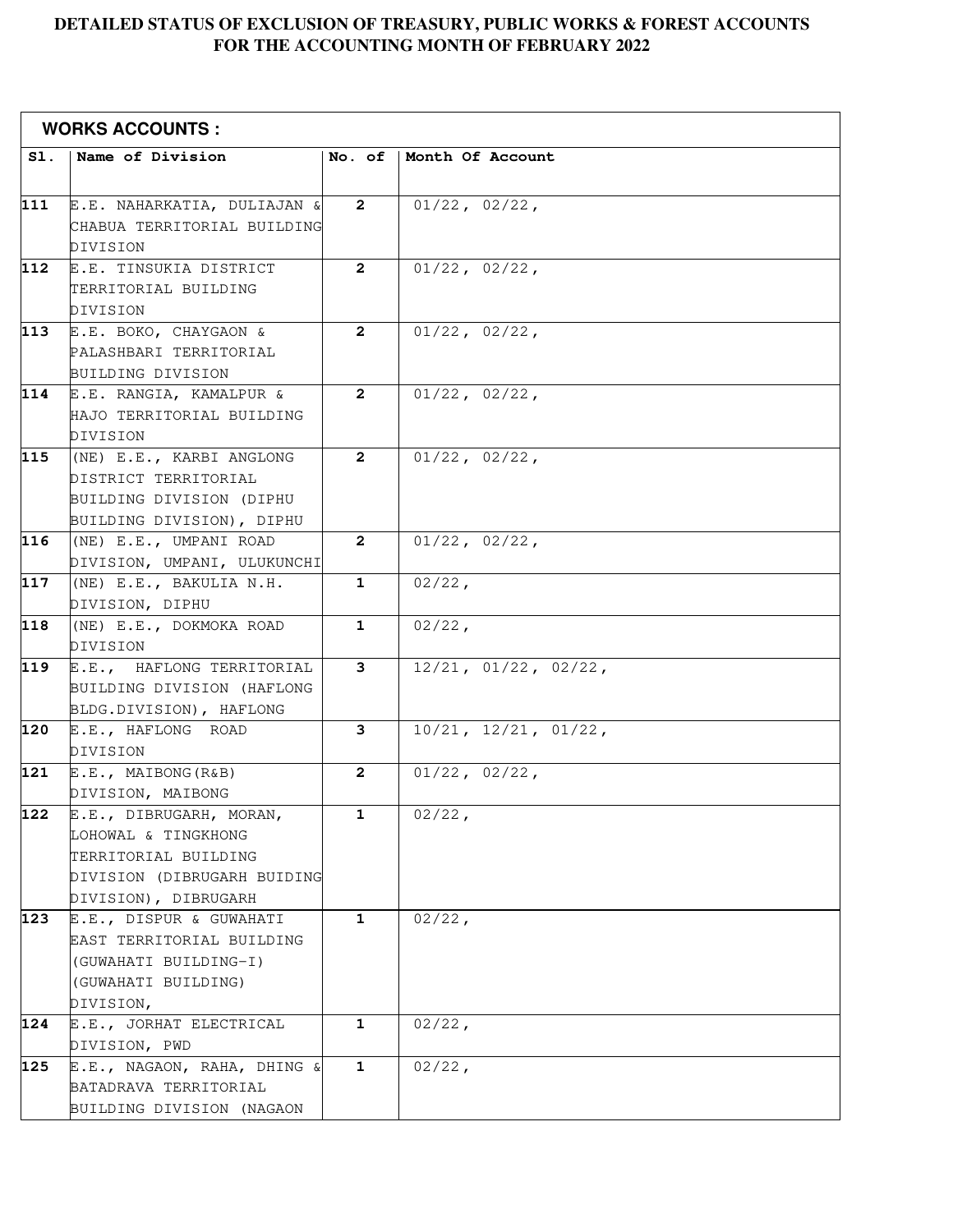|     | <b>WORKS ACCOUNTS :</b>                                    |                |                                           |
|-----|------------------------------------------------------------|----------------|-------------------------------------------|
| SI. | Name of Division                                           | No. of         | Month Of Account                          |
|     |                                                            |                |                                           |
| 126 | E.E., NALBARI DISTRICT                                     | $\mathbf{1}$   | $02/22$ ,                                 |
|     | TERRITORIAL BUILDING                                       |                |                                           |
|     | DIVISION (NALBARI BUILDING                                 |                |                                           |
| 127 | DIVISION)                                                  | $\mathbf{2}$   | $01/22$ , $02/22$ ,                       |
|     | E.E., KOKRAJHAR DISTRICT &                                 |                |                                           |
|     | CHIRANG DISTRICT                                           |                |                                           |
|     | TERRITORIAL BUILDING                                       |                |                                           |
|     | DIVISION (KOKRAJHAR                                        |                |                                           |
| 128 | BUILDING DIVISION)                                         | $\mathbf{1}$   | $02/22$ ,                                 |
|     | E.E., CAPITAL CONSTRUCTION<br>DIVISION, (PARMANENT CAPITAL |                |                                           |
|     | CONSTRUCTION DIVISION),                                    |                |                                           |
|     | DISPUR, GUWAHATI-6                                         |                |                                           |
| 129 | E.E., BARPETA, BAGHBAR &                                   | $\mathbf{1}$   | $02/22$ ,                                 |
|     | CHENGA TERRITORIAL                                         |                |                                           |
|     | ROAD (BARPETA RURAL ROAD                                   |                |                                           |
|     | DIVISION, (BARPETA ROAD),                                  |                |                                           |
| 130 | EXECUTIVE ENGINEER, WEST                                   | $\mathbf{2}$   | 12/21, 02/22,                             |
|     | GUWAHATI TERRITORIAL                                       |                |                                           |
|     | ROAD (GUWAHATI CITY DIVN.-                                 |                |                                           |
|     | III (PREVIOUSLY                                            |                |                                           |
|     | B.B.A.C.P.)                                                |                |                                           |
| 131 | E.E., CHABUA, DULIAJAN &                                   | $7\phantom{.}$ | 08/21, 09/21, 10/21, 11/21, 12/21, 01/22, |
|     | NAHARKATIA TERRITORIAL                                     |                | $02/22$ ,                                 |
|     | ROAD (JORHAT N.E.C. DIVISION                               |                |                                           |
| 132 | E.E., KOKRAJHAR RURAL                                      | $\mathbf{1}$   | $02/22$ ,                                 |
|     | (KOKRAJHAR) ROAD DIVISION                                  |                |                                           |
| 133 | E.E., CHARAIDEO DISTRICT                                   | $\mathbf{2}$   | 11/21, 02/22,                             |
|     | TERRITORIAL ROAD (CHARAIDEO                                |                |                                           |
|     | RURAL ROAD DIVISION,                                       |                |                                           |
|     | (DIBRUGARH STATE ROAD)                                     |                |                                           |
| 134 | E.E., NORTH KAMRUP                                         | $\mathbf{1}$   | $02/22$ ,                                 |
|     | TERRITORIAL ROAD (RANGIA                                   |                |                                           |
|     | RURAL ROAD (RANGIA ROAD)                                   |                |                                           |
|     | DIVISION                                                   |                |                                           |
| 135 | E.E., KALIABOR & SAMUGURI                                  | 3              | $12/21$ , $01/22$ , $02/22$ ,             |
|     | TERRITORIAL ROAD (KALIABOR                                 |                |                                           |
|     | RURAL (KALIABOR ROAD) ROAD                                 |                |                                           |
|     | DIVISION,                                                  |                |                                           |
| 136 | E.E., ABHAYAPURI                                           | $\mathbf{1}$   | $02/22$ ,                                 |
|     | CONSTRUCTION DIVISION,                                     |                |                                           |
|     | ABHAYAPURI                                                 |                |                                           |
| 137 | E.E., GOLAGHAT N.H.                                        | $\mathbf{1}$   | $02/22$ ,                                 |
|     | DIVISION                                                   |                |                                           |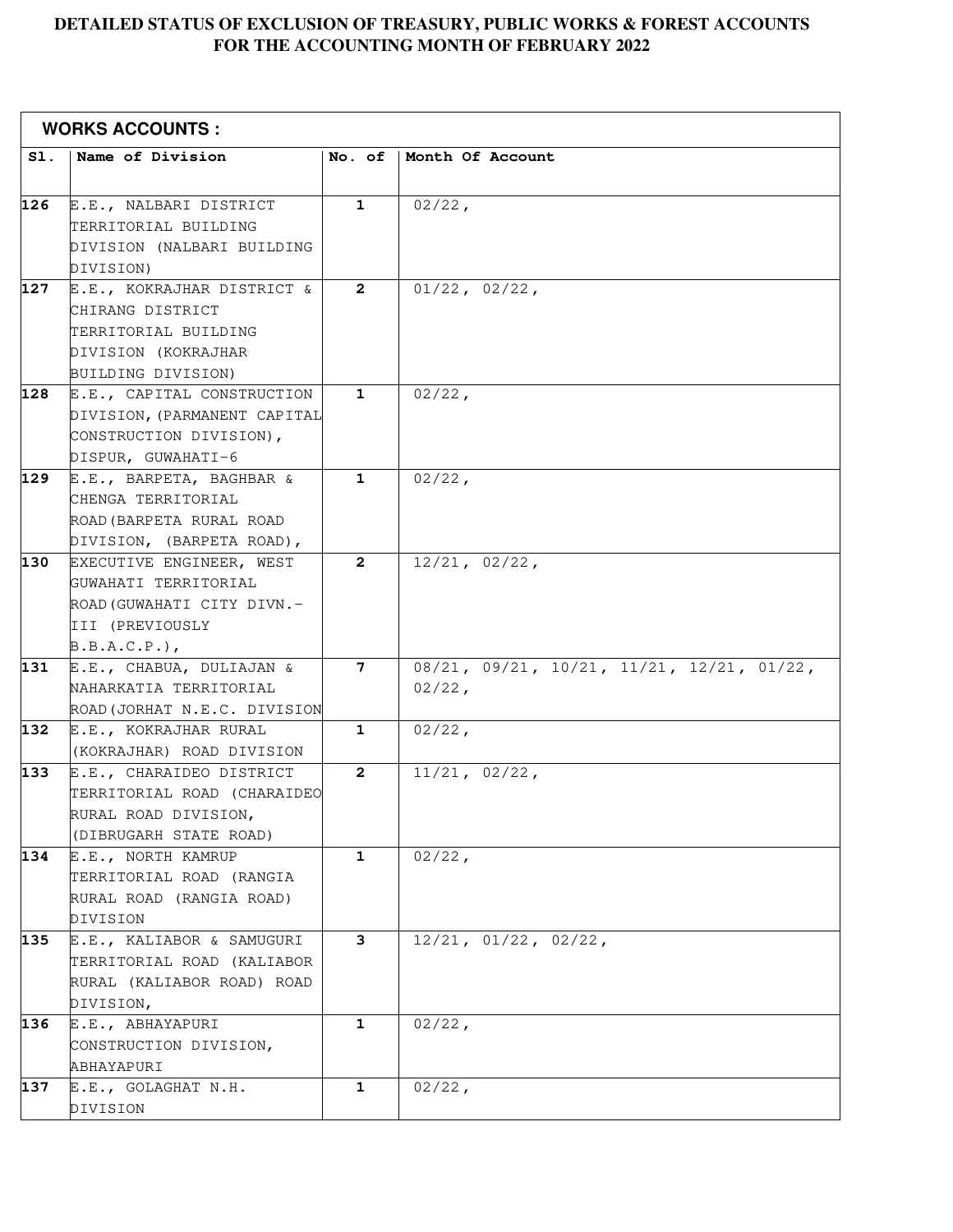|     | <b>WORKS ACCOUNTS :</b>                         |              |                                         |
|-----|-------------------------------------------------|--------------|-----------------------------------------|
| SI. | Name of Division                                | No. of       | Month Of Account                        |
|     |                                                 |              |                                         |
| 138 | E.E., BOKAKHAT TERRITORIAL                      | $\mathbf{1}$ | $02/22$ ,                               |
|     | ROAD (GOLAGHAT STATE ROAD                       |              |                                         |
|     | (BOKAKHAT/CHAULDHOWAGHAT                        |              |                                         |
| 139 | N.H. DIV), BOKAKHAT<br>E.E., DIBRUGARH N.H.     | 1            | $02/22$ ,                               |
|     | DIVISION                                        |              |                                         |
| 140 | $E.E., NAGAON N.H. (N.H.-I)$                    | $\mathbf 1$  | $02/22$ ,                               |
|     | DIVISION                                        |              |                                         |
| 141 | E.E., JONAI TERRITORIAL                         | $\mathbf{1}$ | $02/22$ ,                               |
|     | ROAD (DHEMAJI RURAL ROAD                        |              |                                         |
|     | (NORTH LAKHIMPUR ARIASP)                        |              |                                         |
|     | DIVISION                                        |              |                                         |
| 142 | E.E., UDALGURI RURAL ROAD                       | 1            | $12/21$ ,                               |
|     | (UDALGURI/MANGALDOI N.T.                        |              |                                         |
|     | ROAD DIV)                                       |              |                                         |
| 143 | E.E., PATHARKANDI &                             | $\mathbf{1}$ | $02/22$ ,                               |
|     | RATABARI TERRITORIAL                            |              |                                         |
|     | ROAD (BADARPUR B.R.C.                           |              |                                         |
|     | (EARILER TEZPUR N.H. DIV)                       | 4            | $11/21$ , $12/21$ , $01/22$ , $02/22$ , |
| 144 | E.E., GOHPUR CIVIL SUB-<br>DIVISION TERRITORIAL |              |                                         |
|     | ROAD (SONITPUR A.A.C.P.                         |              |                                         |
|     | (NAGAON ARIASP) DIVISION                        |              |                                         |
| 145 | E.E., TEZPUR, SOOTEA &                          | $\mathbf{2}$ | $01/22$ , $02/22$ ,                     |
|     | RANGAPARA TERRITORIAL                           |              |                                         |
|     | ROAD (SONITPUR STATE ROAD                       |              |                                         |
|     | (TEZPUR ROAD) DIVISION                          |              |                                         |
| 146 | E.E., DIBRUGARH SUB-                            | 1            | $02/22$ ,                               |
|     | DIVISION TERRITORIAL                            |              |                                         |
|     | ROAD (DIBRUGARH RURAL ROAD                      |              |                                         |
|     | (DIBRUGARH ROAD) DIVISION                       |              |                                         |
| 147 | E.E., EAST GUWAHATI                             | 1            | $01/22$ ,                               |
|     | TERRITORIAL ROAD (GUWAHATI                      |              |                                         |
|     | CITY DIVISION NO:-1,                            |              |                                         |
|     | BAMUNIMAIDAM, GUWAHATI-21)                      |              |                                         |
| 148 | E.E., SIBSAGAR & THOWRA                         | $\mathbf{2}$ | $01/22$ , $02/22$ ,                     |
|     | TERRITORIAL ROAD (SIBSAGAR                      |              |                                         |
|     | RURAL ROAD (SIBSAGAR ROAD)                      |              |                                         |
| 149 | DIVISION<br>E.E., DHAKUAKHANA                   | $\mathbf 1$  | $02/22$ ,                               |
|     | TERRITORIAL ROAD (LAKHIMPUR                     |              |                                         |
|     | STATE (GHILAMARA) ROAD                          |              |                                         |
|     | DIVISION                                        |              |                                         |
| 150 | E.E., JALUKBARI & HAJO                          | 2            | $01/22$ , $02/22$ ,                     |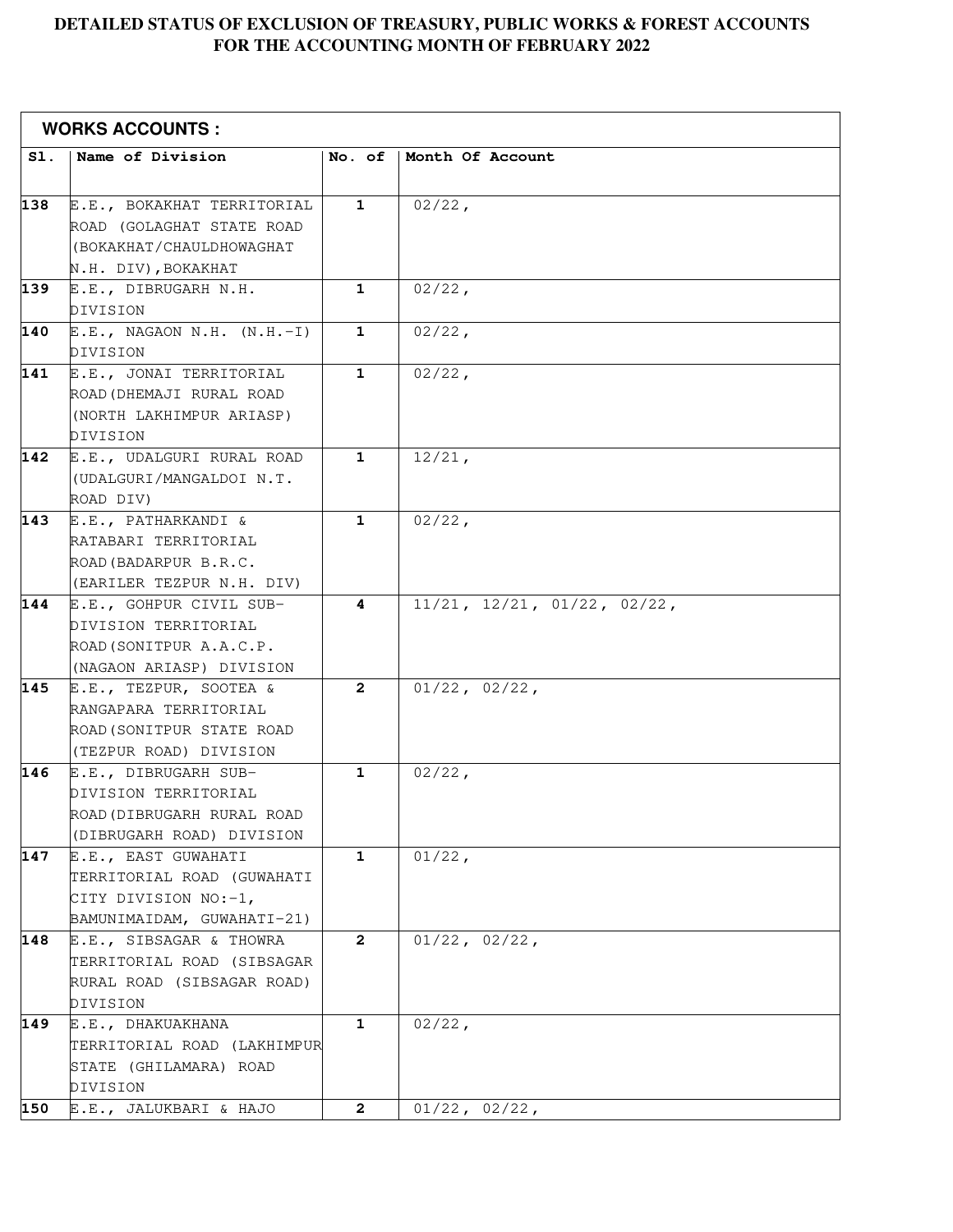| <b>WORKS ACCOUNTS :</b> |                                                   |              |                                         |  |
|-------------------------|---------------------------------------------------|--------------|-----------------------------------------|--|
| Sl.                     | Name of Division                                  | No. of       | Month Of Account                        |  |
|                         |                                                   |              |                                         |  |
| 151                     | E.E., DIGBOI & MARGHERITA                         | $\mathbf 1$  | $02/22$ ,                               |  |
|                         | TERRITORIAL ROAD (TINSUKIA                        |              |                                         |  |
|                         | STATE ROAD (TINSUKIA NEC)                         |              |                                         |  |
|                         | DIVISION                                          |              |                                         |  |
| 152                     | E.E., SILCHAR & UDHARBOND                         | $\mathbf{1}$ | $02/22$ ,                               |  |
|                         | TERRITORIAL ROAD (SILCHAR                         |              |                                         |  |
|                         | RURAL ROAD, (SILCHAR ROAD)                        |              |                                         |  |
|                         | DIVISION                                          |              |                                         |  |
| 153                     | E.E., MAJULI TERRITORIAL<br>ROAD (JORHAT A.A.C.P. | $\mathbf 1$  | $01/22$ ,                               |  |
|                         | (DHODARALI NEC) DIVISION,                         |              |                                         |  |
|                         | TITABOR                                           |              |                                         |  |
| 154                     | E.E., TINSUKIA MECHANICAL                         | $\mathbf 1$  | $02/22$ ,                               |  |
|                         | (R&B) DIVISION                                    |              |                                         |  |
| 155                     | E.E., DIPHU ELECT.PWD                             | $\mathbf 1$  | $12/21$ ,                               |  |
|                         | DIVN., DIPHU                                      |              |                                         |  |
| 156                     | E.E., UMPANI ROAD DIVN.,                          | $\mathbf 1$  | $02/22$ ,                               |  |
|                         | UMPANI                                            |              |                                         |  |
| 157                     | E.E., KARBI ANGLONG                               | $\mathbf{1}$ | $02/22$ ,                               |  |
|                         | DISTRICT TERRITORIAL                              |              |                                         |  |
|                         | BUILDING DIVISION (DIPHU                          |              |                                         |  |
|                         | BUILDING DIVN., DIPHU)                            |              |                                         |  |
| 158                     | (NE) E.E., HAFLONG                                | $\mathbf 1$  | $02/22$ ,                               |  |
|                         | TERRITORIAL BUILDING                              |              |                                         |  |
|                         | DIVISION (HAFLONG BLDG.                           |              |                                         |  |
|                         | DIVN), HAFLONG                                    |              |                                         |  |
| 159                     | (NE) E.E., HAFLONG ROAD                           | $\mathbf{1}$ | $11/21$ ,                               |  |
|                         | DIVN, HAFLONG                                     |              |                                         |  |
| 160                     | (NE) E.E., MAIBONG (R&B)                          | $\mathbf 1$  | $02/22$ ,                               |  |
|                         | DIVN, MAIBONG                                     |              |                                         |  |
| 161                     | E.E., KARIMGANJ NH DVISION                        | $\mathbf{1}$ | $02/22$ ,                               |  |
|                         | [E.E., KARIMGANJ N.E.C.                           |              |                                         |  |
| 162                     | DIVISION]<br>(NE) E.E., DIPHU MECHANICAL          | 4            | $11/21$ , $12/21$ , $01/22$ , $02/22$ , |  |
|                         | DIVISION, IRRIGATION,                             |              |                                         |  |
|                         | BOKULIA                                           |              |                                         |  |
| 163                     | $E.E.$ CHIRANG PWD (R&B)                          | $\mathbf{1}$ | $02/22$ ,                               |  |
|                         | DIVISION, KAJALGAON                               |              |                                         |  |
| 164                     | E.E., CHIRANG WATER                               | $\mathbf 1$  | $02/22$ ,                               |  |
|                         | RESOURCE DIVISION, CHIRANG                        |              |                                         |  |
| 165                     | E.E., BAKSA WATER RESOURCE                        | 1            | $02/22$ ,                               |  |
|                         | DIVISION, BAKSA                                   |              |                                         |  |
| 166                     | PWD KOKRAJHAR DISTRICT &                          | 1            | $02/22$ ,                               |  |
|                         | CHIRANG DISTRICT                                  |              |                                         |  |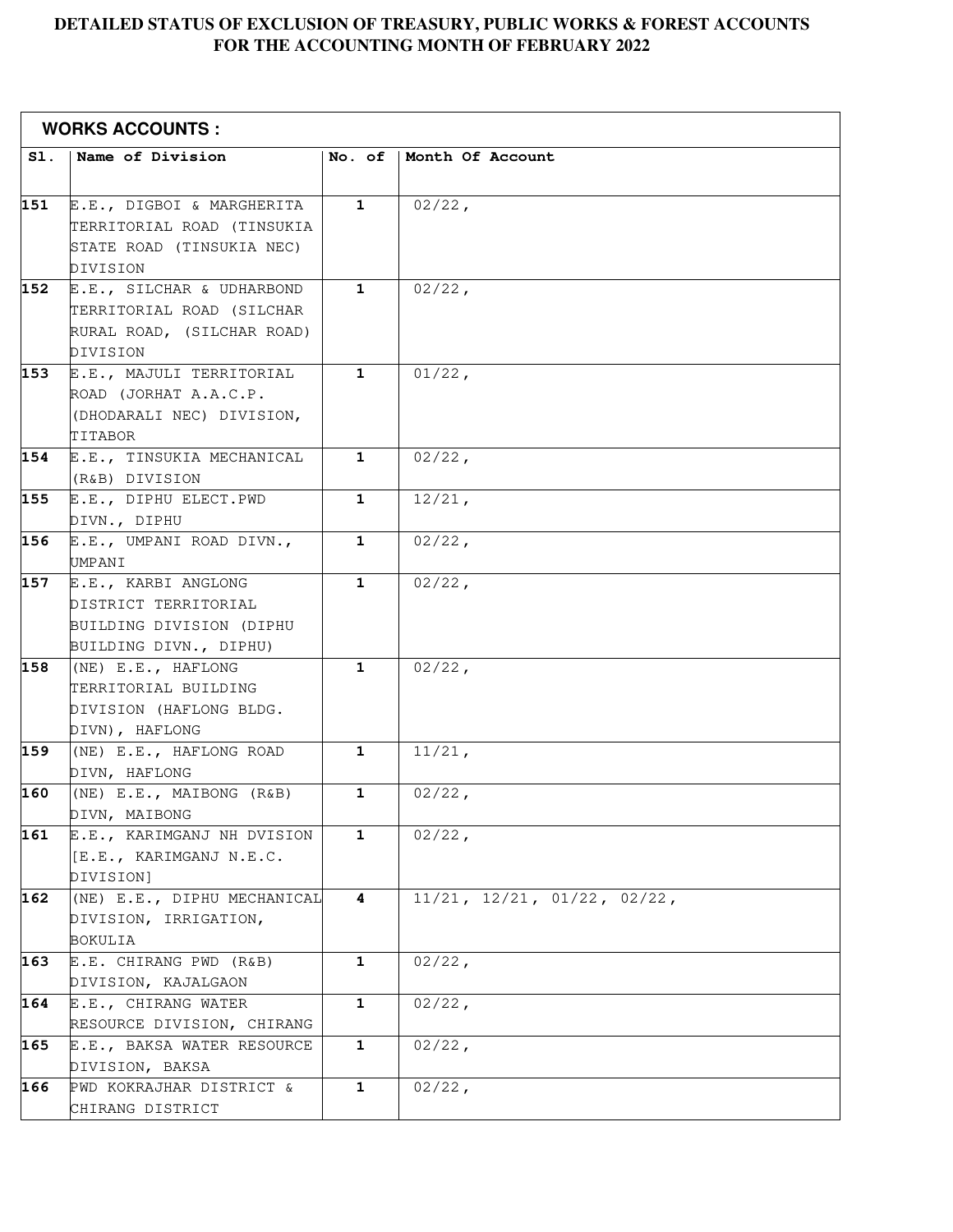| <b>WORKS ACCOUNTS :</b> |                             |                |                                                             |  |
|-------------------------|-----------------------------|----------------|-------------------------------------------------------------|--|
| SI.                     | Name of Division            | No. of         | Month Of Account                                            |  |
|                         |                             |                |                                                             |  |
| 167                     | E.E., DOKMOKA ROAD DIVISION | 1              | $01/22$ ,                                                   |  |
| 168                     | PWD Kokrajhar Rural Road    | $\mathbf{1}$   | $02/22$ ,                                                   |  |
|                         | Division, Kokrajhar         |                |                                                             |  |
| 169                     | PWD Udalguri Rural Road     | $\mathbf{1}$   | $01/22$ ,                                                   |  |
|                         | Division                    |                |                                                             |  |
| 170                     | PHE, Kokrajhar Division     | 3              | $12/21$ , $01/22$ , $02/22$ ,                               |  |
|                         | No.1                        |                |                                                             |  |
| 171                     | PHE, Kokrajhar Division     | $\mathbf{1}$   | $02/22$ ,                                                   |  |
|                         | $No.-I$                     |                |                                                             |  |
| 172                     | PHE, Gossaigaon Division    | $\mathbf 1$    | $02/22$ ,                                                   |  |
| 173                     | PHE, Tangla Division        | 1              | $02/22$ ,                                                   |  |
| 174                     | Kokrajhar Divn. (Irr.),     | 1              | $02/22$ ,                                                   |  |
| 175                     | Kokrajhar Mechinical        | 1              | $02/22$ ,                                                   |  |
|                         | Division. (Irr.)            |                |                                                             |  |
| 176                     | Champamati Project Division | $\mathbf{1}$   | $02/22$ ,                                                   |  |
|                         | No.1                        |                |                                                             |  |
| 177                     | Champamati canal            | $\mathbf{2}$   | $01/22$ , $02/22$ ,                                         |  |
|                         | Division (Irr.)             |                |                                                             |  |
| 178                     | Tangla Division (Irr),      | 9              | $06/21$ , $07/21$ , $08/21$ , $09/21$ , $10/21$ , $11/21$ , |  |
|                         |                             |                | $12/21$ , $01/22$ , $02/22$ ,                               |  |
| 179                     | Dhansiri Project Disions,   | $\overline{2}$ | $01/22$ , $02/22$ ,                                         |  |
|                         | Canal-1                     |                |                                                             |  |
| 180                     | Dhansiri Project Division   | $\overline{2}$ | $01/22$ , $02/22$ ,                                         |  |
|                         | Canal-II                    |                |                                                             |  |
| 181                     | Dhansiri Project Weir       | $\mathbf{1}$   | $02/22$ ,                                                   |  |
|                         | Division                    |                |                                                             |  |
| 182                     | Baksa Water Resource        | $\mathbf{1}$   | $02/22$ ,                                                   |  |
|                         | Division,                   |                |                                                             |  |
| 183                     | Chirang Water Resource      | $\mathbf{1}$   | $02/22$ ,                                                   |  |
|                         | Division,                   |                |                                                             |  |
| 184                     | Kokrajhar Water Resource    | $\mathbf{1}$   | $02/22$ ,                                                   |  |
|                         | Division                    |                |                                                             |  |
| 185                     | EE, BAKSA PHE DIVISION,     | 3              | $12/21$ , $01/22$ , $02/22$ ,                               |  |
|                         | MUSALPUR                    |                |                                                             |  |
|                         | Total :                     | 294            |                                                             |  |

| <b>FOREST ACCOUNTS :</b> |                            |              |                           |  |
|--------------------------|----------------------------|--------------|---------------------------|--|
| SI.                      | Name of Division           |              | No. of   Month Of Account |  |
|                          |                            |              |                           |  |
|                          | D.F.O. KARBI ANGLONG EAST  | $\mathbf{2}$ | $01/22$ , $02/22$ ,       |  |
|                          | DIVISION, DIPHU            |              |                           |  |
|                          | D.F.O., KARBI ANGLONG WEST | $\mathbf{2}$ | $12/21$ , $02/22$ ,       |  |